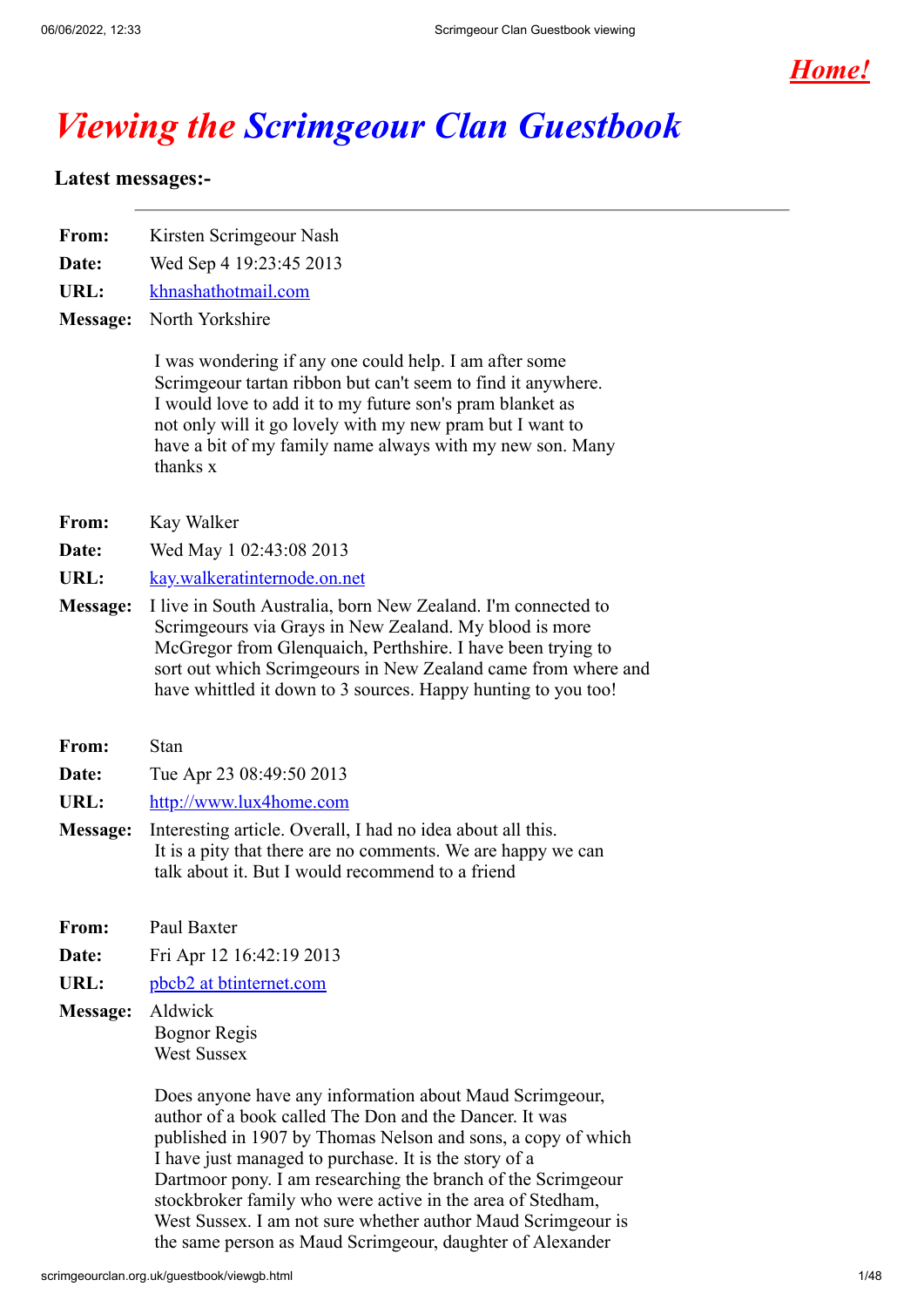Scrimgeour and sister of John, Ethel and Elizabeth. I am not a relative but have an interest in local history and particularly in the philanthropic work of the Scrimgeours.

| From:           | Valerie russell                                                                                                                                                                                                                                                                                                                                                   |
|-----------------|-------------------------------------------------------------------------------------------------------------------------------------------------------------------------------------------------------------------------------------------------------------------------------------------------------------------------------------------------------------------|
| Date:           | Mon Mar 11 21:16:14 2013                                                                                                                                                                                                                                                                                                                                          |
| URL:            | valerie.russell762"at"btinternet.com                                                                                                                                                                                                                                                                                                                              |
| <b>Message:</b> | Hampshire<br>Just adding to my last email My Grandfather {John's} father<br>was William and he was married to Betsy.<br>His sister, Isabella married Hugh Colquhoun and she lived<br>in Sonoma California. He spent a lot of time at sea.                                                                                                                         |
| From:           | Valerie Russell                                                                                                                                                                                                                                                                                                                                                   |
| Date:           | Mon Mar 11 19:59:09 2013                                                                                                                                                                                                                                                                                                                                          |
| URL:            | valerie.russell762"at"btinternet.com                                                                                                                                                                                                                                                                                                                              |
| Message:        | Hampshire<br>Could anyone help me find out more about my family?<br>My mother was Irene Scrymgeour and her father John<br>Scrymgeour. His siblings were , Mary, Kate, William, Colin,<br>Matthew and Bessie. Before that it was, Donald, John,<br>Isaballa, Matthew, William, James, Alexander, Robert, and<br>Archibald.<br>I know a lot of them went to Canada. |

- **From:** Judy Shafer
- **Date:** Thu Jan 31 19:42:43 2013
- **URL:** [jshaferatrochester.rr.com](https://web.archive.org/web/20131218204208if_/http://www.users.freenetname.co.uk/cgi-bin/guestbook/jshaferatrochester.rr.com)
- **Message:** Rochester, NY My grandfather was William Albert Scrymgeour; his brother was Colin, sisters Doris and Mary. I understand through my late grandmother, Ruth DeForest Scrymgeour, that my great-grandfather came from Scotland with his brother. The brother stayed in Canada and my great-grandfather settled in Rochester. My grandmother always said our ancestors were standard bearers. I'm just starting to dig into this. This website is great. Thanks.
- **From:** Ian Scrimgeour
- **Date:** Fri Sep 21 09:46:15 2012
- **URL:** [ianscrim1"at"gmail.com](https://web.archive.org/web/20131218204208if_/http://www.users.freenetname.co.uk/cgi-bin/guestbook/ianscrim1)
- **Message:** Cape Town South Africa

The website is a great means to stay in contact with your roots and learn about other people having issues with the spelling of your last name. For most of my school career I was called scrumhalf, because it was too difficult for the Afrikaans population.

Just a general inquiry; do all Scrimgeour's really enjoy festivities, because I can't seem to get enough? Must be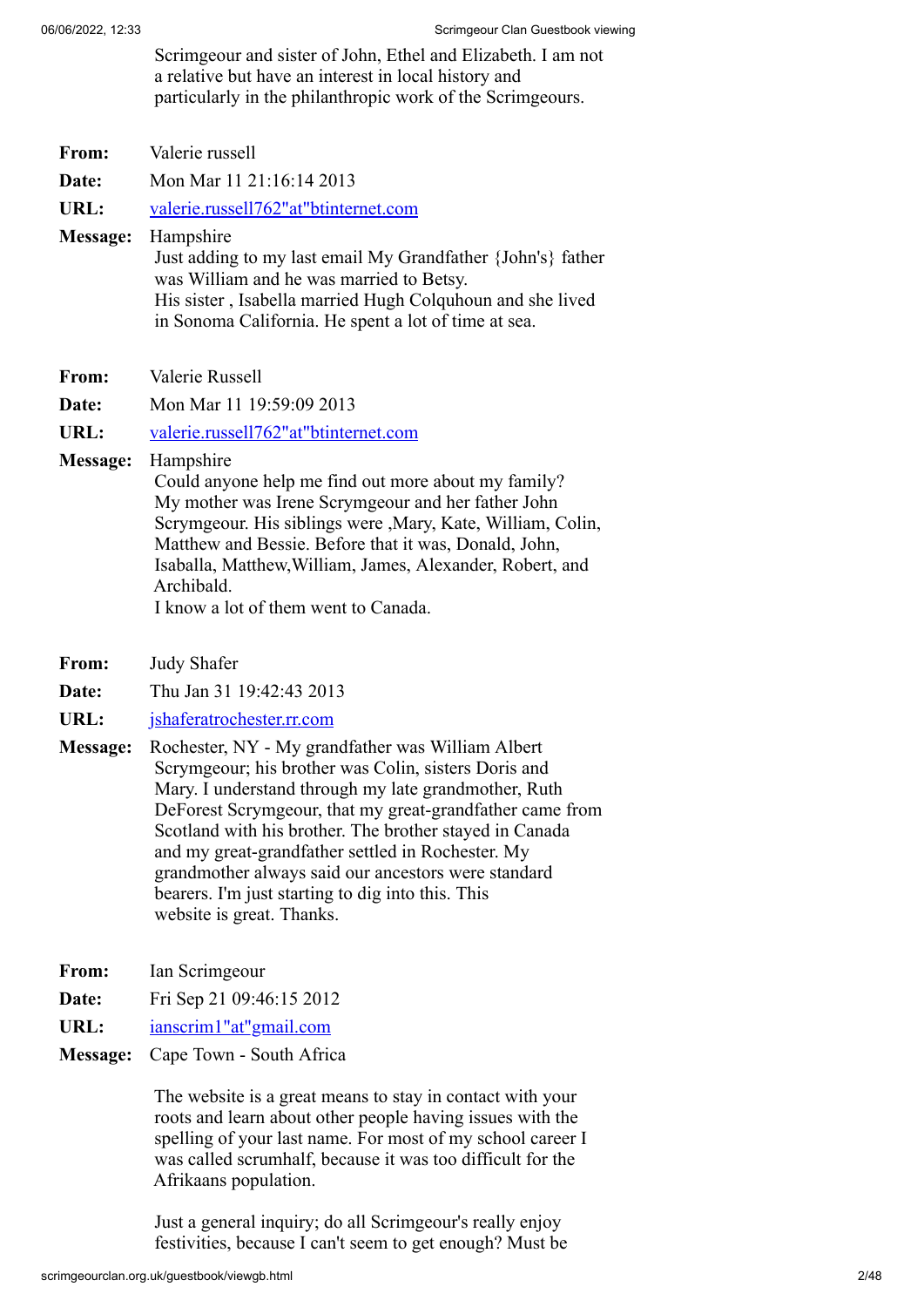something in the blood... Really looking forward to attending a clan gathering!!!

- **From:** Valerie Russell
- **Date:** Fri Sep 14 19:41:33 2012
- **URL:** [valerie.russell762atbtinternet.com](https://web.archive.org/web/20131218204208if_/http://www.users.freenetname.co.uk/cgi-bin/guestbook/valerie.russell762atbtinternet.com)
- **Message:** Hampshire England

I have just started to research my Mothers family. My Grandfather was John Scrymgour married to Adelaide Rose Floyd in 1921. I have managed to trace my Scrymgours back to about 1700 but not the Floyds. My Mother was Irene. If any one knows anything about my family please e-mail me, Thank You, Valere

- **From:** Nicholas Mooney
- **Date:** Thu Aug 9 17:47:30 2012
- URL: [ctx1769@sky.com](https://web.archive.org/web/20131218204208if_/http://www.users.freenetname.co.uk/cgi-bin/guestbook/ctx1769@sky.com)
- **Message:** Manchester

My great grandmother was a scrimgeour and I was told by my mother that the family had once carried the royal standard of scotland. I did not discover the source of this until my wife started looking at my mothers side of the family and the history that came with it. Amazing :)

- **From:** Gene A. Scrimshire
- **Date:** Mon Jul 16 13:03:39 2012
- **URL:** [softtail77athotmail.com](https://web.archive.org/web/20131218204208if_/http://www.users.freenetname.co.uk/cgi-bin/guestbook/softtail77athotmail.com)
- **Message:** Branson,Missouri The first person to change the name from Carron to Skrymgeour kinda set the pace for the rest of us. Since then the name has been spelled a number of different ways over the centurys. I like the fact that in the last 15 years the clan has accepted the Scrim. The first time i checked the clan home page you were spelling the name Skrym and now your spelling it Scrim thanks for the acknowledgement: The willingness of decendants to change the spelling of their last name has been going on since the first Carron did it in the 12th or 13th century. Like father like son....It runs in the family.
- **From:** Paul Scrymgeour Howieson
- **Date:** Fri Jan 27 11:47:52 2012
- URL: [aap1013"at"bigpond.net.au](https://web.archive.org/web/20131218204208if_/http://www.users.freenetname.co.uk/cgi-bin/guestbook/aap1013)
- **Message:** Elizabeth Park South Australia Australia.Hello one and all Scrymgeour's from Aussie Land.I am currently researching my grandmother's line and need some help with her tree.Her name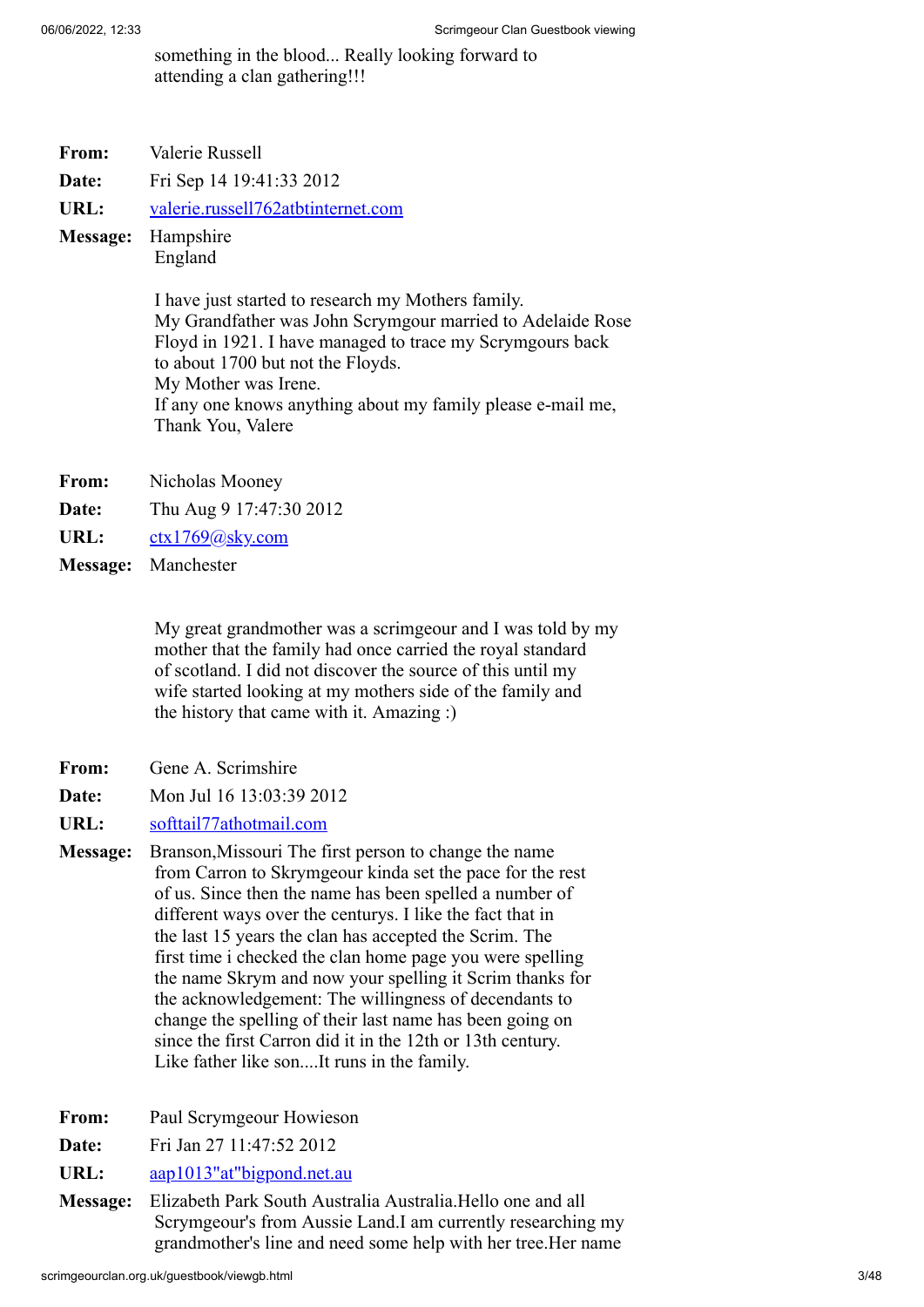was Isabella Anderson Scrymgeour b1884 in Edinburgh Scotland. She had a sister Margaret (Maggie)Morgan Scrymgeour b1886 and 2 brothers Paul McConnachie Scrymgeour b 1881 and George Peterson Morgan (half brother born to her mother) Mary Ann Morgan before she married John Scrymgeour in 1878.George born in Banff all rest born in Edinburgh.Isabella migrated to Australia to be with her youngest son (James Howieson)my father and she died in Victoria in 1977.I know John was a Blacksmith as was his father Peter Scrymgeour. john and his 8 siblings were born in Blackford Perthshire area and mother was Ann McNab from Comrie Perthshire. This is where things get a little scketchy. Can find no death for Ann McNab nor a birth record for Peter Scymgeour but on his death cert is says parents are Donald Scrymgeour and Agnes Brodie/Brody.The only record I can find is of children being bapt in logierait (where he came from according to census records) is to a Donald Scrimgeor and Ann Brodie/Brody with no Peter b1796 or George b1812 (found on ancestry.com.with same parents:Donald Scrymgeour and Agnes Brodie).WHAT AM I DOING WRONG!!!.Can someone give me any idea what to do next.I have loved reading all the messages think this is great job your doing and thanks for allowing me the time and space. Cheers Paul Scrymgeour Howieson.

ps One My Gransons has SCRYMGEOUR for his 2nd name and WE ARE VERY PROUD Born 2010

**From:** Dawn Scotting

**Date:** Fri Dec 2 02:06:13 2011

**URL:** [pandora"at"kc.net.nz](https://web.archive.org/web/20131218204208if_/http://www.users.freenetname.co.uk/cgi-bin/guestbook/pandora)

**Message:** Waitakere, New Zealand

I've recently been doing a bit of research on the Scrymgeour line in my family tree and have posted what I've found to my blog if anyone is interested: http://myfamilytreeresearch-dawn.blogspot.com/ I've read through all of the Skirmisher mags and this guestbook but didn't find much on the line I'm interested in apart from some contention about the birth/baptism of his brother Peter. The earliest I can go back to is Peter Scrimger of 'Hellhole/Halhole' in Perthshire, he had a son named James baptised at Caputh in 1765. Two generations later Peter's grandson, John Bisset Scrymgeour, migrated to New Zealand in 1860 with his wife, six sons & one daughter. Would love to hear from anyone connected to this line or if you can help me go back even further. Cheers....Dawn

- **From:** T Phord
- **Date:** Tue Nov 29 03:43:33 2011
- **URL:** [hphord"at"yahoo.com](https://web.archive.org/web/20131218204208if_/http://www.users.freenetname.co.uk/cgi-bin/guestbook/hphord)

**Message:** Vernon, British Columbia, Canada No relation to me but I wanted to reunite her with her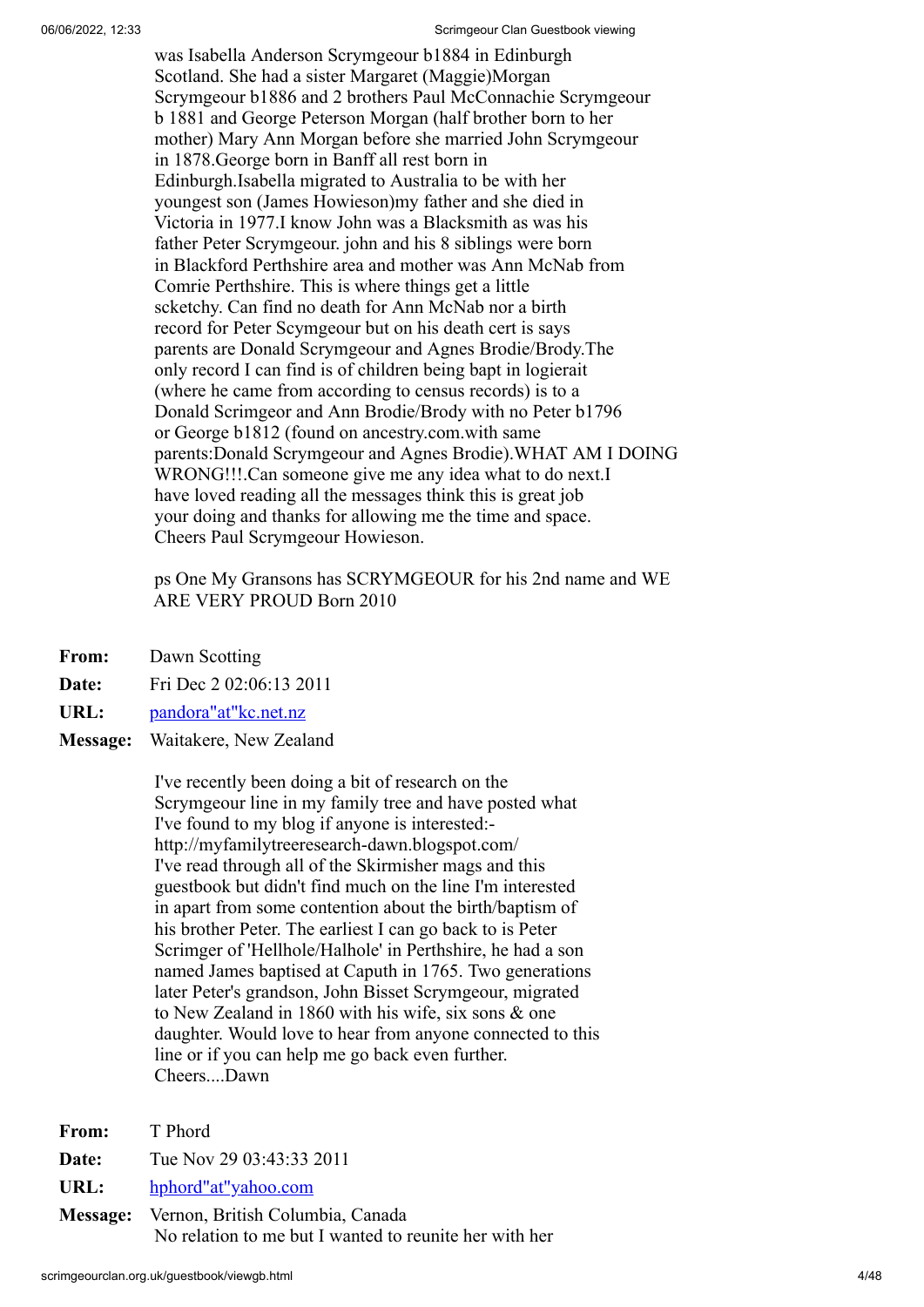Clan! (I don't think they had Children) JEMIMA ALLAN SCRIMGEOUR b. 1884 Cottown Perthshire Scotland (JAMES ALLAN, JESSIE SCRIMEGEOUR) m. ANDREW FERRIER RANKINE 1912 British Columbia Canada d. December 16 1945 Vernon BC Canada https://familysearch.org/pal:/MM9.1.1/JD8V-NX8 BC Vital Event Death Registration Number: 1945-09-672991

- **From:** Mitchell Scrimgeour
- **Date:** Thu Nov 24 14:40:30 2011
- **URL:** [ukmitch "at" hotmail.com](https://web.archive.org/web/20131218204208if_/http://www.users.freenetname.co.uk/cgi-bin/guestbook/ukmitch)
- **Message:** I live in England thankfully making trips to Scotland a lot easier. Ever since I was young I have been interested in History, especially my family history and this site adds to my curiosity and reading about Scrimgeour history really does

fill me with pride.

Also if anyone could help, I am having trouble emailing the secretary, I am not a computer whiz and have been trying to email secretary "at" scrimgeourclan.org.uk and the message just bounces back. Thanks

- **From:** Brenda Cooper
- **Date:** Mon Nov 7 11:18:55 2011
- URL: [Brennie1946atgmail.com](https://web.archive.org/web/20131218204208if_/http://www.users.freenetname.co.uk/cgi-bin/guestbook/Brennie1946atgmail.com)
- **Message:** Sydney, Australia

Would love some info on my grandfather Robert Scrimgeour. He and his brother Dave left Dundee for Australia approx. 1880 bound for Australia.Apparently other family members headed for Canada.He married Lydia, had 3 children May, Dorothy & Robert (my father). A great site. Cheers

- **From:** David Shumaker
- **Date:** Fri Oct 14 19:39:45 2011
- **URL:** [bigshuatcomcast.net](https://web.archive.org/web/20131218204208if_/http://www.users.freenetname.co.uk/cgi-bin/guestbook/bigshuatcomcast.net)
- **Message:** Mobile, Alabama

Trying to nail down Scots heritage and lineage, wondering if "Scrimgeour" is where "Shumaker" came from; the name was brought from Scotland in early 1700's to America. Fascinating stuff on this website!

- **From:** Lorena Loubsky **Date:** Tue Oct 4 18:36:00 2011
- URL: [lloubskylonergan@netzero.com](https://web.archive.org/web/20131218204208if_/http://www.users.freenetname.co.uk/cgi-bin/guestbook/lloubskylonergan@netzero.com)
- **Message:** Massachusetts, USA Hallo, I am researching Eliza Thomas Jacka who is connected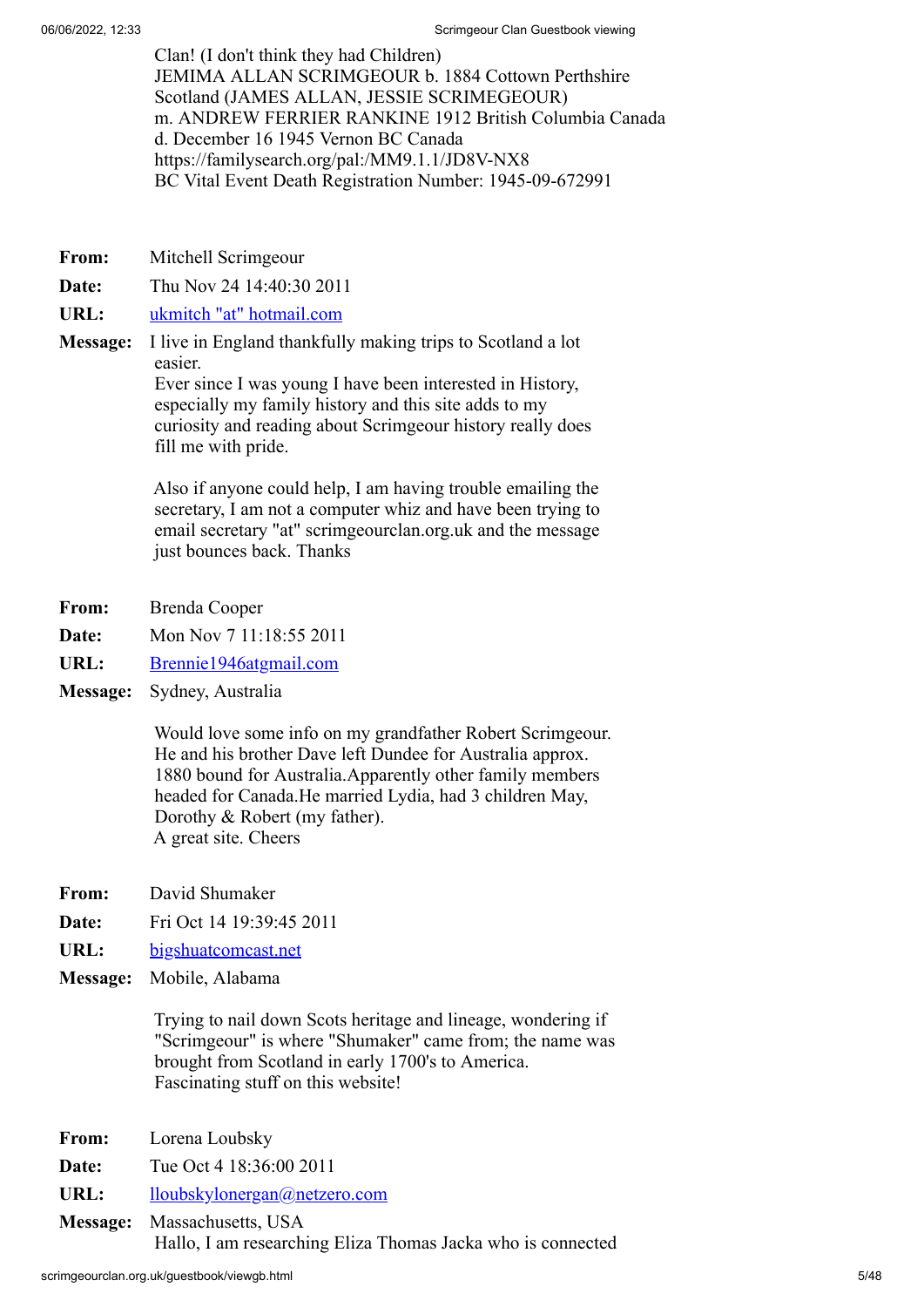to your tree along the way. If anyone has found her father's name, would love to exchange info. I know her story, mostly, from when she was born - but the Jacka-Dobb descendants I've connected with didn't know her dad's name/story. Her mom later married William James Dobb and Eliza married her step-brother John - her grandmother emigrated with many siblings to the UP of Michigan. All the best! Lorena

| <b>From:</b> Patrick |                                     |
|----------------------|-------------------------------------|
| Date:                | Mon Sep 12 15:53:14 2011            |
| URL:                 | pat.haylockathotmail.com            |
|                      | Message: Johannesburg. South Africa |

I am the grandson of Ewing Scrimgeour. I have been intrigued to discover and read up the origins of the Scrimgeour clan. It will take some time to unravel but my maternal grandfather arrived in South Africa from Scotland early in the 20th century.

- **From:** Jay Raley
- **Date:** Mon Jul 18 23:21:35 2011
- URL: **[jpraley@gmail.com](https://web.archive.org/web/20131218204208if_/http://www.users.freenetname.co.uk/cgi-bin/guestbook/jpraley@gmail.com)**
- **Message:** Texas, USA Just wanted to say that while researching all the various trees in my family, I came across the Scrimgeour lines through which it starts with Magdalene (1588-1621) who is the daughter of John Scrimgeour (1570- 1643) who in turn whose father is James (1540-1612). I find it interesting who I am connected with and glad to have found this website.
- **From:** Val Tressler
- **Date:** Thu Jun 2 11:08:43 2011
- **URL:** [bobvaltressleratxtra.co.nz](https://web.archive.org/web/20131218204208if_/http://www.users.freenetname.co.uk/cgi-bin/guestbook/bobvaltressleratxtra.co.nz)
- **Message:** Invercargill, New Zealand

Samuel Scrimgeour, New Plymouth - contact me, my grandmother was a Scrimgeour and came to New Zealand in 1922.

- **From:** Samuel Scrimgeour
- **Date:** Thu May 26 11:46:18 2011
- **URL:** [scrimzatlive.com](https://web.archive.org/web/20131218204208if_/http://www.users.freenetname.co.uk/cgi-bin/guestbook/scrimzatlive.com)
- **Message:** New Plymouth, New Zealand....Love this site and would like to know if anyone has any history of the Scrimgeours that have migrated to New Zealand.
- **From:** Craig Dwyer

**Date:** Sun Mar 6 02:57:58 2011

URL: [craigd2009atlive.ca](https://web.archive.org/web/20131218204208if_/http://www.users.freenetname.co.uk/cgi-bin/guestbook/craigd2009atlive.ca)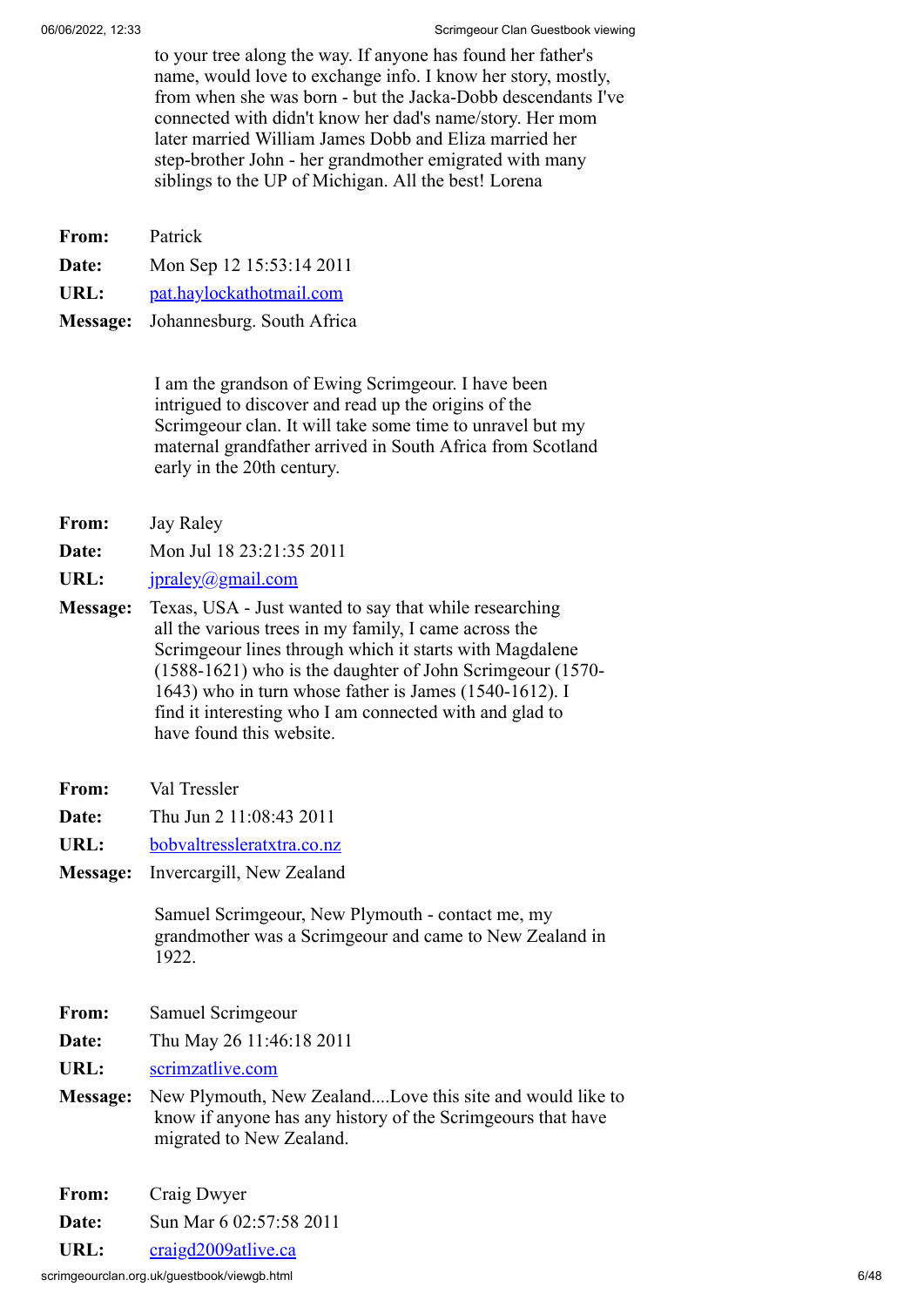## **Message:** Stratford Ontario Canada

My wife and I are restoring Alexander Scrimgeour house in Stratford . He and his brother Dave came to Stratford in about 1845-1850 from Scotland. We have obtained a bit of history. He was married to a Grace Vanstone. I have the name of all 12 children. Am now searching for the whereabouts of these same children. Any info would be greatly appreciated. Thanks Craig

- **From:** glen robert scrimgeour
- **Date:** Wed Feb 9 03:42:18 2011
- URL: [glenscr@gmail.com](https://web.archive.org/web/20131218204208if_/http://www.users.freenetname.co.uk/cgi-bin/guestbook/glenscr@gmail.com)
- **Message:** south africa
- **From:** Cale Scrimgeour
- **Date:** Sat Feb 5 20:40:19 2011
- **URL:** [calecontracting"at"gmail.com](https://web.archive.org/web/20131218204208if_/http://www.users.freenetname.co.uk/cgi-bin/guestbook/calecontracting)
- **Message:** I live in Perth Western Australia ,

would very much like to get in touch with any descendants of Colin Scrimgeour and Caroline Hardie. my great grand parents.

this is a very awesome site! thanks!

- **From:** glen robert scrimgeour
- **Date:** Sat Jan 22 02:43:21 2011
- URL: [glenscatvodamail.co.za](https://web.archive.org/web/20131218204208if_/http://www.users.freenetname.co.uk/cgi-bin/guestbook/glenscatvodamail.co.za)
- **Message:** 4 petrea street, ester park, kempton park,1619, gauteng, south africa very interested in alexander carron's ancestors. is there a link to ireland?
- **From:** Ashley Scrymgeour
- **Date:** Sun Jan 9 13:38:00 2011
- URL: <u>[zeldamaster22.as at gmail.com](https://web.archive.org/web/20131218204208if_/http://www.users.freenetname.co.uk/cgi-bin/guestbook/zeldamaster22.as%20at%20gmail.com)</u>
- **Message:** I live in Vancouver, Washington

I would love to know anything and everything about our history...my grandpa died before i could learn

- **From:** david lee scrimger
- **Date:** Thu Jan 6 01:23:57 2011
- URL: [fairjumperatyahoo.com](https://web.archive.org/web/20131218204208if_/http://www.users.freenetname.co.uk/cgi-bin/guestbook/fairjumperatyahoo.com)
- **Message:** iowa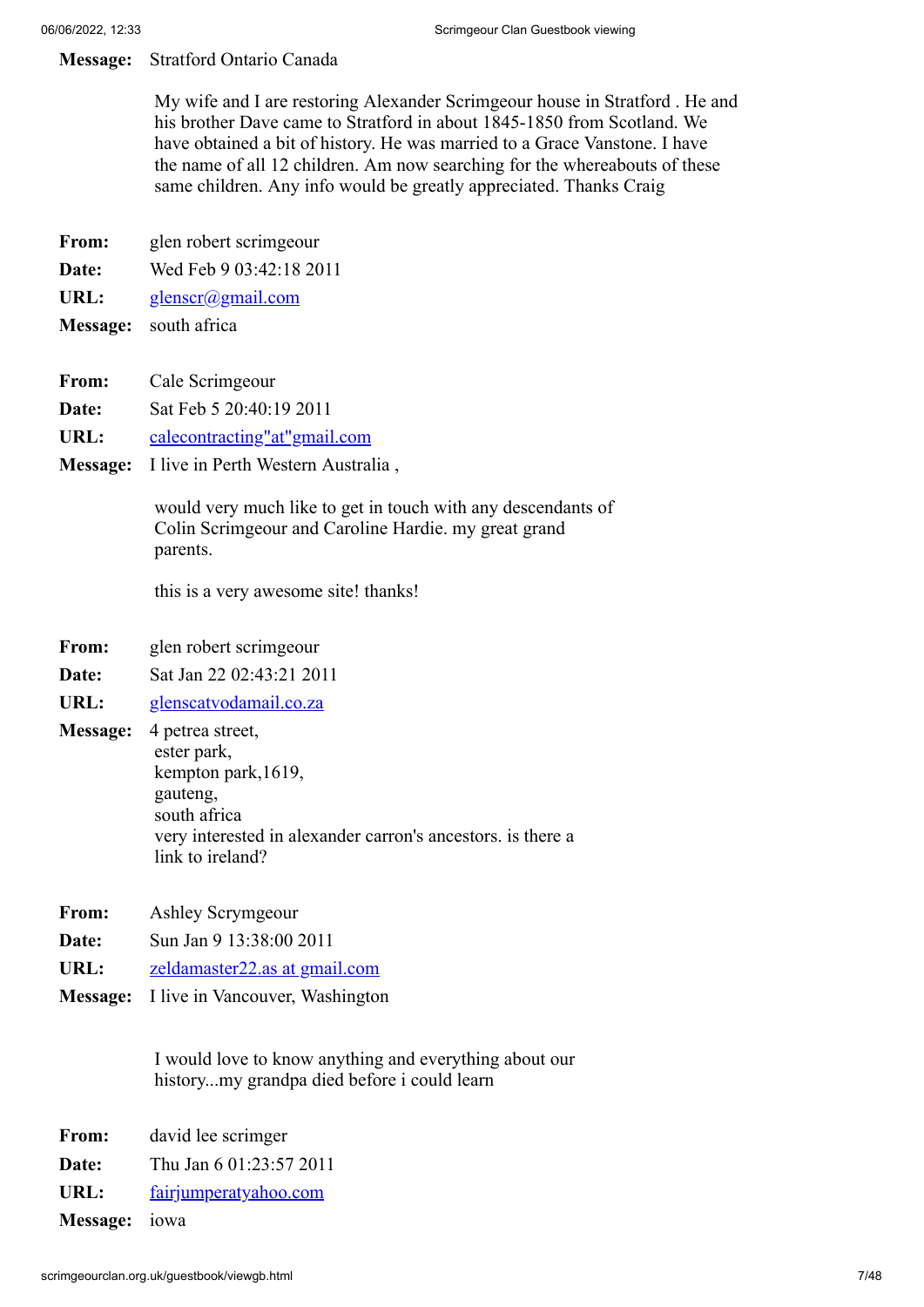just coasting by...I have recently produced our family history book "the Scrimger Family of Charles City,Iowa".

- **From:** Greg Barron
- **Date:** Fri Nov 26 01:15:51 2010
- URL: [sovereign.saint@gmail.com](https://web.archive.org/web/20131218204208if_/http://www.users.freenetname.co.uk/cgi-bin/guestbook/sovereign.saint@gmail.com)
- **Message:** Cumming, Georgia, USA.

My 2nd g grandfather, James Ogilvy Barron had a daughter, Margaret Ogilvy Barron who married am Alexander Gloack in Dundee, Scotland. The line goes way back. Alexander Gloacks mother was Jean Scrimgeour b. abt 1799. Her father was James Scrimgeour

- **From:** Joseph C Peak
- **Date:** Mon Oct 11 11:10:31 2010

URL: [peak\\_joey@yahoo.com](https://web.archive.org/web/20131218204208if_/http://www.users.freenetname.co.uk/cgi-bin/guestbook/peak_joey@yahoo.com)

- **Message:** OHIO USA when i pull up my stuff bout my familiy thins name comes up Scrymgeour..
- **From:** HELEN MELVILLE
- **Date:** Sat Aug 14 17:24:16 2010
- **URL:** [hmelville85"at"hotmail.co.uk](https://web.archive.org/web/20131218204208if_/http://www.users.freenetname.co.uk/cgi-bin/guestbook/hmelville85)

**Message:** perthshire scotland.

I am searching for a duncan scrimgeour who we believe emigrated to canada. his father was william scrimgeour and his mother was janet reid they had 5 children. James married to ann mckenzie, twins elspeth and grizel and william and duncan. any information would be very helpful. this william was my 4th great grandfather.

- **From:** Cameron George Scrimgeour
- **Date:** Wed Jul 28 02:36:04 2010
- URL: cam scrimgeour"at"yahoo.ca
- **Message:** Residing: Trenton, Ontario, Canada, Raised: Cambridge (Preston), Ontario, Born: Brantford, Ontario, Father: Barry Galbraith Scrimgeour, Grandfather: Frederick George Scrimgeour (brother to Elizabeth,aka"Bess")- Deceased.

Miss you Grandpa.

- **From:** Donald Alexander Scrimger
- **Date:** Wed Jul 21 19:50:22 2010
- URL: [dondre5000 at gmail.com](https://web.archive.org/web/20131218204208if_/http://www.users.freenetname.co.uk/cgi-bin/guestbook/dondre5000%20at%20gmail.com)

**Message:** Charles City, Iowa. United States. Long line of Scrimger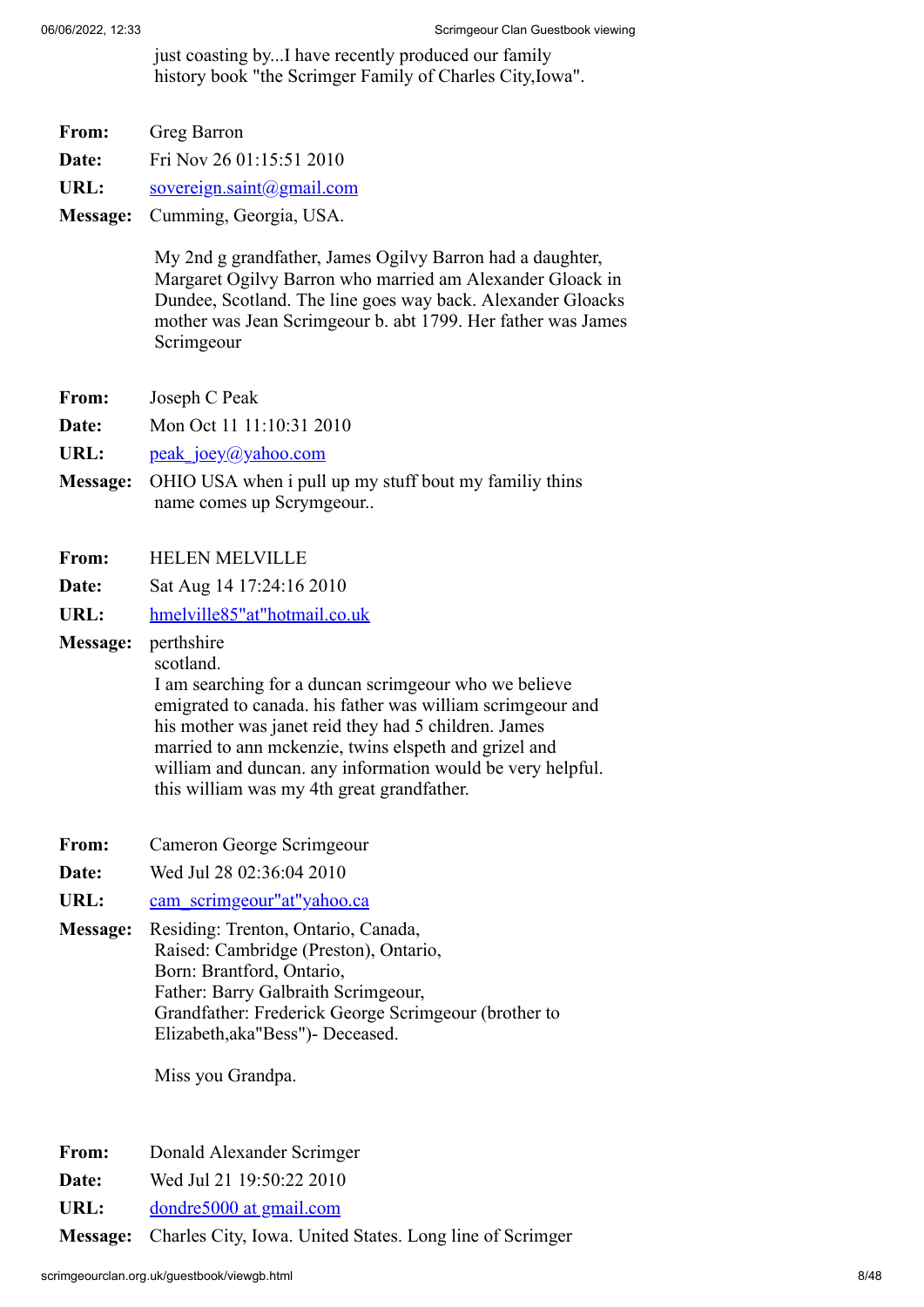history here. Glad to see the website has been updated!

| <b>From:</b> | R McGiveron                                                                        |
|--------------|------------------------------------------------------------------------------------|
| Date:        | Sun Jul 18 07:31:28 2010                                                           |
| URL:         | megiveronr at hotmail.com                                                          |
| Message:     | Queensland Australia Just found out we are part of<br>the Clan Scrymgeour as well. |
| From:        | marina moolman                                                                     |

- **Date:** Mon Jul 5 10:01:07 2010
- **URL:** [moolman.marina1atgmail.com](https://web.archive.org/web/20131218204208if_/http://www.users.freenetname.co.uk/cgi-bin/guestbook/moolman.marina1atgmail.com)
- **Message:** Port Elizabeth, RSA

I Believe that I am related to Ann Dawes - my paternal great grandfather has exactly the same details.

- **From:** Kelly E. Nelson
- **Date:** Sat Jun 19 02:26:11 2010
- URL: [kellynelson"at"emeraldworld.biz](https://web.archive.org/web/20131218204208if_/http://www.users.freenetname.co.uk/cgi-bin/guestbook/kellynelson)
- **Message:** Los Angeles 6/18/2010

Hello All!

Like most of us I am looking for "connections". For your consideration:

My mother's mother's (of Washington DC) middle name was Scrymgeour (like many of her relatives) The name Scrymgeour meant so much to her - it was the last request she made to me before she died - to make sure at least one of my children had the middle name of Scrymgeour. I believe we are main liners as her grandmother, Clara Burt, was born in Carisbrooke Castle on the Isle of Wight circa 1820 - her mother's surname was Scrymgeour and they were members of the Society in England. Said to be descendants of a "Sir Alexander Scrymgeour", they taught music to the Royal Family during Queen Victoria's reign. Clara had a sister, Sara Burt, and a brother, William Abercrombie Burt. (all were also related to the noted general, "Sir Ralph Abercrombie".)

A number of relatives with the last name of "Barnes", from Long Island, New York are said to be descendants as well. Sara Scrymgeour Burt having married Polydore Barnes, a publisher in New York. (Now Barnes and Noble?)

Have fun kids! Enjoy your searches...

Regards,

Kelly E. Nelson Los Angeles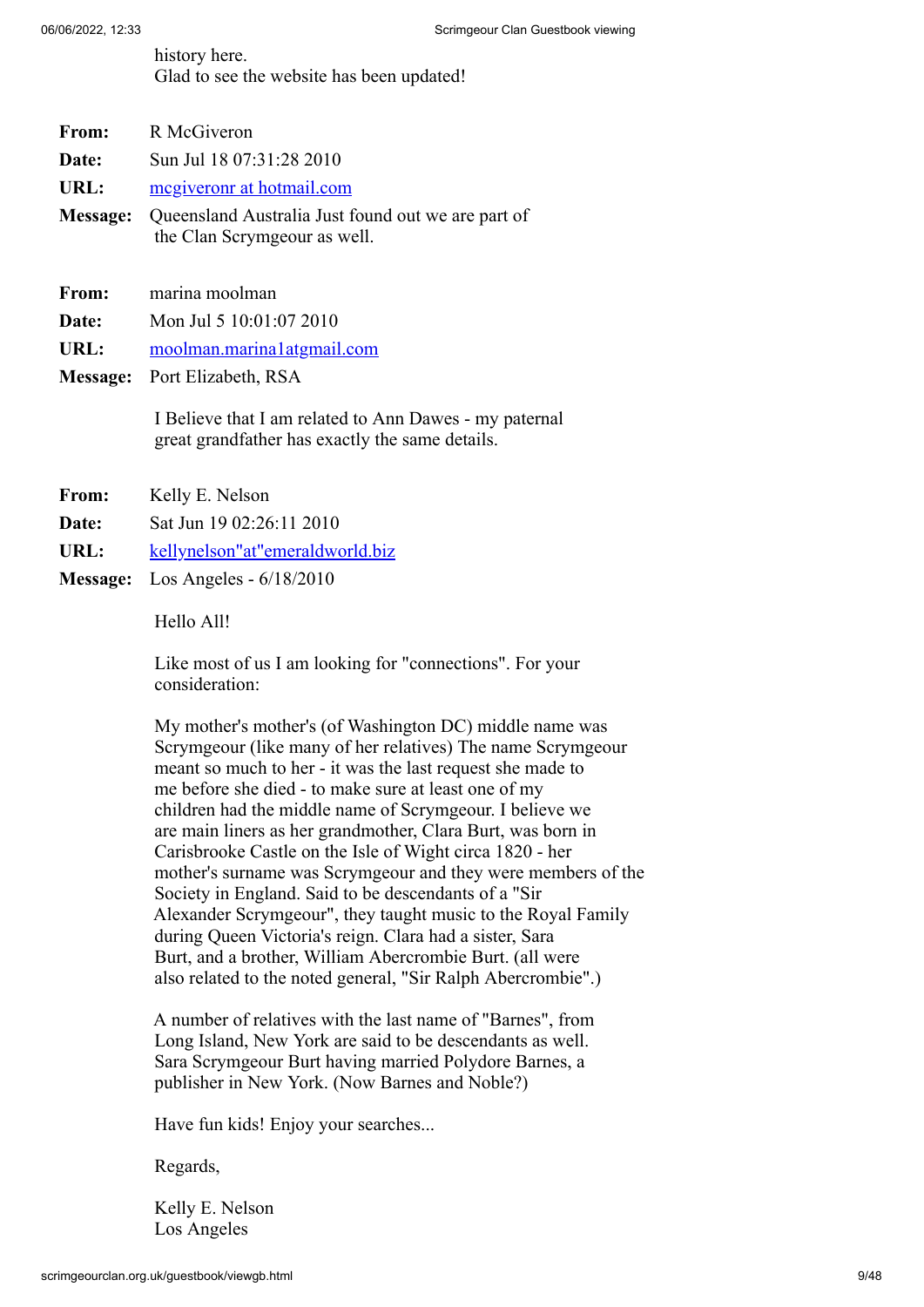**From:** Lisa Schnalzer-Missen **Date:** Fri Apr 9 15:20:57 2010 **URL:** [mokshabellydance"at"hotmail.com](https://web.archive.org/web/20131218204208if_/http://www.users.freenetname.co.uk/cgi-bin/guestbook/mokshabellydance) **Message:** I live in Cobourg Ontario. Canada. My mother is Dianne Scrimgeour Schnalzer. My grandparents were Gladys Pawson and Murray Scrimgeour. My great-grandparents were Lorne Scrimgeour and Emma Garner Lorne 1880-1973 was the youngest of Alexander Scrimgeour and Ann Miller's children.He was a well-known carpenter and contractor in Blyth,Ontario. Emma was president of the horticultural society, raised 7 children with Lorne and was

> a media reporter and correspondent. Both held positions on Town Council and the School Board.

Alexander Scrimgeour-my great-great grandfather 1824-1908 was the first person to be listed on the census in Scotland as his profession being piper. He and Ann came to Canada in 1856 to farm.

- **From:** Eric
- **Date:** Thu Apr 8 00:09:10 2010
- **URL:** [ericpw62 at hotmail.com](https://web.archive.org/web/20131218204208if_/http://www.users.freenetname.co.uk/cgi-bin/guestbook/ericpw62%20at%20hotmail.com)
- **Message:** Victoria, Australia

I've been researching our family for some time now and although my heritage is Henderson and Morrison, I read with interest some of the earlier posts on this site that also have similar name connections.

My Scrimgeour connection is more "recent" when Mary Morrison (sister of my great grandfather John) married a Francis C Scrimgeour in Dundee 1919.

I believe there was a son George Allison Scrimgeour born around 1920 in Tibbermore, Perth.

Francis Scrimgeour was born 1899 in Perthshire (Ruthvenfield I think) to George Scrimgeour and Margaret Lessels (yet another name worth researching). Francis is noted as being a Marine Engineer and was divorced from Mary Morrison in 1929 (have sighted the RCE) and was not "heard of" again.

I've managed to trace back this Scrimgeour line to John Scrimgeour (born C1790) and Margaret Kidd (born 1788) who were married in St Martin/Tibbermore Perthshire.

They had, from what I can find so far, 4 children - Ann 1820, Janet 1822, George 1824 and Robert 1826.

I'd certainly be keen to hear from anyone that may have some additional information particularly regarding Francis (born 1899) and George (born 1920)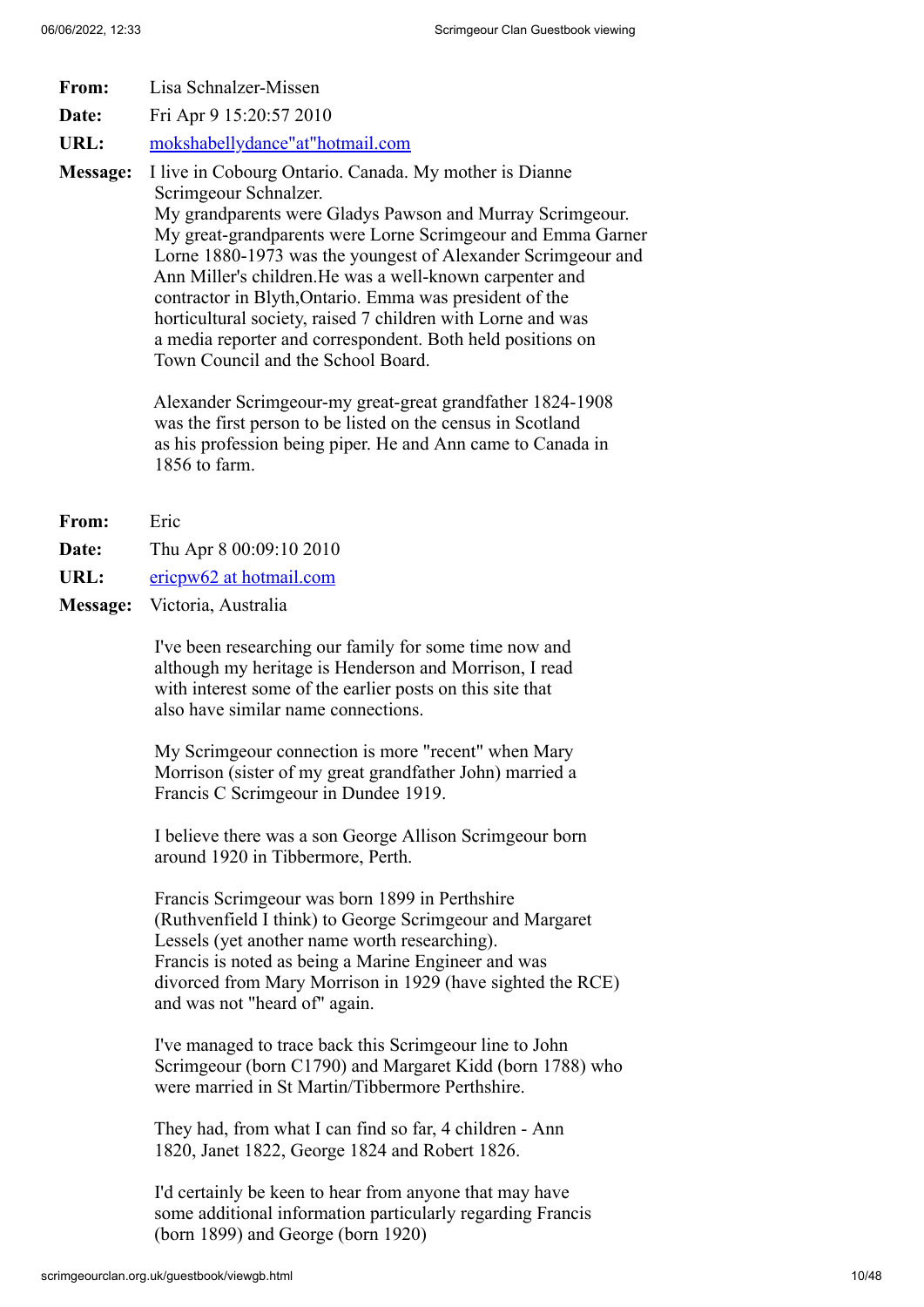| From: | Jamie michael scrymgeour |  |
|-------|--------------------------|--|
|-------|--------------------------|--|

**Date:** Tue Mar 16 02:04:40 2010

**URL:** [Scruff3686"at"sky.com](https://web.archive.org/web/20131218204208if_/http://www.users.freenetname.co.uk/cgi-bin/guestbook/Scruff3686)

**Message:** Fife

Hi all just a quick note to say how proud I am to be a scrymgeour. I never thought there was so many of us! For years my dad (James scrymgeour) has told me many a story bout ol Scotland and the scrymgeour life and finding this site will make him happy keep on going THE SCRYMGEOURs!!!!

- **From:** James Robert Scrimgeour
- **Date:** Sat Mar 13 06:02:07 2010

URL: [jim.scrimgeour@gmail.com](https://web.archive.org/web/20131218204208if_/http://www.users.freenetname.co.uk/cgi-bin/guestbook/jim.scrimgeour@gmail.com)

**Message:** I am the 3rd son of William Alexander Scrimgeour II - I live in Waconia MN - I have 2 brothers William Alexander Scrimgeour III and Richard Fredrick Scrimgeour as well as 2 sisters Laurie and Judy Scrimgeour - my grandfather was was born in Scottland and he had a brother named James. We are the only Scrimgeours in MN -USA that I know of - I have 3 sons and a daughter to carry on our name.

GO SCRIMGEOURS!!!!!!!!!!!!!!

- **From:** Emma Scrimgour
- **Date:** Wed Mar 3 21:31:20 2010
- URL: [rotar\\_motorathotmail.com](https://web.archive.org/web/20131218204208if_/http://www.users.freenetname.co.uk/cgi-bin/guestbook/rotar_motorathotmail.com)
- **Message:** New Zealand

Wow this is unreal! didnt know our family was so big!

- **From:** Keith Scrimger
- **Date:** Tue Feb 23 21:03:21 2010
- URL: [kscrimgeratshaw.ca](https://web.archive.org/web/20131218204208if_/http://www.users.freenetname.co.uk/cgi-bin/guestbook/kscrimgeratshaw.ca)
- **Message:** Calgary, Alberta, Canada

Hi Graham:

Nice work on the new website. Thanks a lot.

- **From:** Robert Scrimgeour
- **Date:** Mon Nov 2 12:57:45 2009
- **URL:** [nutzz1982"at"yahoo.com](https://web.archive.org/web/20131218204208if_/http://www.users.freenetname.co.uk/cgi-bin/guestbook/nutzz1982)
- **Message:** Pietermaritzburg KwaZulu-Natal South Africa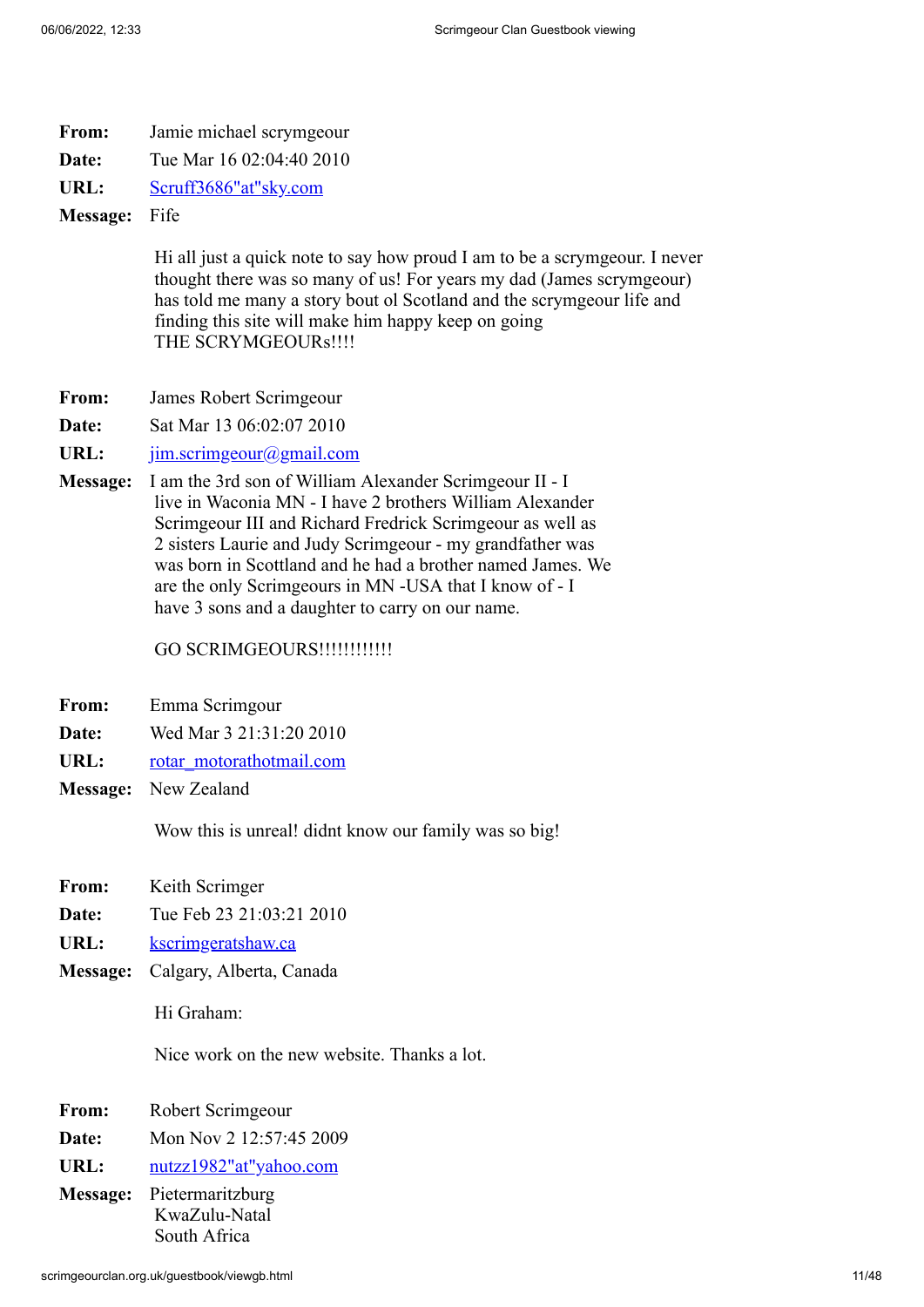I would love to know more about my heritage.

- **From:** John Lewis Scrimiger Jr
- **Date:** Sun Sep 27 18:56:57 2009
- URL: <u>jscrimy</u>@yahoo.com

**Message:** I live in San Diego, Ca, USA. I am the son of "Jack" Scrimiger who is prominent in the photo of the San Diego clan gathering of 2000. I understand what a proud history the clan has and will be visiting Scotland next year. I would appreciate any help I can get in tracing my particular branch of our family. I know that Alexander Scrimgeour came to America in the early 1800's with his family and settled in Ohio. For any one who is inerested, my father created a family tree on line. You can follow this link to his site:http://familytreemaker.genealogy.com/users/s/c/r/John-L-Scrimiger/index.html. I thank you for your time and consideration. I will be visiting this site often.

John

- **From:** Ann Dawes
- **Date:** Thu Sep 3 15:03:40 2009
- **URL:** [ukennyaticon.co.za](https://web.archive.org/web/20131218204208if_/http://www.users.freenetname.co.uk/cgi-bin/guestbook/ukennyaticon.co.za)

**Message:** South Africa

After a visit to Scotland and querying my Scrimgeour heritage, I found that my maternal great granfather was one Robert Scrimgeour (he married Charlotte Page) and came to South Africa +-1900 with a Scottish regiment, I believe. Robert's parents were Donald Scrimgeour (a boat riveter somewhere in Scotland)and Agnes Watson. I find this fascinating and would love to learn more if anyone can get a handle on the flimsy information I have.

Ann Dawes

- **From:** Kirsty AJ Wiseman
- **Date:** Sun Aug 23 11:00:11 2009
- **URL:** [kajwiseman"a"thotmail.com](https://web.archive.org/web/20131218204208if_/http://www.users.freenetname.co.uk/cgi-bin/guestbook/kajwiseman)
- **Message:** Falkirk

My g'gandmother was Susan Scrimgeour, she married Lewis Allan Wiseman in 1892. Her father was James and he married Susan Orr in Paisley in 1862

| From: | Val Tressler                       |
|-------|------------------------------------|
| Date: | Sat Aug 8 11:12:52 2009            |
| URL:  | bobvaltressler"at"xtra.co.nz       |
|       | Message: Invercargill, New Zealand |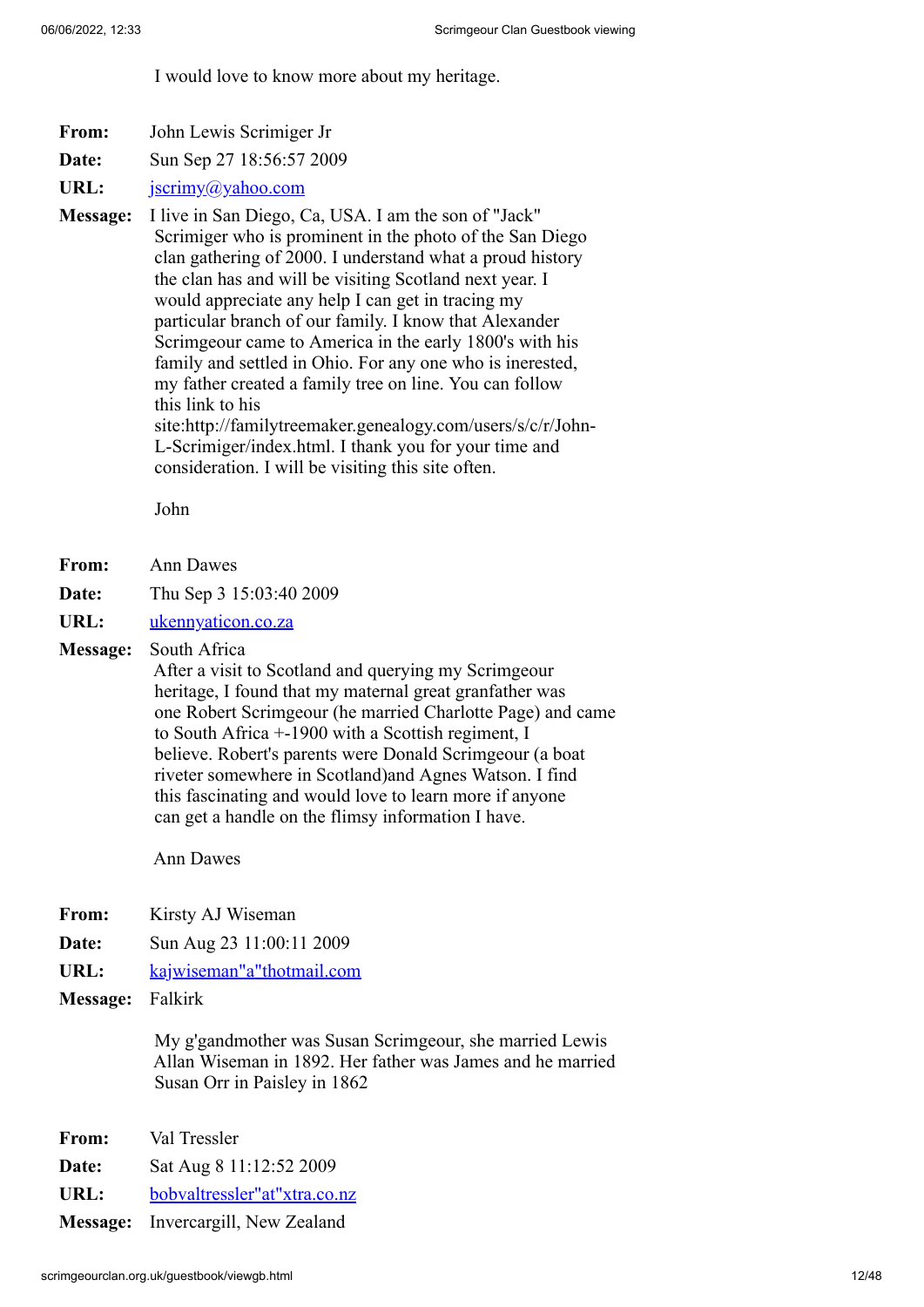I am the grand daughter of Bella Scrimgeour, born in 1879 in Aberdeen. She was the daughter of James Scrimgeour (son of David Scrimgeour and Margaret Colquhoun) Neilston Renfrew. and Susana Orr (Beith, Ayreshire, Scotland) Perhaps someone recognises these names on their trees

- **From:** Desmond Scrimgeour
- **Date:** Tue Jul 21 03:49:22 2009

URL: [dscrimgeour"at"pcc.govt.nz](https://web.archive.org/web/20131218204208if_/http://www.users.freenetname.co.uk/cgi-bin/guestbook/dscrimgeour)

**Message:** Otaki New Zealand

> Fantastic stuff, Expecially for decendants so far away from the original lands. Gives us a real insite. Thanks

- **From:** Nina Hart
- **Date:** Sun Jul 12 23:14:41 2009
- **URL:** [nina\\_hart"at"telus.net](https://web.archive.org/web/20131218204208if_/http://www.users.freenetname.co.uk/cgi-bin/guestbook/nina_hart)
- **Message:** Langley, British Columbia,Canada My great grandmother was Isabella Knight Scrymgeour, born in Scotland. Her parents were James Scrymgeour and Margaret Wright. Her siblings were David, Margaret, James and Samuel. Isabella married Richard Hendry and they left Greenock in the early 1870's for Newfoundland, Canada. One of their sons who was my grandfather was named James Scrimger Hendry. Any connections out there? Thanks, Nina
- **From:** Daniel Evans
- **Date:** Sun May 31 12:19:09 2009
- **URL:** [danielatlive.com.au](https://web.archive.org/web/20131218204208if_/http://www.users.freenetname.co.uk/cgi-bin/guestbook/danielatlive.com.au)
- **Message:** Port Macquarie Australia

Recently attended Wingham Scotish festival and started to explian to my son about our Scotish links. My mother was Patricia Scrimgeour anh grew up in Gunnadeh NSW. I seldomly see the Srimgeour name in Australia, so finding this site has been very educational. I hope to get to the UK to visit some family sites.

- **From:** Matthew Scrimgeour
- **Date:** Wed May 27 06:00:49 2009
- **URL:** [matt.scrimgeouratriotinto.com](https://web.archive.org/web/20131218204208if_/http://www.users.freenetname.co.uk/cgi-bin/guestbook/matt.scrimgeouratriotinto.com)
- **Message:** Pannawonica Northwest Western Australia

| <b>From:</b> | Peter King                           |
|--------------|--------------------------------------|
| Date:        | Wed Apr 1 09:45:30 2009              |
| URL:         | christine.christine68atwanadoo.co.uk |
|              | <b>Message:</b> Good Morning,        |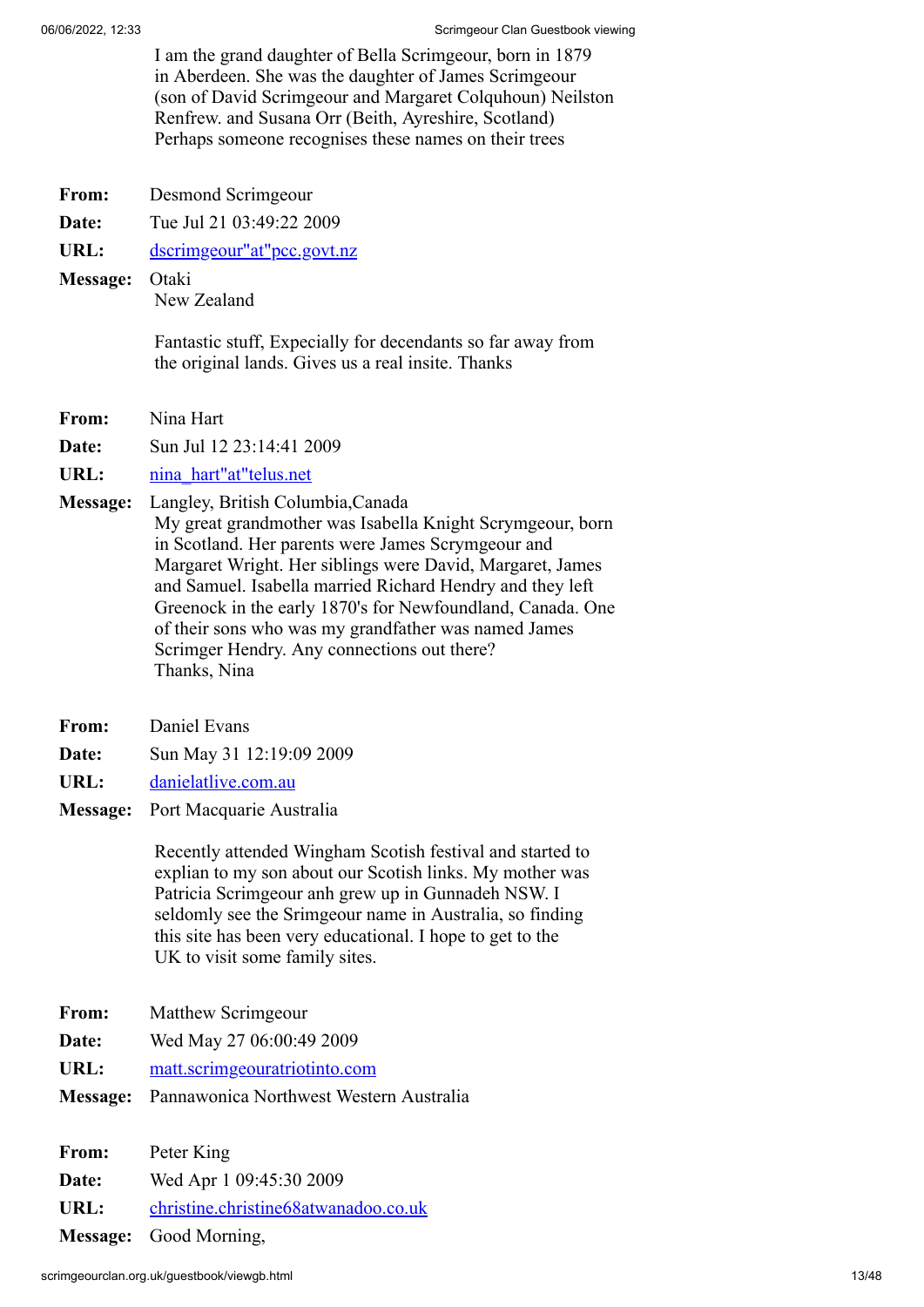I am son of the late Jean King married to Norman King (Ipswich,Suffolk)nee Scrimgeour. Nephew to Gordon & Ellen Scrimgeour(Scackleton Nr York) I was recently on a Trip to Inverarary on the 18 Feb 09,with my wife and friends. We had occasion to drive to Oban for a day out,on our return we stopped a a lovely old Kirk(Church) at Loch Awe.

 A very interesting walkabout in St Conan,s Kirk(Loch Awe) found a brass wall plaque inside the front entrance on the

 left side. Reading the list of the late Servicemen that had died during the First & Second Great Wars, a name came

to my attention:

 This was of a Private Donald Scrimgeour of the 3rd RVVR Black Watch.

 This name has been of interest since I cannot find any history on the man who laid down his life for his country. I have been in touch with the Loch Awe Church Council but have no joy to date. I am an ex-serviceman and would appreciate any information into this brave mans live. Can anyone put any light on him please?

(I had put the wrong name of the Kirk in my original Text,apologise for the error)

In hope, thank you. Pete King

- **From:** Peter King
- **Date:** Wed Apr 1 09:35:47 2009
- **URL:** [christine.christine68atwanadoo.co.uk](https://web.archive.org/web/20131218204208if_/http://www.users.freenetname.co.uk/cgi-bin/guestbook/christine.christine68atwanadoo.co.uk)
- **Message:** Barton Upon Humber.N.Lincs

#### Good Morning,

I am son of the late Jean King married to Norman King (Ipswich,Suffolk)nee Scrimgeour. Nephew to Gordon & Ellen Scrimgeour(Scackleton Nr York) I was recently on a Trip to Inverarary on the 18 Feb 09,with my wife and friends. We had occasion to drive to Oban for a day out,on our return we stopped a a lovely old Kirk(Church) at Loch Awe. A very interesting walkabout in St Gelgin Kirk(Loch Awe) found a brass wall plaque inside the front entrance on the left side. Reading the list of the late Servicemen that had died during the First & Second Great Wars, a name came to my attention:

This was of a Private Donald Scrimgeour of the 3rd RVVR Black Watch.

This name has been of interest since I cannot find any history on the man who laid down his life for his country. I have been in touch with the Loch Awe Church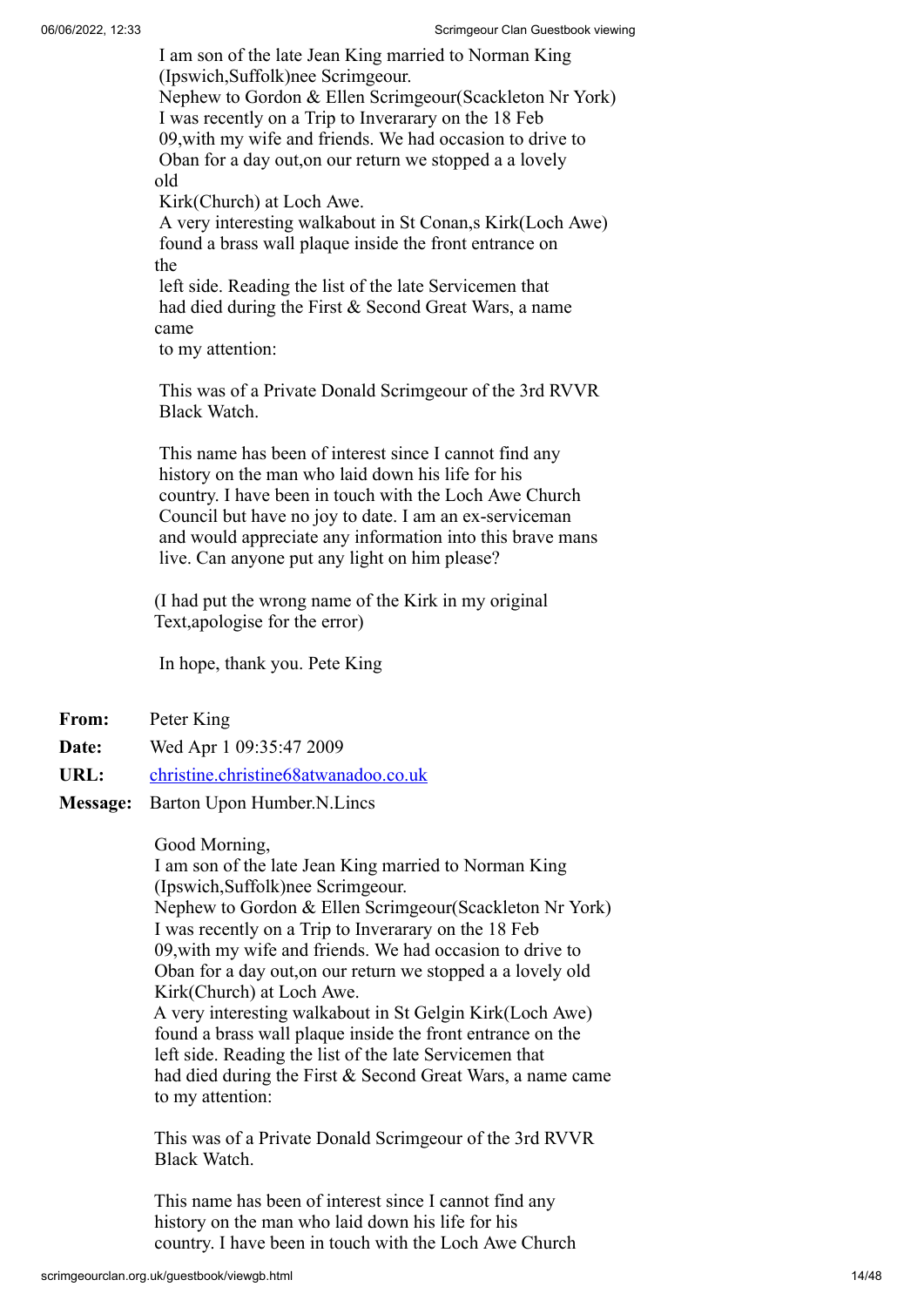Council but have no joy to date. I am an ex-serviceman and would appreciate any information into this brave mans live. Can anyone put any light on him please?

In hope, thank you. Pete King

- **From:** Catherine Scrimshire Niemi
- **Date:** Thu Mar 26 01:19:25 2009
- URL: catherine 714atsympatico.ca
- **Message:** I live in Canada

I was born in Scotland to James Ambrose Scrimshire and Catherine Hope. Have 2 brothers James and Arthur. Started my research in 1986 and am still plodding along. Trevor Jensen of BC Canada and I were in contact many years ago and we exchanged Pictures and Information I wish you all well in your research Catherine Scrimshire Niemi

- **From:** Jonathan Good
- **Date:** Sat Mar 14 16:34:46 2009
- **URL:** [jwgood"at"dow.com](https://web.archive.org/web/20131218204208if_/http://www.users.freenetname.co.uk/cgi-bin/guestbook/jwgood)
- **Message:** Nottingham UK

My great great grandfather was an Alexander Scrimgeour listed in the 1901 English census as born around 1844 and giving as his place of birth Dundee Fofarshire Scotland. I found the site very interesting.

- **From:** isabell mcnab
- **Date:** Sun Mar 8 12:39:55 2009
- URL: [dizzymac51athotmail.co.uk](https://web.archive.org/web/20131218204208if_/http://www.users.freenetname.co.uk/cgi-bin/guestbook/dizzymac51athotmail.co.uk)
- **Message:** SCONE,PERTH,SCOTLAND after all these years just found this site.I am the second daughter of James & Phemie Scrimgeour Ihave three sisters Margaret Anne, Euphemia,& Tirina & two brothers Ano & Derrick. I still live in Scone as does Euphemia and the rest live not to far away.Sadly its 22yrs this month since we lost Dad and 2yrs for Mum but hey ho we still have a couple of young Scrimgeours coming up to keep the Scrimgeour name on going.So Hi to all ye other scrimgeours out there.
- **From:** Janelle Scrimgeour
- **Date:** Thu Mar 5 20:54:37 2009
- **URL:** [janellescrimgeour"at"gmail.com](https://web.archive.org/web/20131218204208if_/http://www.users.freenetname.co.uk/cgi-bin/guestbook/janellescrimgeour)
- **Message:** London, United Kingdom originally South Africa

My name is Janelle Scrimgeour - eldest grandaughter of John and Flo Scrimgeour. Below is my cousin Robery Scrimgeour - hi cuz if you read this! John and Flo had 5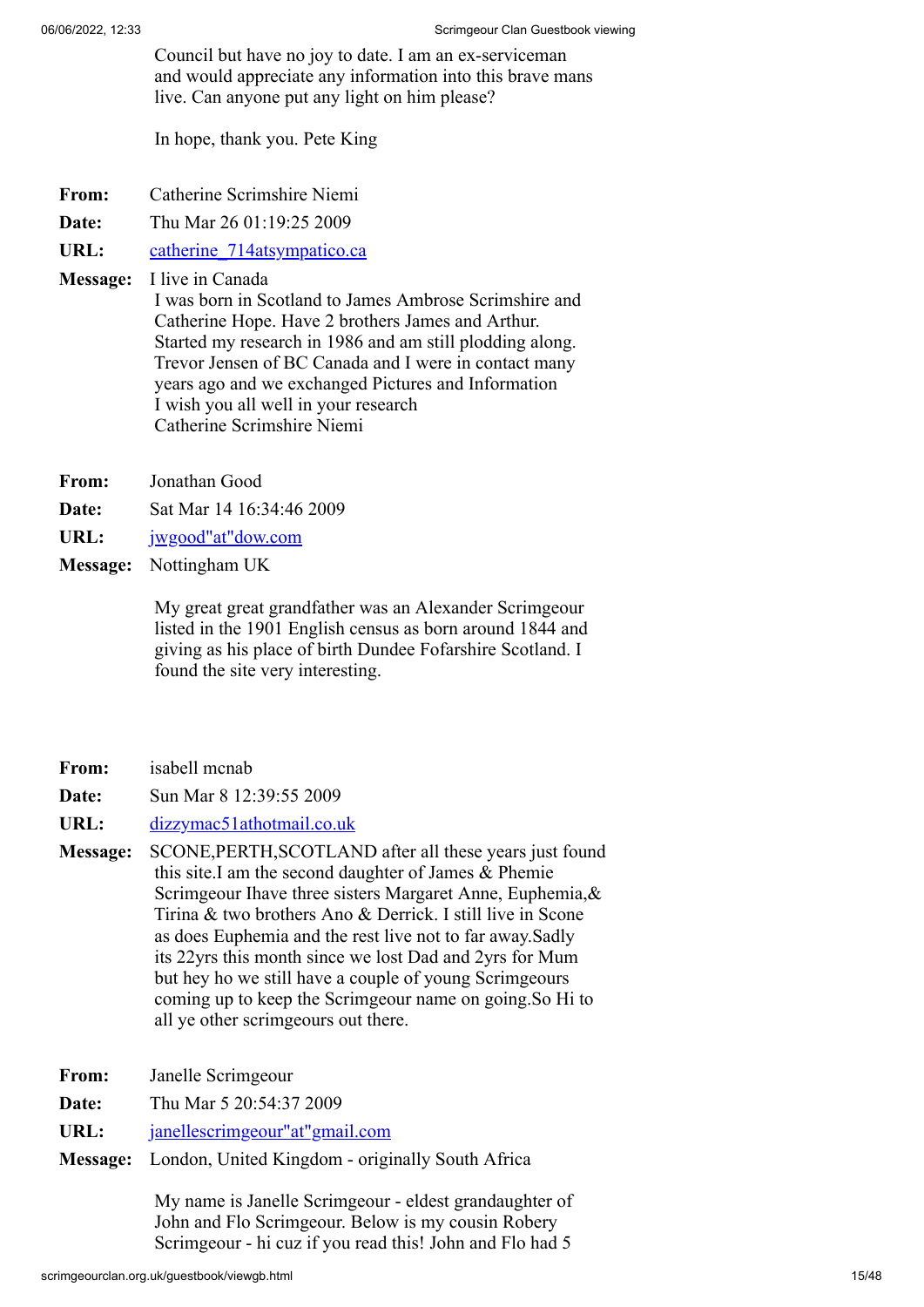children - Ian, Bruce (my dad), Neil (Robbie's dad), Angus and Shannon. All but Angus live in South Africa, and Angus lives in Boston, USA. I've always wanted to know more about my family history, so I am really enjoying reading all of these messages.

- **From:** Robert Charles Scrimgeour
- **Date:** Mon Mar 2 08:24:55 2009
- **URL:** [nutzz1982atyahoo.com](https://web.archive.org/web/20131218204208if_/http://www.users.freenetname.co.uk/cgi-bin/guestbook/nutzz1982atyahoo.com)
- **Message:** Richards Bay, Kwazulu Natal, South Africa

Hi.

Felt like checking up on my family history and found this site. How do I register?

**From:** c.scrimgeour

**Date:** Fri Feb 13 08:36:51 2009

- **URL:** [kinkthe winkscrimat hotmail.com](https://web.archive.org/web/20131218204208if_/http://www.users.freenetname.co.uk/cgi-bin/guestbook/kinkthe%20winkscrimat%20hotmail.com)
- **Message:** i live in spain i have not met many scrimgeours exept from my family it is so good to know that there are others.i am asking if the name scrimgeour is french for fencer of scotish for skirmesher,would be delighted to know.lots of love you sister across the pond.
- **From:** martyn hill
- **Date:** Sun Feb 8 10:23:49 2009
- URL: [marty.nd@hotmail.com](https://web.archive.org/web/20131218204208if_/http://www.users.freenetname.co.uk/cgi-bin/guestbook/marty.nd@hotmail.com)
- **Message:** i live in bournemouth, dorset, england,my mother`s name is martha scrymgeour,who has 2 brothers and one sister james andrew, maggie, all come form scotland glasgow,andrew had a son called lee scrymgeour, james had 2 sons called robert and david,my mum martha had me martyn also 2 daughters annette and jackie,maggie had about 7 children,very intrested to find out more of my family history,
- **From:** Carol Shepherd
- **Date:** Tue Feb 3 12:27:48 2009
- **URL:** [carolmshepherdathotmail.com](https://web.archive.org/web/20131218204208if_/http://www.users.freenetname.co.uk/cgi-bin/guestbook/carolmshepherdathotmail.com)
- **Message:** I live in Windsor, Berkshire, England. formally from north east England, maiden name was Scrimgour, Father was David Scrimgour and his father was David Scrimgour. I had one brother Anthony Scrimgour and three sisters Beryl, Christine & Susan(died 2005) My brother had three sons (three more Scrimgours) so the clan goes on. What was most interesting was seeing photo's of the clan and seeing the family resemblence to my father and brother in the men on the photo. Good site. I send my good wishes to all the clan all over the world.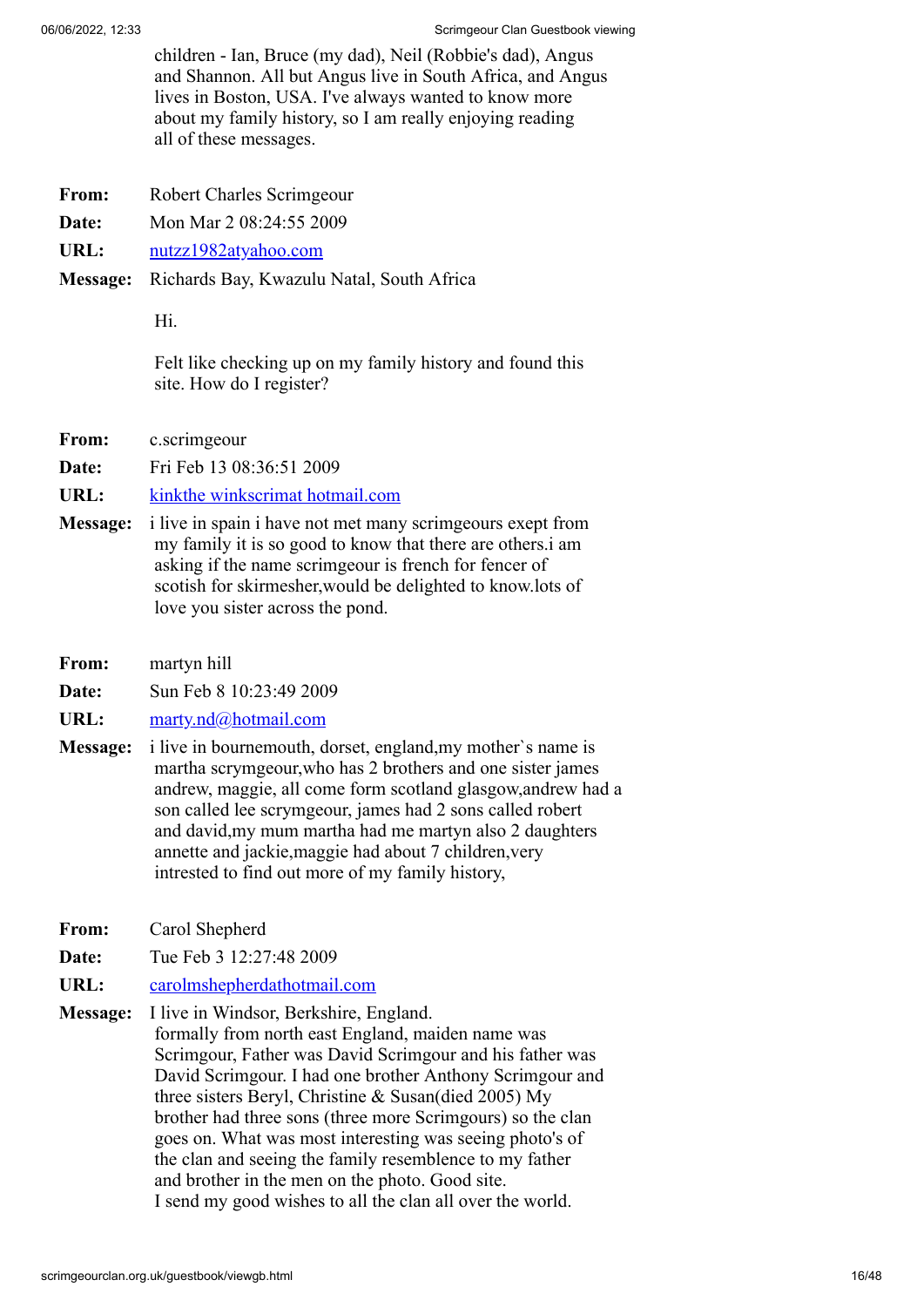- **From:** Bill Scrimgeour
- **Date:** Tue Feb 3 12:04:52 2009
- **URL:** [billscrimgeour at yahoo.com](https://web.archive.org/web/20131218204208if_/http://www.users.freenetname.co.uk/cgi-bin/guestbook/billscrimgeour%20at%20yahoo.com)
- **Message:** Surrey England

My grandfather was William Arthur born in Liverpool and his elder brother was John - Jack - Scrimgeour was born 1868 in Dun, between Brechin and Montrose, Angus and who emigrated to the US around the turn of the century, married an American lady and was not heard of again. There were reports he had travelled to UK around the time of the Lusitania and he was rumoured to be on the ship when it went down although I can find no confirmation.

Can anyone help me with a line? Thanks

- **From:** Alexander Scrymgeour Billyard
- **Date:** Wed Jan 28 03:22:30 2009
- **URL:** [sandy"at"lochnesslinks.com](https://web.archive.org/web/20131218204208if_/http://www.users.freenetname.co.uk/cgi-bin/guestbook/sandy)
- **Message:** Ridgeville, Ontario, Canada

Good info in this site. I'm just learning about my Mom's family name that I was given

- **From:** James M. Scrimger
- **Date:** Sat Dec 20 20:39:15 2008
- URL: <u>[jscrimger42@gmail.com](https://web.archive.org/web/20131218204208if_/http://www.users.freenetname.co.uk/cgi-bin/guestbook/jscrimger42@gmail.com)</u>
- **Message:** Grand Blanc, Michigan

My father and grandfather are also James Scrimger's. The spelling of our name was changed early in the 1940's from Scrimgeour. The family migrated to North Branch, Michigan from the Kitchner, Ontario, Canada about the time Michigan became a state. Before that, they came into the United States through Jametown, New York. I'm trying to trace the history to understand more about my "roots". I would appreciate any feedback that gets me there.

Also, there is another Scrimger family in the North Branch area that we are unable to find the "missing link". Help in that area is appreciated also.

Greaty enjoyed reviwing the website.

Jim

- **From:** James M. Scrimger
- **Date:** Sat Dec 20 20:29:33 2008
- URL: [jscrimger42@gmail.com](https://web.archive.org/web/20131218204208if_/http://www.users.freenetname.co.uk/cgi-bin/guestbook/jscrimger42@gmail.com)
- **Message:** Grand Blanc, Michigan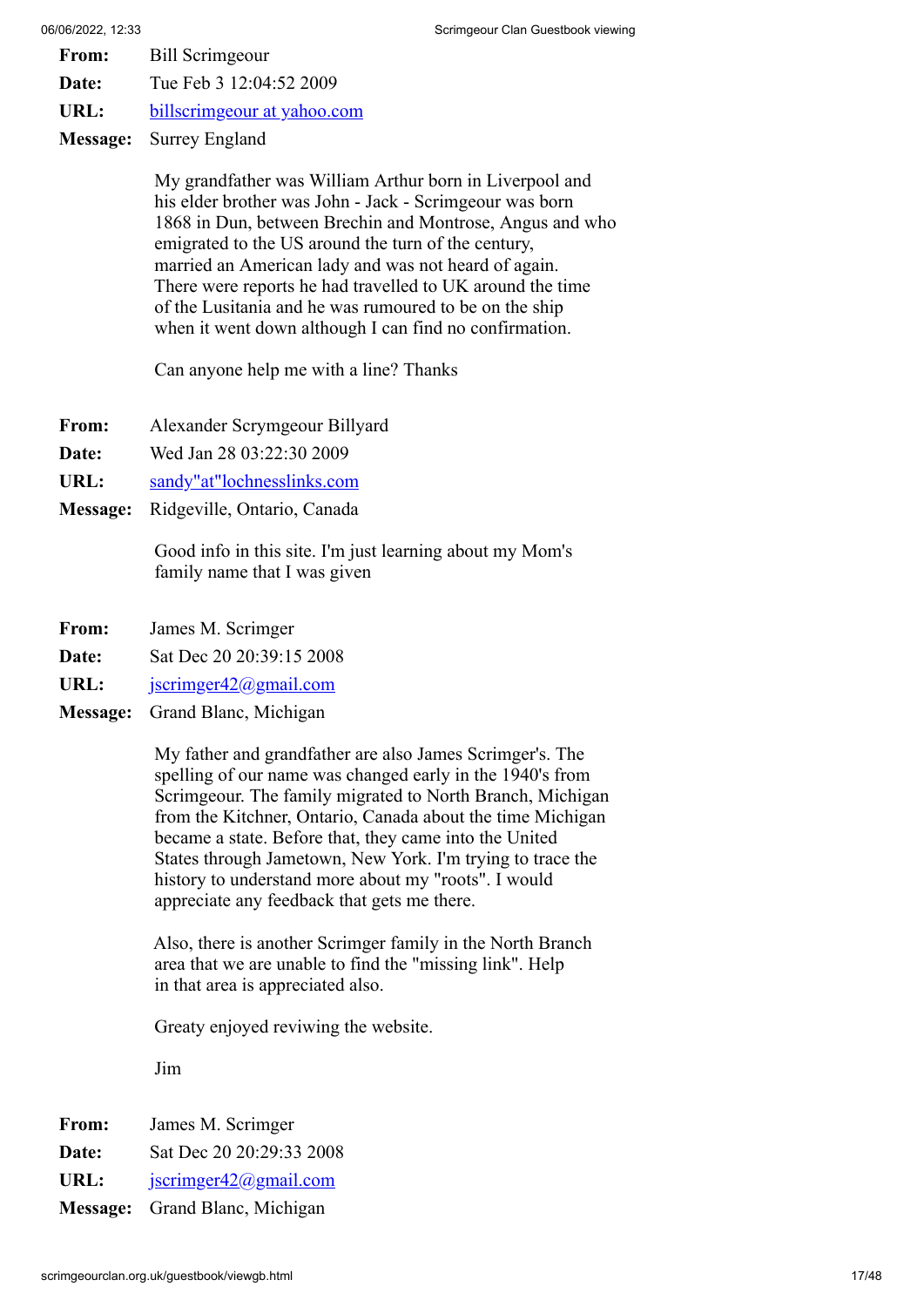| From: | James Pakai                 |
|-------|-----------------------------|
| Date: | Wed Nov 26 00:24:23 2008    |
| URL:  | pakaicreativewood@gmail.com |

**Message:** Hi I live in Wellington New Zealand.

My fathers name is James Scrimgeour, my grandfathers name is James Scrimgeour. I didn't know my father at all untill iI turned 22 yrs old. he left my mother when I was 6 months old. but ever since I turned 22 I have keeped in contact with him allot. I changed my last name to my mothers maiden name, which is Pakai. as I didn't know anyone from my Scrimgeour side. and then when I did see my father at 22 I told him that I changed it to Pakai. he was upset of corse but he new why I did. he still truggles with it at times. but I said to my wife that I'm not chainging it back to make his fellings feel better. I changed it as I had know cantact from the Scrimgeour family so I had to do this. I want to thank this website as I wanted to have a good look at where I'm from, and other reasons as well. I look at the web site and I can see where I come from. it would be good to see all of it in person though as I love looking at the historical scriptures.

Thank you again, and look forward to seeing more of your web site again. keep up the good work.

James Pakai

- **From:** Jeffery McElhaney
- **Date:** Sat Nov 15 02:55:09 2008
- URL: j<u>aymac2007@hotmail.com</u>
- **Message:** Pope AFB NC Originally from Brookfield Missouri

Hello i was just researching my Name and it says that i am associated with this Clan.....I am just really want to know how i am associated and maybe if there someone i can talk to more about this thank you Jeff

- **From:** Louise Scrymgeour
- **Date:** Tue Nov 4 18:28:01 2008
- URL: [louisescrymgeourathotmail.com](https://web.archive.org/web/20131218204208if_/http://www.users.freenetname.co.uk/cgi-bin/guestbook/louisescrymgeourathotmail.com)
- **Message:** Edinburgh

Daughter of David and Granddaugter of James, Used to hate my name as a child, and still sometimes get fed up spelling it!! But proud all the same!

- **From:** Sean Golden
- **Date:** Thu Oct 23 07:35:28 2008
- URL: [toxinburn@comcast.net](https://web.archive.org/web/20131218204208if_/http://www.users.freenetname.co.uk/cgi-bin/guestbook/toxinburn@comcast.net)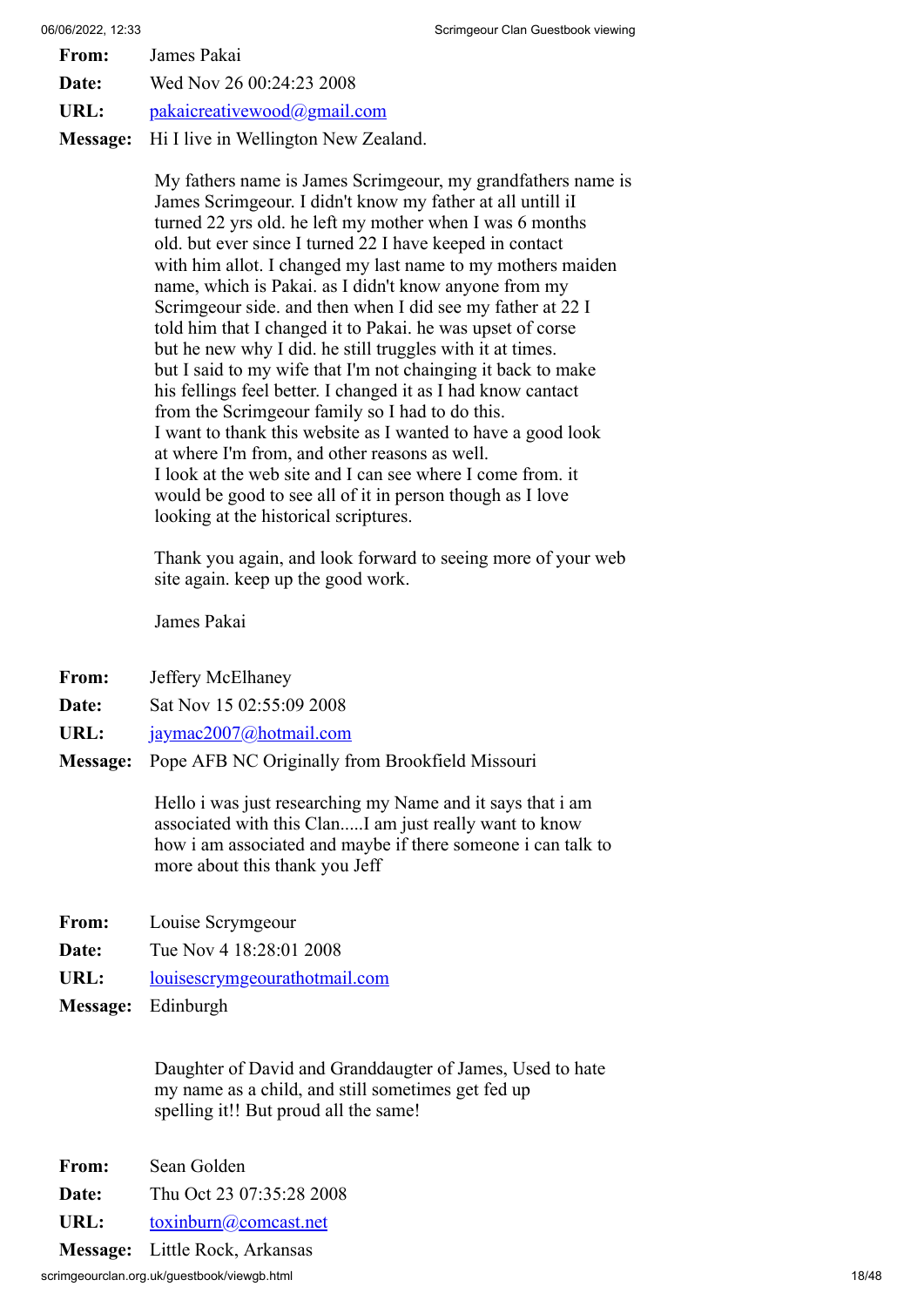Hello to all, I was on ancestry.com just looking around and it shows this to be the clan from which my name Golden originated from, if anyone has some further information to confirm this for me please email me  $\omega$  toxinburn $\omega$ comcast.net thanks.

- **From:** Anne-Marie Scrimgeour
- **Date:** Fri Oct 17 15:51:17 2008
- **URL:** [saffra@fsmail.net](https://web.archive.org/web/20131218204208if_/http://www.users.freenetname.co.uk/cgi-bin/guestbook/saffra@fsmail.net)
- **Message:** Dundee

Hello fellow Scrimgeours. I am Anne-Marie Scrimgeour, daughter of Larry Scrimgeour, grandaughter of John Scrimgeour, Dundee. While researching the story of Grissel Jaffray, the last Witch to be burned in Dundee (November 1669), with a class of second year pupils in Dundee, I came across the name of a Minister, Henry Scrymgeour who she apparently fell foul of! Sharing his Sirname I am interested to find out a little more about him but no success so far, can anyone help?

- **From:** Jean Scrimgeour
- **Date:** Thu Sep 4 23:54:16 2008
- **URL:** [Jeanscrim"at"hotmail.com](https://web.archive.org/web/20131218204208if_/http://www.users.freenetname.co.uk/cgi-bin/guestbook/Jeanscrim)
- **Message:** My name is Jean Scrimgeour (brother Ian and sister Hazel), Daughter of John Scrimgeour (two sisters Helen and Jean) who is the son of Ian Scrimgeour (brother to Colin Scrimgeour and Mary Laurie) from Johannesburg.

We now live in Cape Town, have no contact or idea about where the rest of the family is or how we got to SA. There anybody out there that can help?

- **From:** steve barr
- **Date:** Tue Aug 12 22:15:08 2008
- **URL:** [seve-barr"at"hotmail.co.uk](https://web.archive.org/web/20131218204208if_/http://www.users.freenetname.co.uk/cgi-bin/guestbook/seve-barr)
- **Message:** n.e england

fantastic site, but after some research, the sept of barr is attached to srymgeour clan, is it possible someone could confirm this

- **From:** Spencer Callahan
- **Date:** Wed Jul 9 18:08:55 2008
- URL: [rebelrover@yahoo.com](https://web.archive.org/web/20131218204208if_/http://www.users.freenetname.co.uk/cgi-bin/guestbook/rebelrover@yahoo.com)
- **Message:** California

To the greatest clan of all!!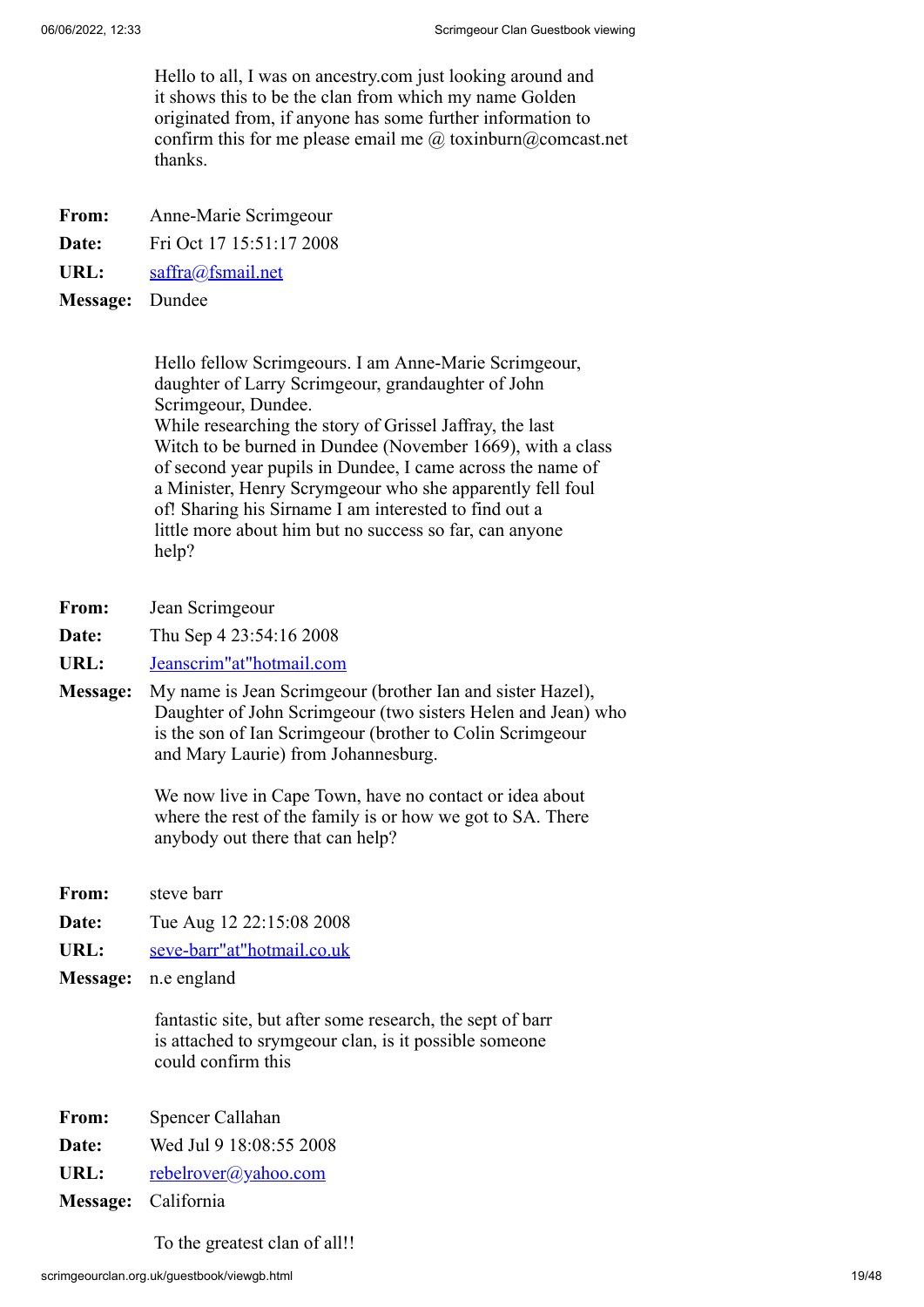My Great Grandmother was a Scrymegour, spelt this way.

| From: | Jack Blair |
|-------|------------|
|       |            |

**Date:** Tue Jul 1 22:25:54 2008

URL: [j.j\\_blair at tiscali.co.uk](https://web.archive.org/web/20131218204208if_/http://www.users.freenetname.co.uk/cgi-bin/guestbook/j.j_blair%20at%20tiscali.co.uk)

**Message:** Perth, Scotland

I note that the Clan Scrymgeour Gathering 2008 is to be held at Balmerino Abbey. This is one of the most appropriate venues given that the ancient chartularies of that Abbey are the source of some of the earliest records to be found of the Scrymgeour forebears. In researching for my book "de Dundee – an early burgess family with Highland connections" , the chartularies of Balmerino and the neighbouring Abbey of Lindores proved very rewarding, yielding references to Albert de Dundee (1180c-1245c), Gregory de Dundee (1210c-1270c) and Master Ralph de Dundee in the period 1230 – 1281. Sir Ralph de Dundee(1260c-1307) was son to Sir Gregory le Long who most probably was son to Thomas de Dundee. It was Master Ralph who by marriage gained the lands of Glassary. His wife was the heiress of Gillascop MacGilchrist of Glassary – she was probably called Isabella, as that was the name of his widow in 1307. She was able to retain the barony of Dundee lands but the pro-English MacDougal's, in 1308, held the castle of Glassary for King Edward I. Their son John de Dundee was still a minor when his father died but later he was to regain Glassary and adopted the designation John de Glassary. In the patronymic Gaelic form he was Ian McMaster, his father, Ralph, having graduated a Master of Arts and sometime Clerk to King Alexander. John's son, Gilbert de Glassary retained a large estate in and around Dundee in Angus and Perthshire. Gilbert made over most of his estate to his daughter Agnes and her husband between 1364 and 1374 in a series of grants. Her husband Alexander Scrymgeour, "bannerman to the king" thus gained substantial estates in the Dundee area and in Argyll and the Scrymgeor family derived their coat of arms from the Dalriadic lion of the Glassary family. With best wishes for the 2008 Clan gathering.

**From:** Cheryl Oliver

- **Date:** Fri May 23 06:33:37 2008
- **URL:** [coli3761"at"bigpond.net.au](https://web.archive.org/web/20131218204208if_/http://www.users.freenetname.co.uk/cgi-bin/guestbook/coli3761)
- **Message:** Hillman,Western Australia

Hi my gran is a Scrimgeour (Betty) she was born 1925. She lives in Dundee has all her life. she married William Robb from Fife (I think it was ) and had 3 children Dorothy (my mum),Janesa and Derrick.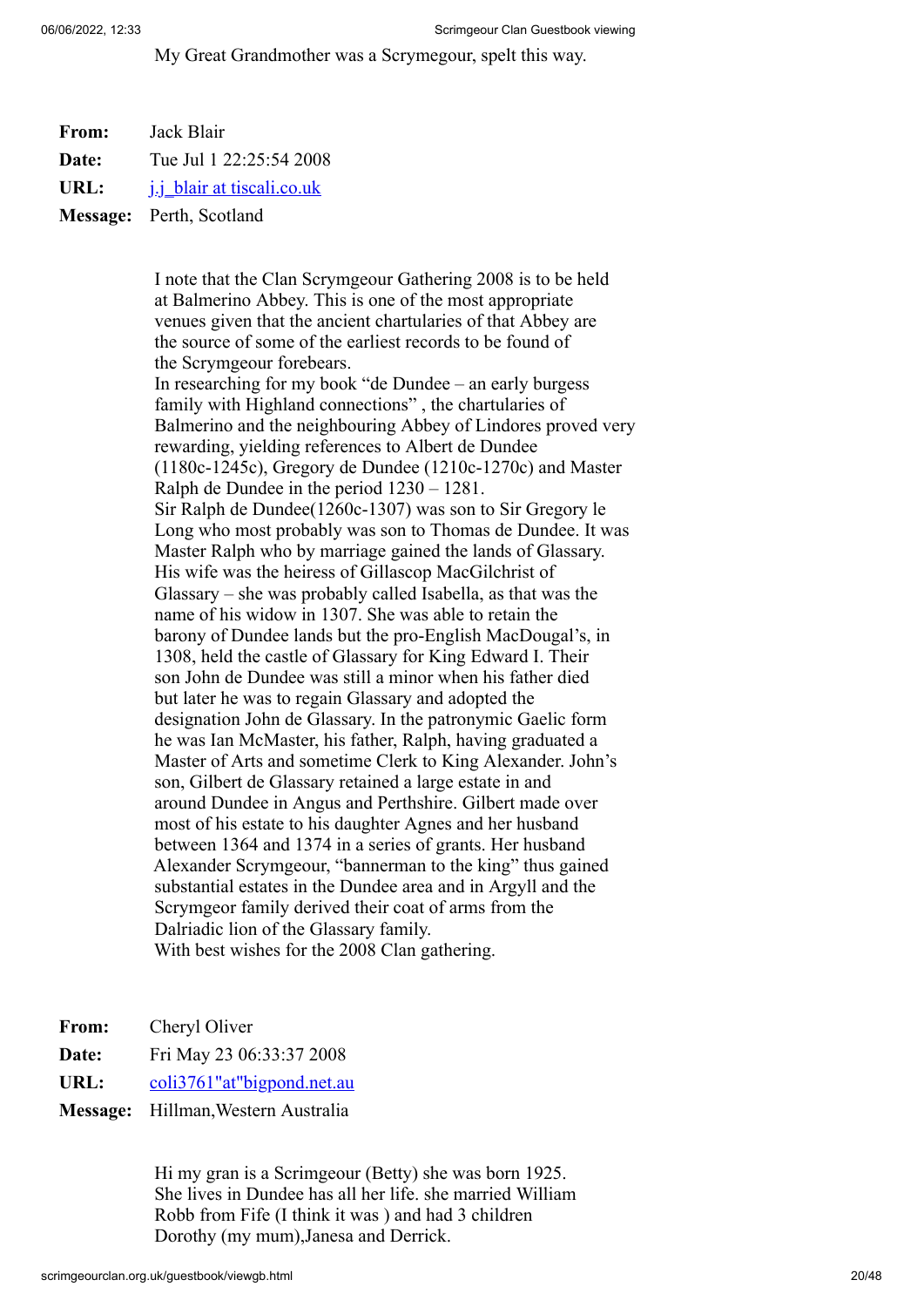I would like to find out more on my side as husbands family tree has been done and is really good to look back on. Any help would be great as is your site WELL DONE !!!!!!!

**From:** Sandra Schrimsher

**Date:** Mon Mar 17 23:38:23 2008

URL: [sandysews2@gmail.com](https://web.archive.org/web/20131218204208if_/http://www.users.freenetname.co.uk/cgi-bin/guestbook/sandysews2@gmail.com)

**Message:** Alabama

I like your site. I always heard that my dads family were from Scotland or England or both.

**From:** Toby Scrimgeour

**Date:** Thu Feb 14 12:28:17 2008

**URL:** [tobys"at"iinet.net.au](https://web.archive.org/web/20131218204208if_/http://www.users.freenetname.co.uk/cgi-bin/guestbook/tobys)

**Message:** Hi all,

I live in Perth, Western Australia, son of Gregory David Scrimgeour, i was born 28/10/1984 and I have to say I enjoy reading up on family history and after researching this site I have found at about the many great things Scrimgeours have achieved and have an even greater sense of pride in carrying on the Scrimgeour name. I also plan to visit Scotland and see some of the history first hand. ps A great site.

- **From:** Jacqueline Perry
- **Date:** Mon Dec 10 02:47:08 2007
- URL: [japerry40@hotmail.com](https://web.archive.org/web/20131218204208if_/http://www.users.freenetname.co.uk/cgi-bin/guestbook/japerry40@hotmail.com)
- **Message:** Virginia, USa

My Great Grandmother was Effie Scrimger Brown from the Northern Neck area of Virginia. She is from the lineage of James Scrimger settled in Montross in the 1700's. It is my greatest desire to visit Scotland soon and visit my home there.

- **From:** Brian.S.Crawford
- **Date:** Sat Nov 17 17:36:08 2007
- **URL:** [brian@littledean.fsbusiness.co.uk](https://web.archive.org/web/20131218204208if_/http://www.users.freenetname.co.uk/cgi-bin/guestbook/brian@littledean.fsbusiness.co.uk)
- **Message:** I Live in the Littledean in the Forest of Dean in Gloucestershire.

I was born in South Africa, My maternal grandfather John Scrimgeour was born in Crief 1875? son of a coal merchant. He and a brother Peter,who later went to Canada in 1915 or so.Worked in Johannesburg. Originaly he was a soldier with the Scotish Horse that went to South Africa 1901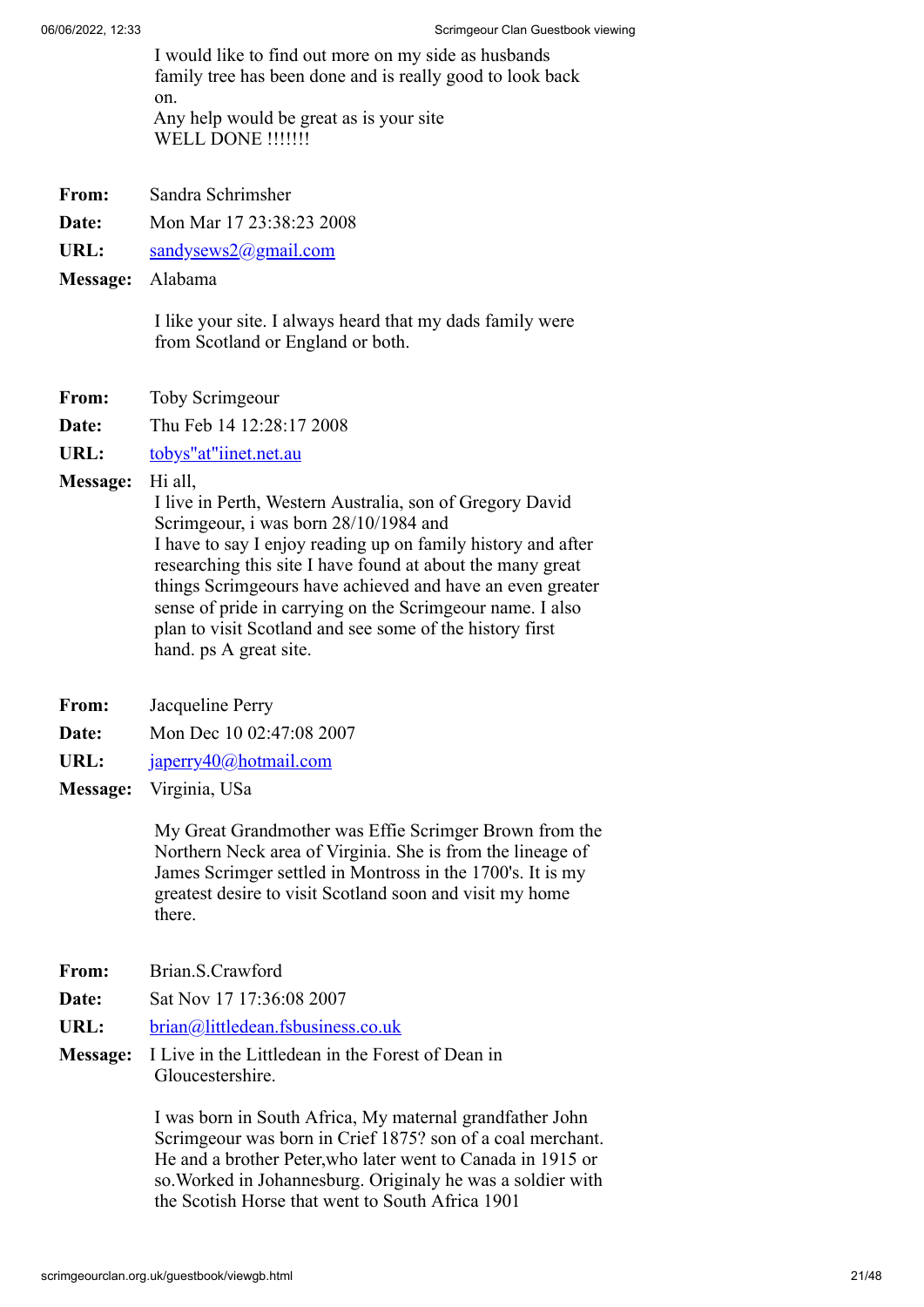- **From:** Brian.S.Crawford
- **Date:** Sat Nov 17 17:34:28 2007
- **URL:** [brian@littledean.fsbusiness.co.uk](https://web.archive.org/web/20131218204208if_/http://www.users.freenetname.co.uk/cgi-bin/guestbook/brian@littledean.fsbusiness.co.uk)
- **Message:** I Live in the Littledean in the Forest of Deam in Gloucestershire.

I was born in South Africa, My maternal grandfather John Scrimgeour was born in Crief 1875? son of a coal merchant. He and a brother Peter,who later went to Canada in 1915 or so.Worked in Johannesburg. Originaly he was a soldier with the Scotish Horse that went to South Africa 1901

- **From:** margaret scrimgeour
- **Date:** Sat Oct 27 17:18:06 2007
- **URL:** [at hotmail.com](https://web.archive.org/web/20131218204208if_/http://www.users.freenetname.co.uk/cgi-bin/guestbook/at%20hotmail.com)
- **Message:** Dundee Scotland

Married to Harry Scrimgeour, have two sons Stephen and David. Eldest son Stephen lives in the Netherlands and David still resides in Dundee. Harrys Father was Henry and he had two Brothers John who lived in Canada who had a daughter named Donna, other Brother was Alexander who had three sons and a Daughter their names were Ronald,Derek,Paul and Lorraine. Have lost touch with them all.

- **From:** Adam Scrimiger
- **Date:** Thu Oct 4 20:54:49 2007
- **URL:** [scrymgeour at charter.net](https://web.archive.org/web/20131218204208if_/http://www.users.freenetname.co.uk/cgi-bin/guestbook/scrymgeour%20at%20charter.net)
- **Message:** Morro Bay Califonia, U.S.

I'm just looking for family I don't know.

- **From:** paul macpherson
- **Date:** Sat Sep 29 19:41:21 2007
- URL: creagdubh"at"yahoo.ca
- **Message:** CORBEIL,ONTARIO CANADA.

Looking for family members of John Maxwell Scrimgeour,he was born on 12 january 1920 in Dundee Scotland and immigrated to Canada in 1946.His wife's name was Sadie and his daugther's name was Donna.

THANKS PAUL MACPHERSON,his grandson. creagdubh1320@yahoo.ca

- **From:** Bonnie Scrimgeour Bruccoleri
- **Date:** Sat Sep 29 03:29:37 2007
- **URL:** [bonniebrucc@aol.com](https://web.archive.org/web/20131218204208if_/http://www.users.freenetname.co.uk/cgi-bin/guestbook/bonniebrucc@aol.com)

**Message:** Dayton, NJ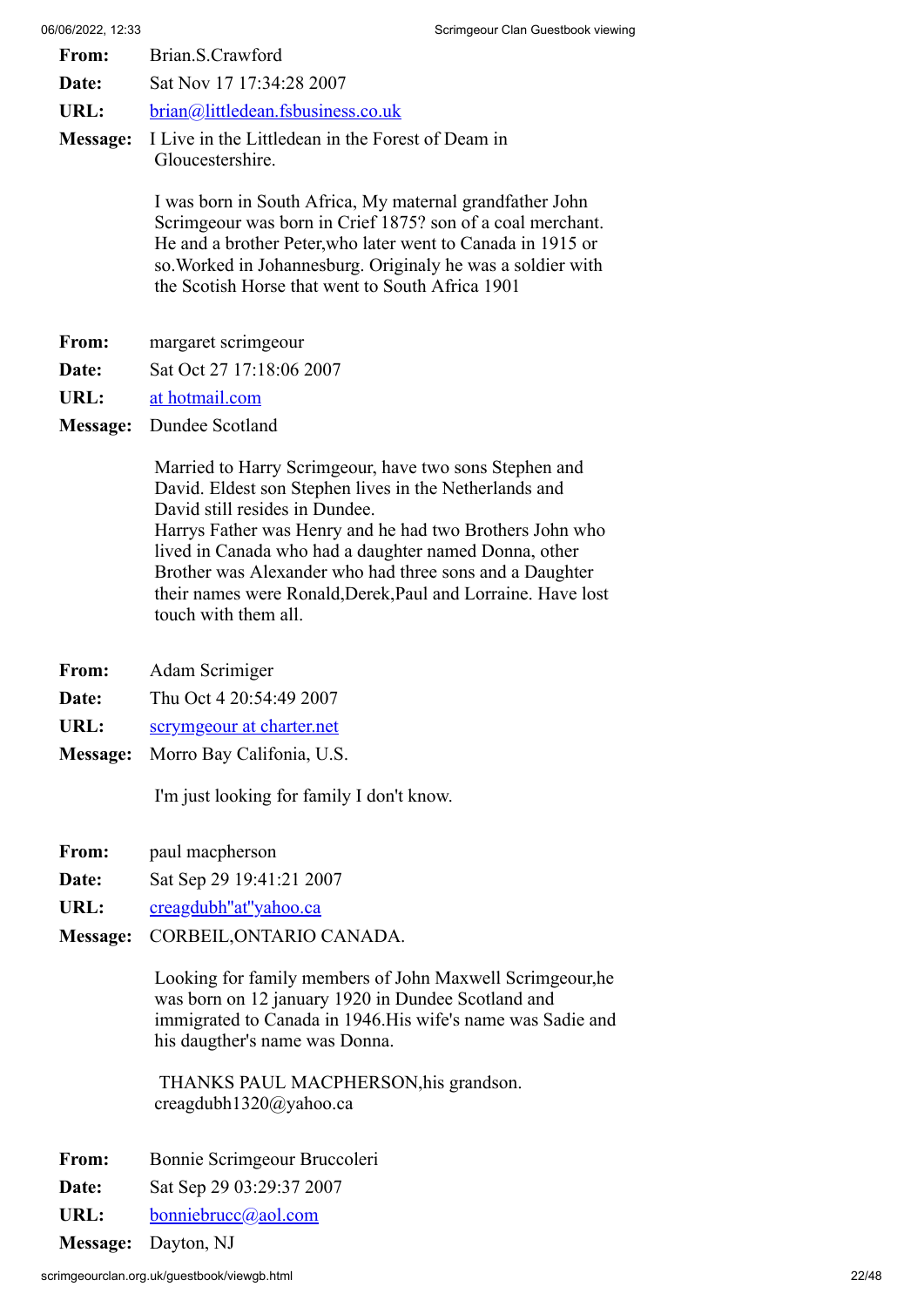- **From:** Ellen Scrimger Gordon
- **Date:** Sun Aug 26 14:38:48 2007
- URL: [lnquilt"at"aol.com](https://web.archive.org/web/20131218204208if_/http://www.users.freenetname.co.uk/cgi-bin/guestbook/lnquilt)

**Message:** Orlando, Florida, USA

My father, John Scrimger, passed away August 18, 2007. He was the son of James & Mabel Scrimgeour, grandson of John & Mahala Scrimgeour. He was born May 8, 1923, in North Branch, Michigan, and lived in Wayne, Michigan from his marriage in 1950 until his death. I returned home from his funeral to discover that my youngest son has a genealogy project for high school, which led me to an internet search and this clan site. I'm sure I'll be back.

- **From:** Dominic Scrimger
- **Date:** Fri Jun 22 04:43:52 2007
- URL: [dscrimger@hotmail.com](https://web.archive.org/web/20131218204208if_/http://www.users.freenetname.co.uk/cgi-bin/guestbook/dscrimger@hotmail.com)
- **Message:** Alberta Canada

What a find! This web site is awsome. I'm from thte north east of england (just moved to canada) If any one has any historic info on scrimgers in that area, please share. I'm at a loss.

- **From:** Rachel
- **Date:** Wed Jun 20 18:10:06 2007
- **URL:** [littlescrim1atyahoo.co.uk](https://web.archive.org/web/20131218204208if_/http://www.users.freenetname.co.uk/cgi-bin/guestbook/littlescrim1atyahoo.co.uk)
- **Message:** hey. i live in keswick,cumbria. i am the daughter of Derek scrimgeour who was born in killiecrankie, perthshire. just to say if any othe scrimgeours want to talk get in touch with me . :)
- **From:** Ann Hammond
- **Date:** Tue Jun 12 20:19:16 2007

**URL:** [annlouise216"at"yahoo.com](https://web.archive.org/web/20131218204208if_/http://www.users.freenetname.co.uk/cgi-bin/guestbook/annlouise216)

**Message:** Farmington Utah My line starts with Agnes Hendry Gloak came to Canada and her mother is Jean Scrymgeour married to James Gloak and her father is William Scrymgeour.

- **From:** Steven Morris Scrimgeour
- **Date:** Sat Jun 2 11:34:26 2007
- **URL:** [deadbugsinmypocket at Yahoo.com.au](https://web.archive.org/web/20131218204208if_/http://www.users.freenetname.co.uk/cgi-bin/guestbook/deadbugsinmypocket%20at%20Yahoo.com.au)
- **Message:** Born Dunedin, New Zealand, now living in Melbourne, Australia.

Son of Brian Raoul Scrimgeour, son of George Morris Scrimgeour.

Have a bonnie day all ye Scrimgeours!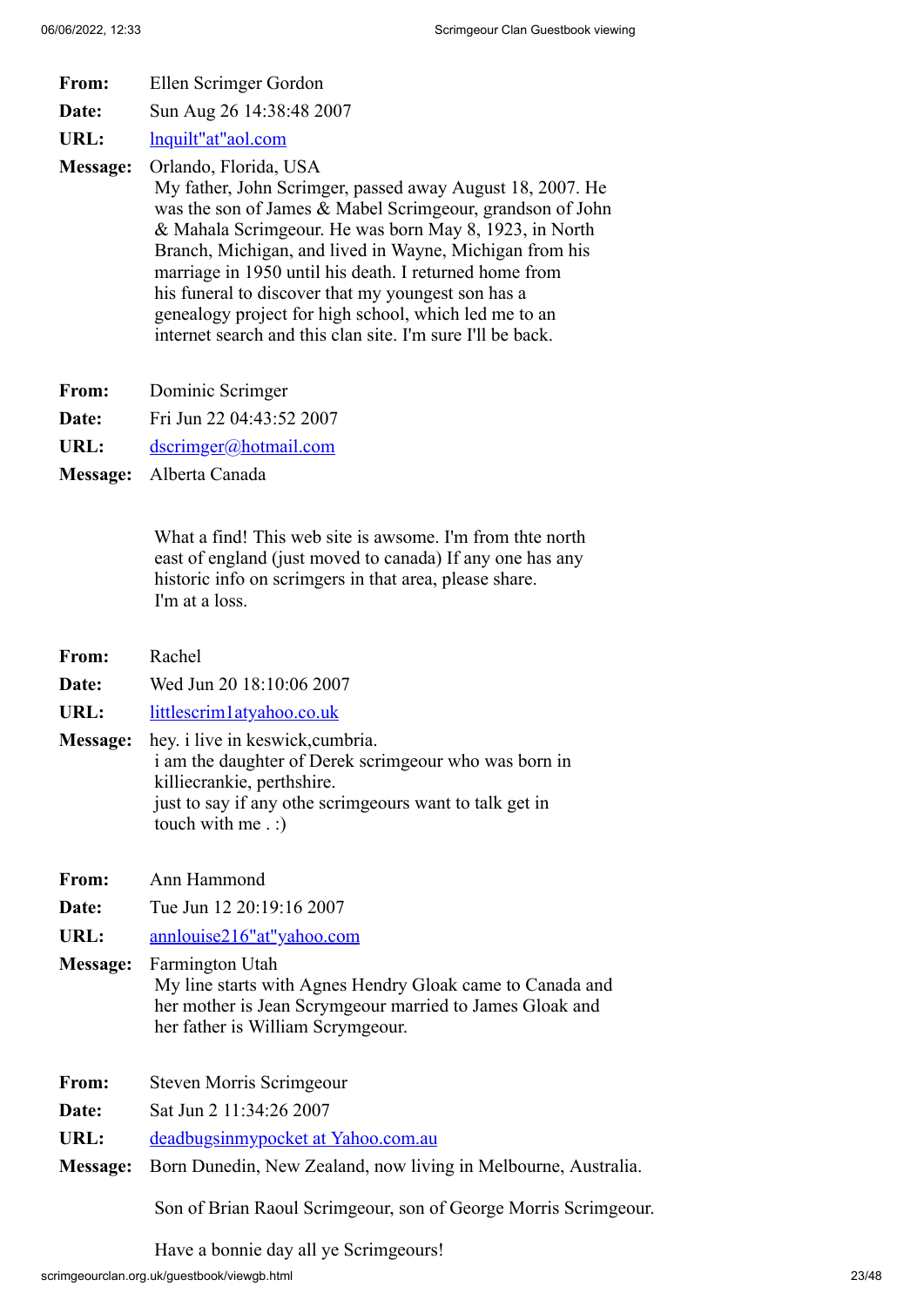- **From:** sue anderson
- **Date:** Fri Jun 1 20:34:43 2007
- URL: [s.anderson5113"at"ntlworld.com](https://web.archive.org/web/20131218204208if_/http://www.users.freenetname.co.uk/cgi-bin/guestbook/s.anderson5113)
- **Message:** Glasgow, Scotland, UK

My maiden name is Scrymgeour and have recently traced back my family tree. My grandfather and his family all came from Islay and were fishermen and ferrymen (from Islay to Jura) I am very interested to hear from any relations in Nova Scotia, Canada and also in Madderty/ Muthill, Perthshire, Scotland area. Your website is really good and informative. I would like to see the Earl of Dundee's family tree. I came across a lady in an old family tree that came from the Scrymgeour Clan, in an old library in Drum Castle near Aberdeen. Also saw a portrait of her and was shocked to see that she looked remarkably like me (scary or what!!) Have a great clan gathering and hope to go to the next one.

Sue

- **From:** Laura Scrimgeour
- **Date:** Fri Jun 1 04:25:59 2007
- URL: lollies  $002@$ hotmail.com
- **Message:** Australia WA Bickley

Hi im a scrimgeour to i was looking here to find information about our sheild and what it looks like it helped me heaps

- **From:** Cathy Geddes
- **Date:** Thu May 31 06:39:18 2007
- URL: [cath\\_geddes"at"paradise.net.nz](https://web.archive.org/web/20131218204208if_/http://www.users.freenetname.co.uk/cgi-bin/guestbook/cath_geddes)
- **Message:** Dunedin, New Zealand.

I am the grandaughter of Henry Charles William Scrimgeour, Rangiora, New Zealand. Just passing on that Grandad passed away on May the 10th this year. He will be dearly missed.

- **From:** michael
- **Date:** Sun May 13 23:09:32 2007
- URL: camaro 9263atyahoo.com
- **Message:** Muskegon,Michigan

I am very interested in learning about my family history.My father(Michael Troy Sr)attended a family gathering a few years back in, i believe it was Lapeer, michigan and gave me a paper that had some of the history. I was amazed at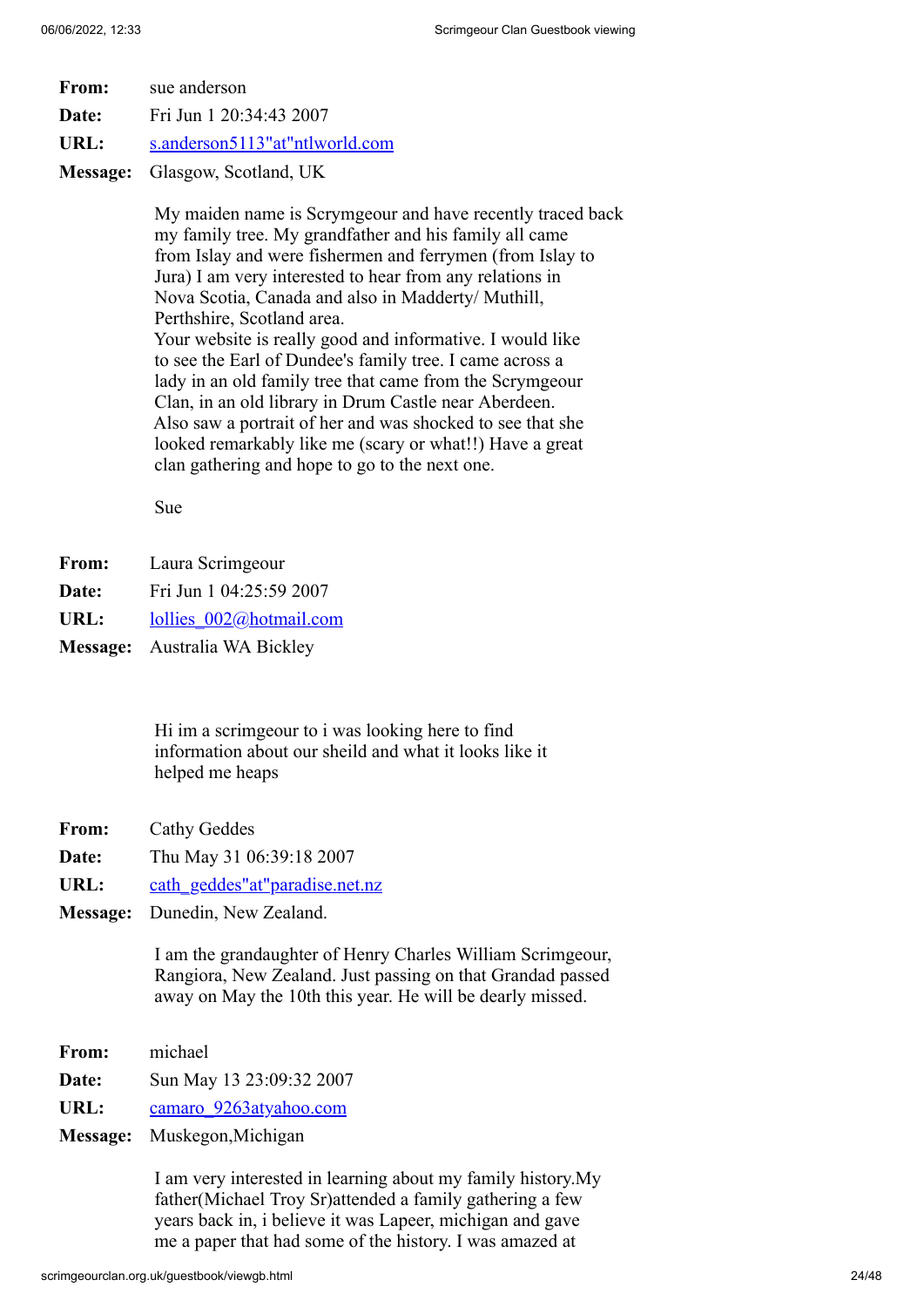what i read and i have been curious ever since. I am constantly finding and reading new things.

- **From:** Lincoln Scrymgeour
- **Date:** Tue Apr 24 16:48:26 2007
- **URL:** [lincolns"at"westnet.com.au](https://web.archive.org/web/20131218204208if_/http://www.users.freenetname.co.uk/cgi-bin/guestbook/lincolns)
- **Message:** Perth, Western Australia I am very interested in maintaining contact with the Scrimgeour Clan and getting acquainted with my family heritage.
- **From:** Lorraine Elliott
- **Date:** Tue Feb 27 21:50:17 2007
- **URL:** [lorrainejelliottathotmail.com](https://web.archive.org/web/20131218204208if_/http://www.users.freenetname.co.uk/cgi-bin/guestbook/lorrainejelliottathotmail.com)
- **Message:** Shepperton, Middlesex

My Great Grandmother was Maggie Scott Scrymgeour from Dundee. I didn't realise until today how many Scrimgeour's there are out there!!!

- **From:** Jeff Paquette
- **Date:** Thu Feb 22 22:02:51 2007
- **URL:** [camadka"at"comcast.net](https://web.archive.org/web/20131218204208if_/http://www.users.freenetname.co.uk/cgi-bin/guestbook/camadka)
- **Message:** Nashua, New Hampshire USA

I'm researching my Mother's heritage. Her Grandmother was Catherine Mary Scrymgeour, born in Dalkeith or Dundee, Scotland on March 3rd, 1887. Catherine's parents were Robert John Henry Scrymgeour (born dec 3rd, 1868, and named Viscount of Dunhope in 1941). Robert John Henry's wife was Amy Elizabeth Mason from High Kirk, Edinborough Scotland.

Robert's parents were from Londenderry, Scotland, and I'm told that we trace back to Alexander Scrymgeour, and his father Colin Scrymgeour.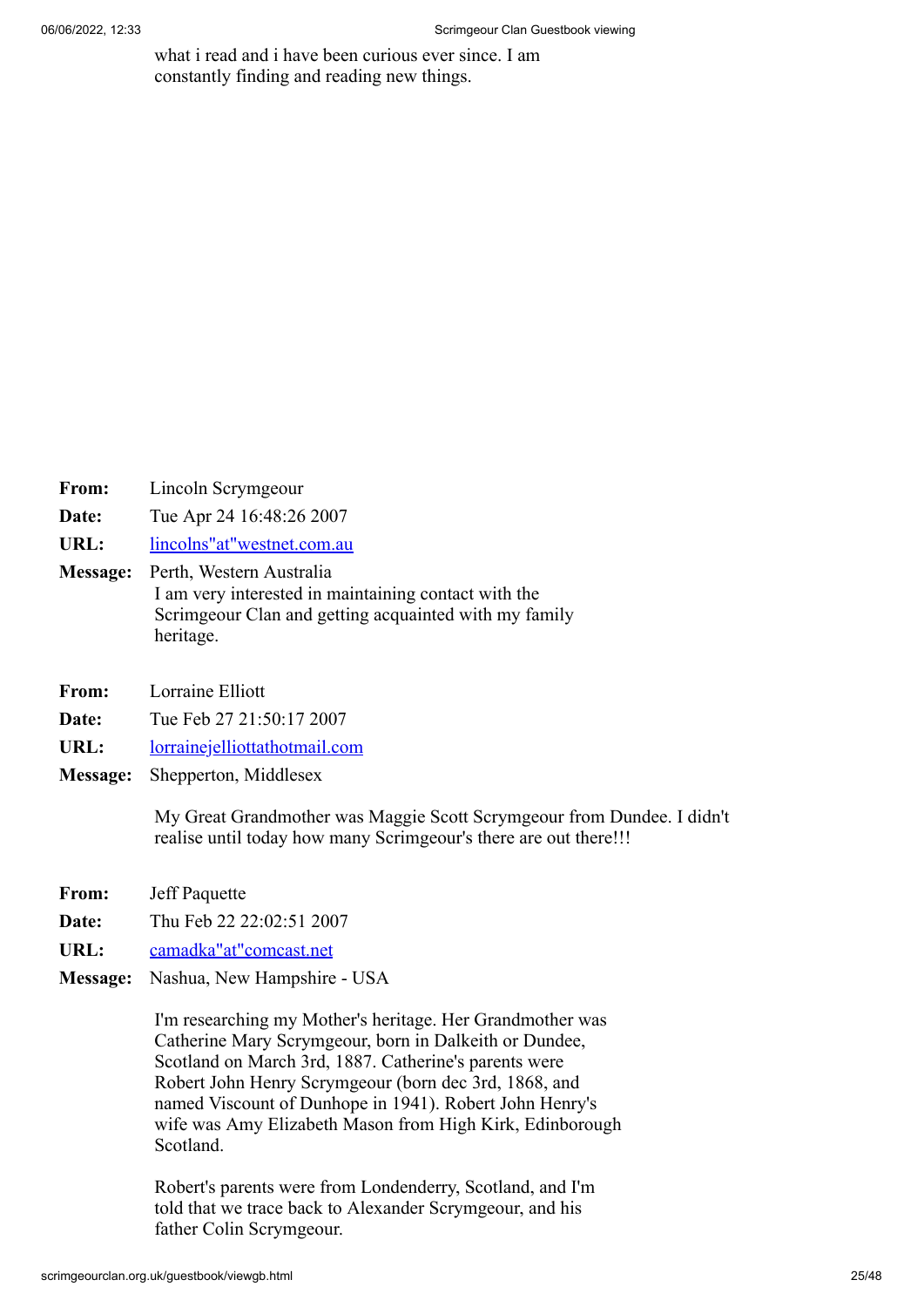I'd like to know if you are familiar with any of these names in my family lineage, and if you might provide me more information. I'm wondering if we are distant relatives.

Although my last name is Paquette (for my father), I have a strong interest in learning about my mother's family. My wife and I are planning a vacation with our son Cameron, to Scotland, and it would be great if we could find locations that have significance to my family. So I'd like to be sure that we are of the same Genealogy.

**From:** Mary

**Date:** Tue Jan 23 21:41:37 2007

URL: [mdall"at"sympatico.ca](https://web.archive.org/web/20131218204208if_/http://www.users.freenetname.co.uk/cgi-bin/guestbook/mdall)

**Message:** Canada

Raymond,

I have tons of information concering your James Sharp Scrimgeour I can trace it back to 1800. Could you provide me with more info about the Holman connection. I was wondering where the name Holman came from. There is a Holman Hunt Scrimgeour born 1874 in Dundee. My dad is 78 and was born in Dundee and his Grandmother was Agnes Scrimgeour. I'm positive that we are lost relatives.

- **From:** Graham Scrimgeour
- **Date:** Thu Jan 11 19:27:18 2007
- **URL:** [scrimgeourclan "at" bigfoot.com](https://web.archive.org/web/20131218204208if_/http://www.users.freenetname.co.uk/cgi-bin/guestbook/scrimgeourclan)
- **Message:** Edinburgh

To Raymond Scrimgeour.

 Please can you send contact details for me to pass on to Jack Scrimgeour in Canada (our genealogy secretary).

Graham

- **From:** Raymond Scrimgeour
- **Date:** Sun Dec 31 01:48:49 2006
- **URL:**

**Message:** Dunsborough, Western Australia

This is my first entry. I am 76 years of age and Have lived all of my life in WA. My father's name was James Sharp Scrimgeour and he was born in Dundee, Scotland in January around 1896. He moved to Perth, WA in his mid-teens with his brother, Norman and his sister, Emily. My grandfather's details are unknown to me as my grandmother re-married in Scotland and then came to Australia with her new husband, ...Schultz. Her maiden name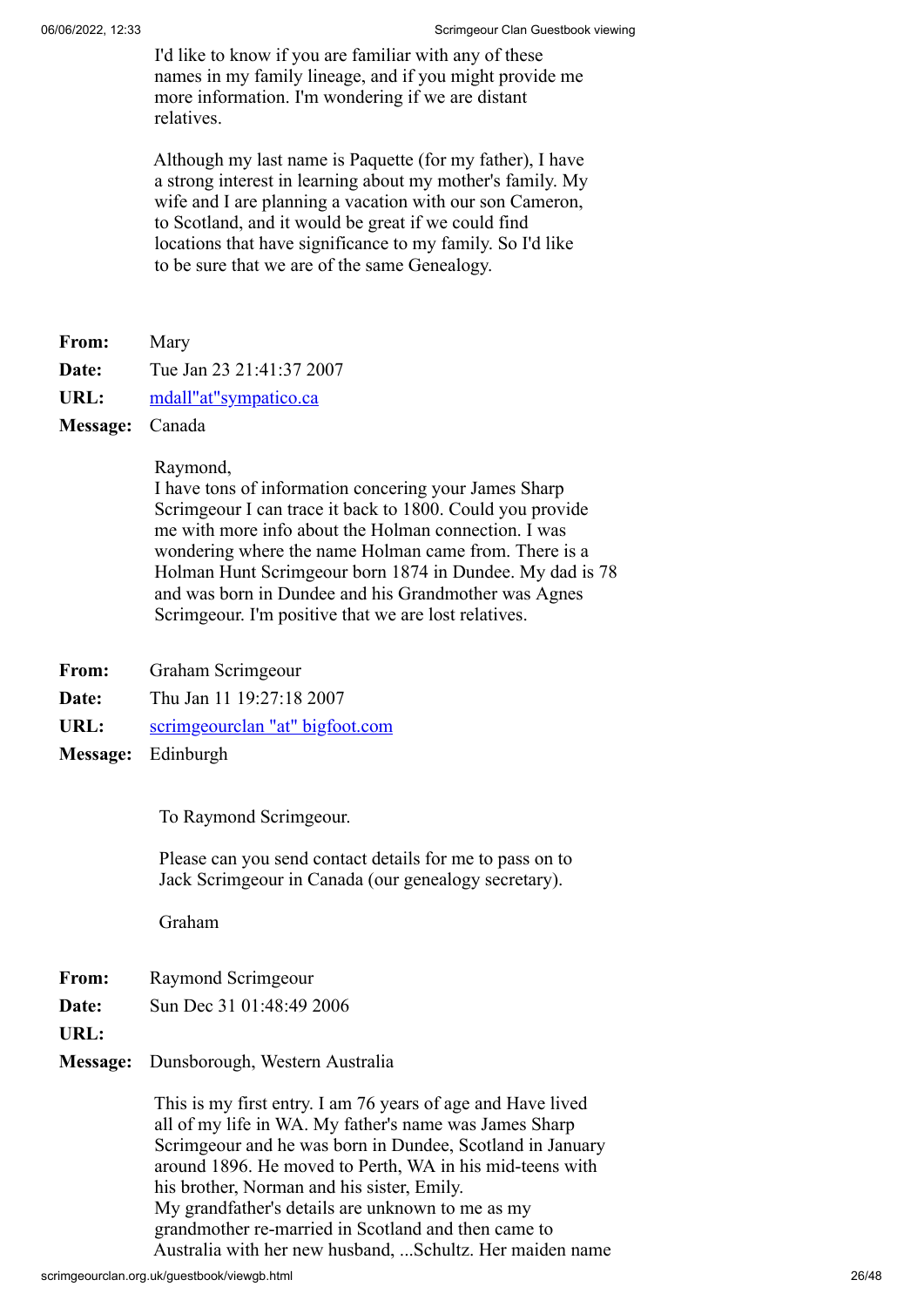was Holman.

My father James married Minnie Jane MacIntosh in Perth, WA and I am their only child.

Norman married Clarice... and had two children Ronald and Eunice. Eunice died as a child and Ron married Verna... and they had two adopted children. Ron also died some years ago.

Emily married Clem Hampton and had no children.

So I have very few relatives. On a luckier note, I married Bernice Sharp and had four children. I now have 12 grandchildren and 1 great-grandchild and another on the way.

It would be great to hear from anyone who knows extra details of my early family.

**From:** Nicola Scrimgeour

**Date:** Fri Sep 22 18:14:53 2006

**URL:** [Nicola401@hotmail.co.uk](https://web.archive.org/web/20131218204208if_/http://www.users.freenetname.co.uk/cgi-bin/guestbook/Nicola401@hotmail.co.uk)

- **Message:** I still live in Scotland. I just turned 17 and im really interested in my family history. I've never really spoken to another Scrimgeour that i dont know. There aren't that many of us but when i saw this website there are hundreds of us its strange how most of u live in America. "Dissipate" i thought i recognised that my gran had that up on her wall all the time before she died, Catherine Scrimgeour, she had about 9 kids including my father Brian Scrimgeour she died when i was about 6 but i can still remember her. Everyone calls my dad Scrimy so my little brother got landed with the name Scrimy Jnr haha he hates it. Know one believes me that Scrimgeour is scottish they all think its German for some reason. It would be good if u write back about some of the Scrimgeour history.
- **From:** Prue Beck
- **Date:** Thu Jun 22 05:40:58 2006
- **URL:** [beck1"a"bigpond.net.au](https://web.archive.org/web/20131218204208if_/http://www.users.freenetname.co.uk/cgi-bin/guestbook/beck1)
- **Message:** I live in Geelong, Victoria, Australia.

I'm currently researching my great grandmother (and beyond), Agnes Scrimgeour, born in Blairgowrie, Scotland in 1841. She died in Ballarat,Victoria, Australia on 9.5.1905. She married Thomas Morgan Allan Watson, b. 14.8.1837 in Dundee. Her parents were William Scrimgeour and Agnes Stubbles/Staples. William was apparently an engineer. Can anyone help with information on William or Agnes(her parents)or the best way to go from here? Thanks for a terrific website. Prue

**From:** Gordon Francis Scrimgeour Brink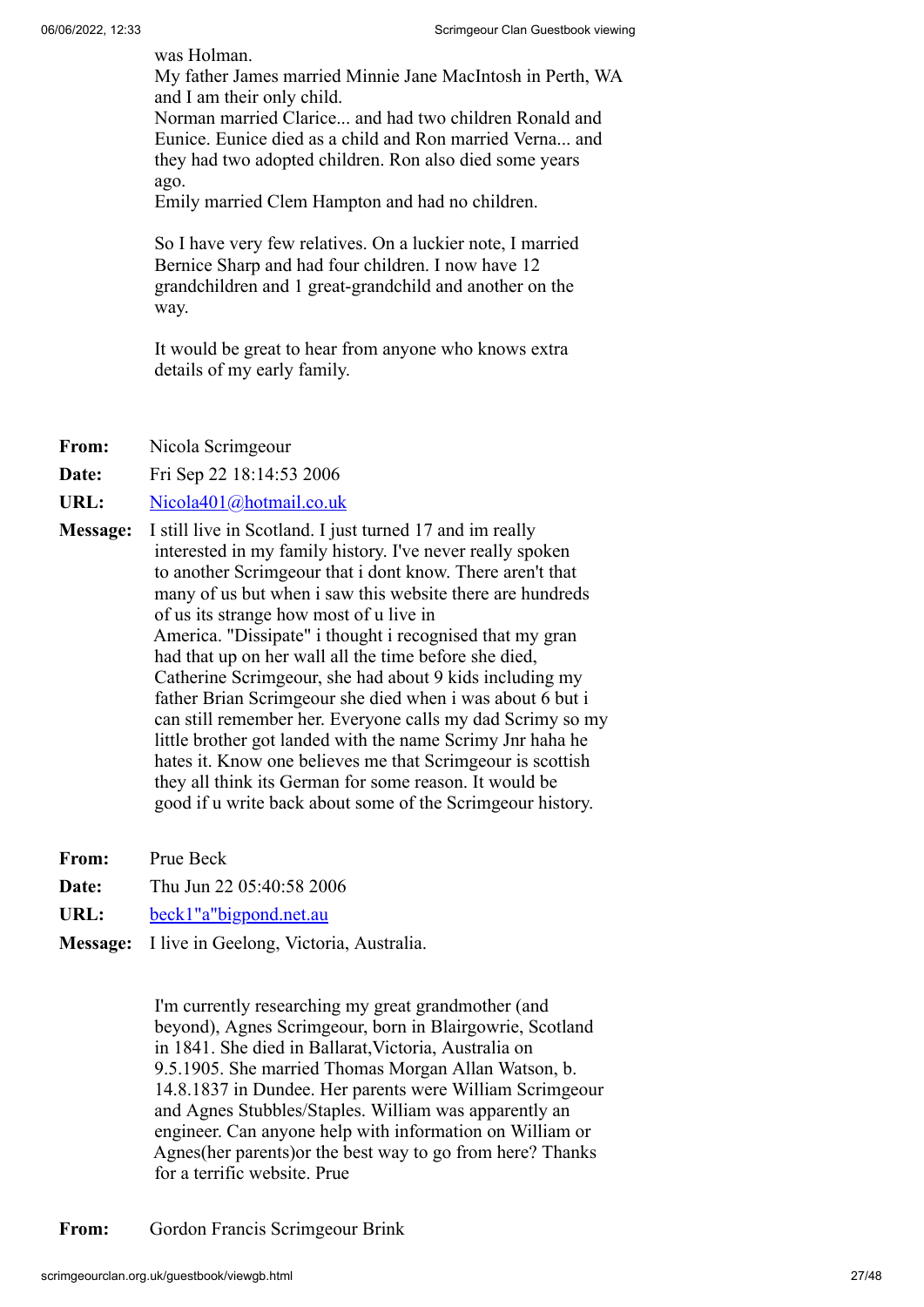| Date:                                                                                                 | Sun Jun 18 18:55:15 2006 |
|-------------------------------------------------------------------------------------------------------|--------------------------|
| URL:                                                                                                  | gordbrink@hotmail.com    |
| Calgary, Alberta Canada<br>Message:<br>First time visiting site, just saying Hi to all you<br>scrim's |                          |
| From:                                                                                                 | USA.                     |
| Date:                                                                                                 | Sun Jun 18 07:36:04 2006 |

- **URL:** [http://50cent.web-locations.com](https://web.archive.org/web/20131218204208/http://50cent.web-locations.com/)
- **Message:** I like your site because of the very nice posts you have
- From: Robyn Young (nee Scrimgour)
- **Date:** Sun May 14 02:42:06 2006
- **URL:** [robyn.young"at"paradise.net.nz](https://web.archive.org/web/20131218204208if_/http://www.users.freenetname.co.uk/cgi-bin/guestbook/robyn.young)
- **Message:** Pukerau, Southland, New Zealand

Thank goodness for technology - brother Eddie put me onto this site, I am trying to collate our family tree, father Dennis Coyle Scrimgour born 18.12.1911 in Blythe Northumberland, came out to New Zealand as a flockhouse boy aged 15, his father Denis Coyle Scrimgour killed 30.12.1915, son of James and Mary Jane Coyle Scrimgour, County Durham, husband of Isabella Banks (formally Scrimgour), Blyth, Northumberland. Any links, contacts emails etc most appreciated. I am building my tree at http://www.genesreunited.co.nz/tree.asp

Warm regards to you all and thanks to those that built this web site, awesome initiative. :-)

- **From:** Eddie (Edward )Scrimgour
- **Date:** Fri May 12 11:13:39 2006
- **URL:** [lized@optusnet.com.au](https://web.archive.org/web/20131218204208if_/http://www.users.freenetname.co.uk/cgi-bin/guestbook/lized@optusnet.com.au)
- **Message:** Ipswich Queensland Australia but a Kiwi through and through.

First time visitor to this site.Wont be the last time.Sending site adress to other members of my family.

- **From:** Simon Schrimsher
- **Date:** Fri May 5 15:44:13 2006
- **URL:** [simon.a.schrimsheratsmithbarney.com](https://web.archive.org/web/20131218204208if_/http://www.users.freenetname.co.uk/cgi-bin/guestbook/simon.a.schrimsheratsmithbarney.com)
- **Message:** Live in Lake Forest, Orange County, California.

Been researching schrimsher european history. Enjoyed your website.

**From:** Joy Barefoot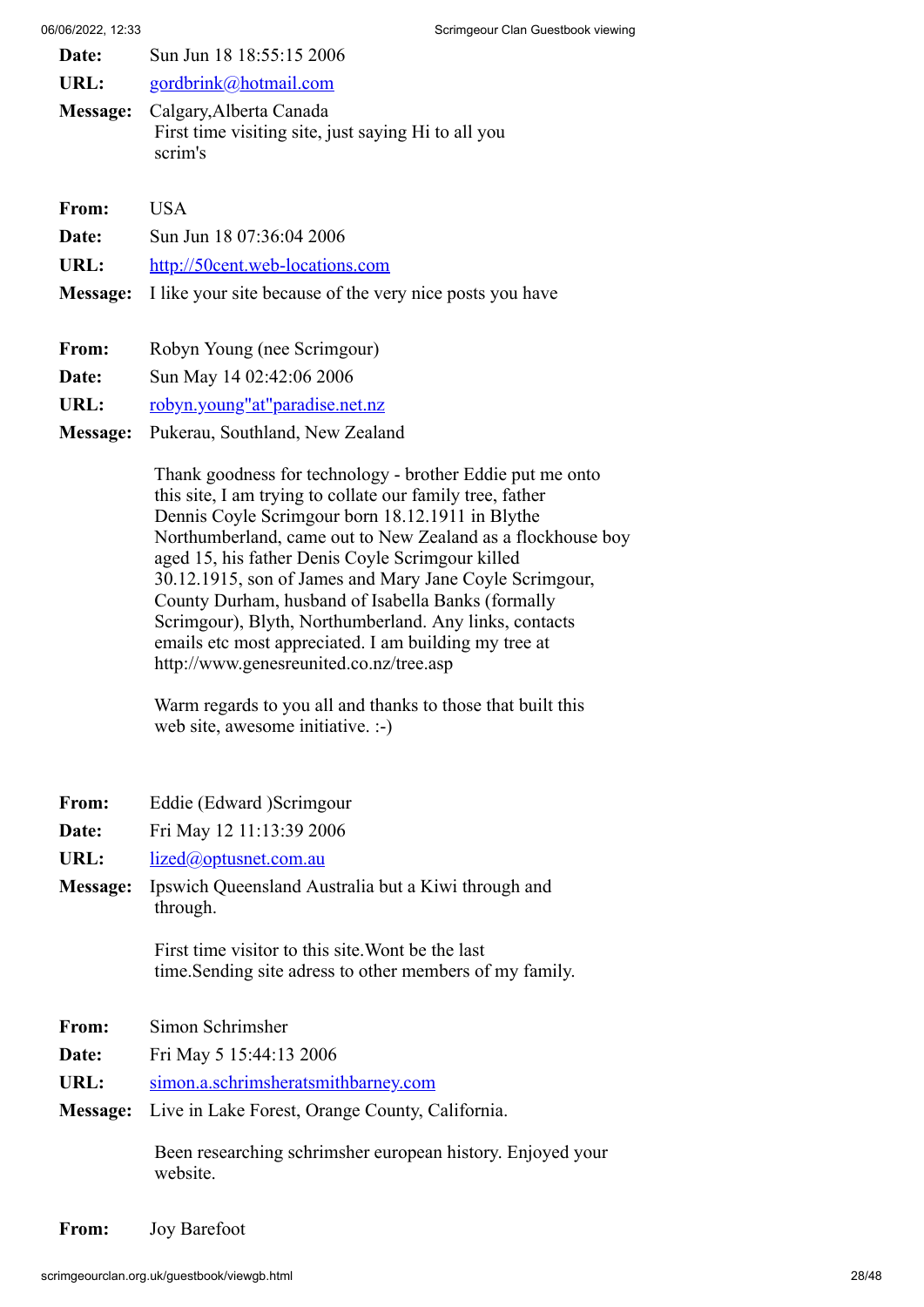- **Date:** Fri May 5 01:07:09 2006
- URL: [barefootnvirginia@charter.net](https://web.archive.org/web/20131218204208if_/http://www.users.freenetname.co.uk/cgi-bin/guestbook/barefootnvirginia@charter.net)
- **Message:** Bedford, Virginia, USA

My ancestral name is Schrimsher but hadn't much luck in searching for that on your site. Some descendents spell their name Scrimiger and all sorts of other ways. Truly am searching a link from James Schrimsher of 1819 Kentucky, USA, to his father who is believed to be a James (possibly Early/Earley) Schrimsher. Any leads most appreciated. Thanks. Joy

- From: Brenda Cooper nee Scrimgeour
- **Date:** Fri Apr 28 22:40:17 2006
- **URL:** [brenda\\_cooper"at"yahoo.com](https://web.archive.org/web/20131218204208if_/http://www.users.freenetname.co.uk/cgi-bin/guestbook/brenda_cooper)
- **Message:**

Sydney, Australia

My mother Joyce Scrimgeour and I were so pleased to receive 'the Skirmisher" recently - what interesting reading. My father was Robert Scrimgeour as was his father who was born in Dundee. He came to Oz with his brother David in the late 1800's. Robert married my grand mother Lydia Georgina Granville Price (what a name). They had 3 children May, Dorothy and Robert (my father). All are now deceased. Love to hear from any relatives out there.

- **From:** Rachel Cooper
- **Date:** Fri Apr 7 15:21:40 2006
- **URL:** [rachelvcooperathotmail.com](https://web.archive.org/web/20131218204208if_/http://www.users.freenetname.co.uk/cgi-bin/guestbook/rachelvcooperathotmail.com)
- **Message:** Jersey

I am due to marry Jersey's one and only Scrimger on 1 July 2006. He comes from Glasgow. There are a couple of Scrimgeour's here too, but only one with my fiancee's spelling.

We managed to track down the tartan and he will be marrying in it. There will be quite a few tartans on show on the wedding day - McVeigh, Rae and Livingstone to name just a few. It promises to be quite a colourful event.

From: **jared** scrimgeour

**Date:** Fri Mar 31 18:48:32 2006

URL: [pattomj@hotmail.com.](https://web.archive.org/web/20131218204208if_/http://www.users.freenetname.co.uk/cgi-bin/guestbook/pattomj@hotmail.com.)

**Message:** mount isa, queensland, australia.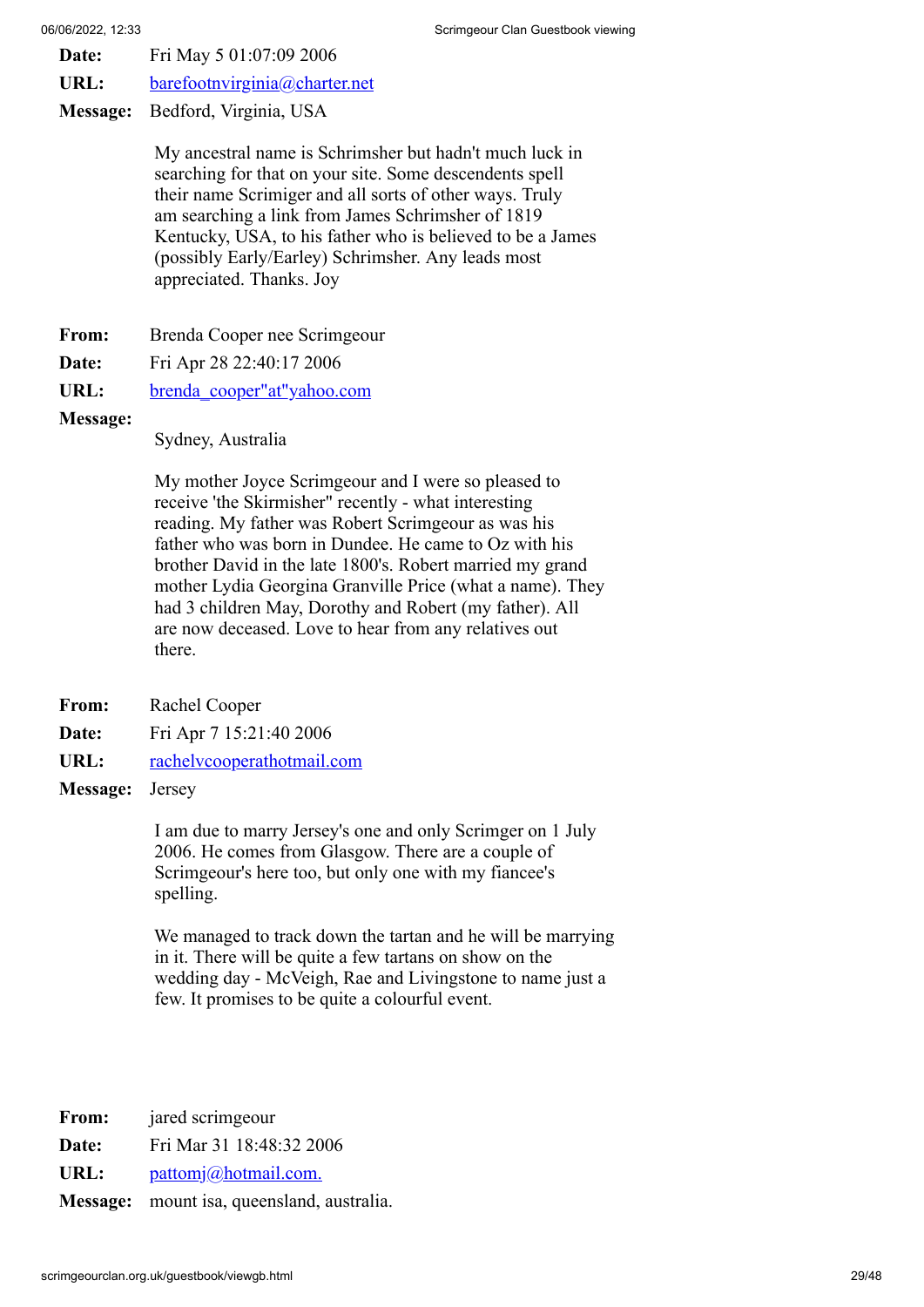## GO THE ALLBLACKS!!!!!

- **From:** Alexander Scrimgeour
- **Date:** Fri Mar 31 11:54:12 2006
- URL: alexander scrimgeour@hotmail.com
- **Message:** Glasgow, Scotland

Great site, very interesting to learn about the family history.

- **From:** Kyle Scrimgeour
- **Date:** Mon Mar 20 20:43:46 2006
- **URL:** [kylescrim@hotmail.com](https://web.archive.org/web/20131218204208if_/http://www.users.freenetname.co.uk/cgi-bin/guestbook/kylescrim@hotmail.com)

**Message:** Oshawa, ON, Canada.

Just checking up, havn't been to the site in a while. Interesting coincidence, I work for Canada Customs and the other day a passenger at Lester B. Pearson Airport, in Mississauga, came to my counter. A Graham Scrimgeour. I was rather busy to get too far into conversation with him and his wife, but I found this rather interesting afterwards.

- **From:** karin yarmish
- **Date:** Thu Mar 16 19:18:48 2006
- URL: [dyarmish@shaw.ca](https://web.archive.org/web/20131218204208if_/http://www.users.freenetname.co.uk/cgi-bin/guestbook/dyarmish@shaw.ca)

**Message:** Prince George BC

Please note the the corrected e-mail. I made a mistake on my first message!

I have recently discovered that I have ancestors with the "Scrimgeour" name in Scotland. Do you know of a Helen Scrimgeour who was probably born around 1786. She married Thomas Aitken and I think they were from Falkirk. They had a son, Henry Scrimgeour Aitken born around 1806. I have just started looking into this line and I would appreciate any help you can give. Thank you very much. Karin Yarmish

- **From:** karin yarmish
- **Date:** Wed Mar 15 21:50:52 2006
- URL: divarmish@shaw.ca

### **Message:** Prince George BC

I have just discovered that I have a "Scrimgeour" in my family. Helen Scrimgeour married to a Thomas Aitken around 1806? Falkirk area of Scotland. They had a son Henry Scrimgeour Aitken born around 1806? Does anyone know anything about these people??? I would love to hear from you. Great website. Thanks.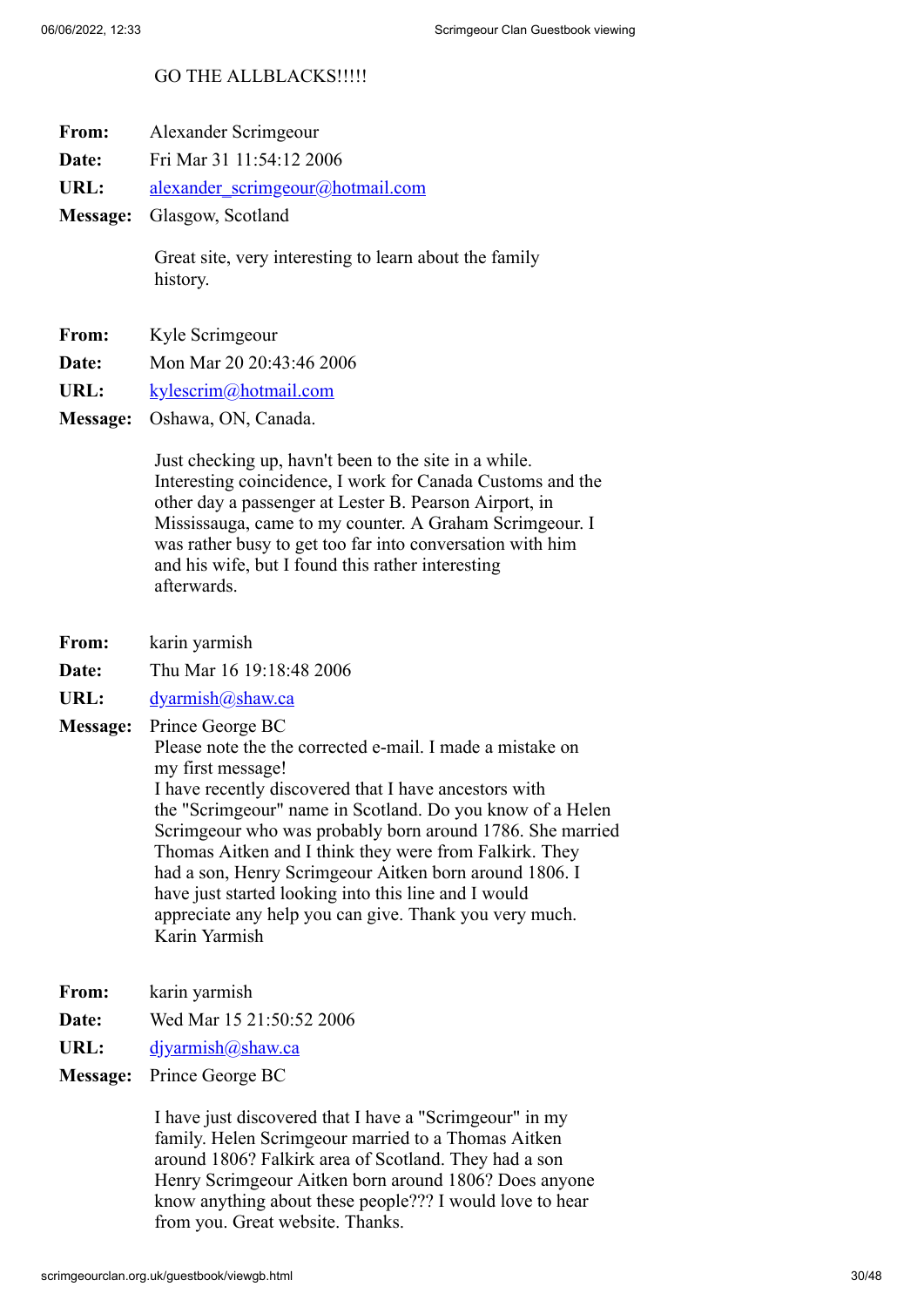| 06/06/2022, 12:33 |                                                                                                                                                                                                                                                                                                         | Scrimgeour Clan Guestbook viewing |
|-------------------|---------------------------------------------------------------------------------------------------------------------------------------------------------------------------------------------------------------------------------------------------------------------------------------------------------|-----------------------------------|
| From:             | Tricia                                                                                                                                                                                                                                                                                                  |                                   |
| Date:             | Mon Mar 13 12:02:17 2006                                                                                                                                                                                                                                                                                |                                   |
| URL:              | Tricia.Barnett@btinternet.com                                                                                                                                                                                                                                                                           |                                   |
| <b>Message:</b>   | Sorry last message duplicated some text.<br>Blame the Copy $\&$ paste action :)                                                                                                                                                                                                                         |                                   |
| From:             | Tricia                                                                                                                                                                                                                                                                                                  |                                   |
| Date:             | Mon Mar 13 11:03:35 2006                                                                                                                                                                                                                                                                                |                                   |
| URL:              | tricia.barnett@btinternt.com                                                                                                                                                                                                                                                                            |                                   |
| Message:          | Banbury England UK                                                                                                                                                                                                                                                                                      |                                   |
|                   | My ggg grandmother was Margaret Scrymgeour who married<br>Charles Johnston in Canongate Edinburgh 1810. Charles was<br>in the 10th North British Militia as was Margaret's<br>father.<br>Born in SCOTLAND - I currently live in ENGLAND<br><b>SCOTTISH SCRIMGEOUR</b><br>Does anyone have links to this |                                   |

Margaret Scrymgeour b 1770 - 1780 app. married 1802 Edinburgh to Charles Johnston from Eastlothian. They moved to Dunoon & Kilmun Argyll.

Margaret's father and husband were in 10th North British Militia around 1800.

Tricia

- **From:** megan scrimger
- **Date:** Wed Mar 8 12:55:25 2006
- URL: [ttlady.mslcsathotmail.co.uk](https://web.archive.org/web/20131218204208if_/http://www.users.freenetname.co.uk/cgi-bin/guestbook/ttlady.mslcsathotmail.co.uk)
- **Message:** Arbroath, Scotland

Does my second name count????cant see the we my family spells its anywhere.... Am i a scrimger???

- **From:** Juan-Marc
- **Date:** Sun Feb 26 18:41:24 2006
- URL: [guano117atyahoo.co.uk](https://web.archive.org/web/20131218204208if_/http://www.users.freenetname.co.uk/cgi-bin/guestbook/guano117atyahoo.co.uk)
- **Message:** Currently studying in Pietermaritzburg, South Africa

Does anyone know what our Crest really looks like. Cause on houseofnames.com they have one with a lion and on familynames.com they hav one that is totally different.

**From:** Jean **Date:** Tue Jan 31 07:30:13 2006 **URL:**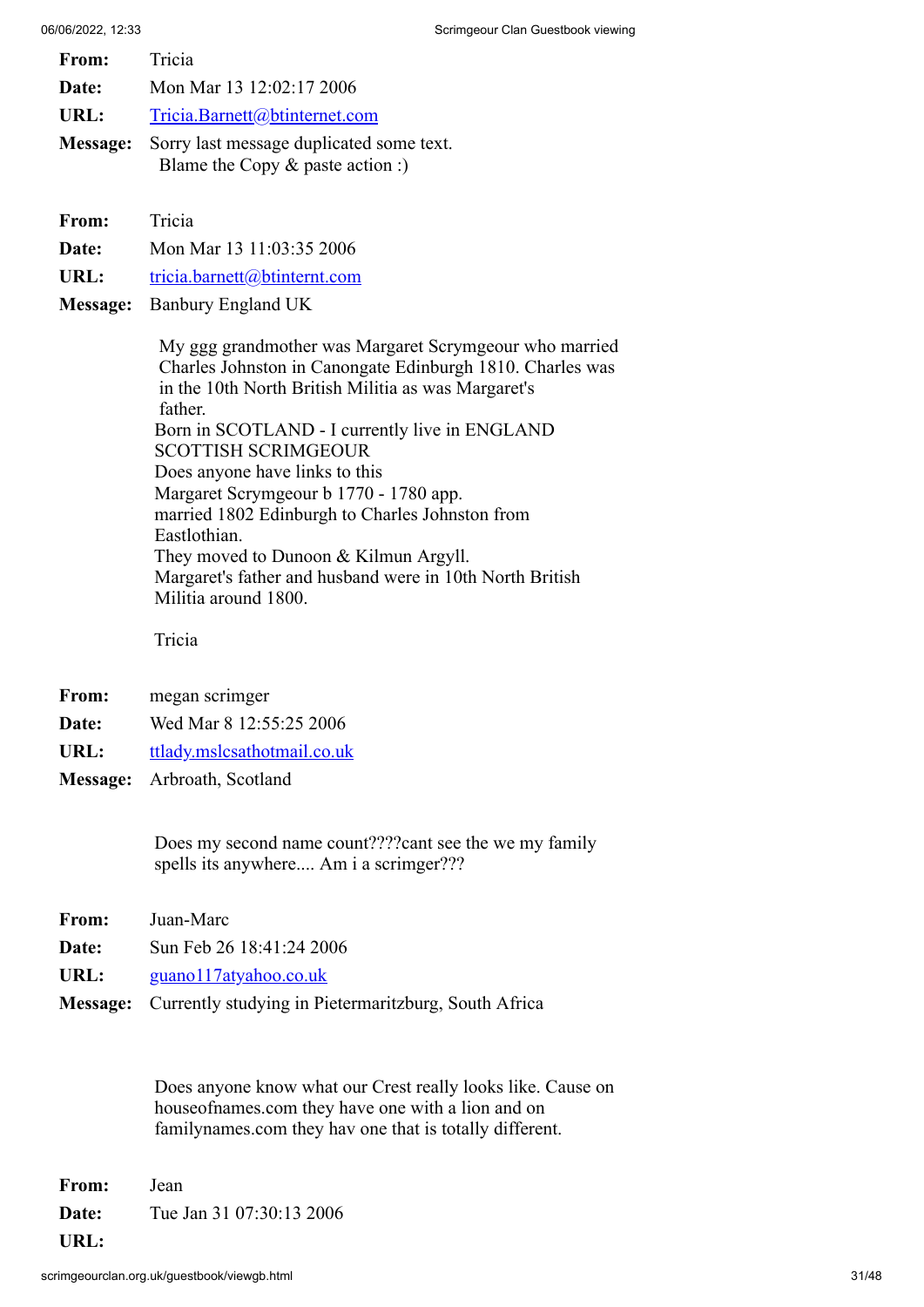**Message:** Just outside of Oslo Norway (no Scrymgeour connection) Hi Val...found some info for you but thought I would post some here in case anyone else is looking for it or leads to more info. The names might be familar to someone else. Your Peter Scrymgeour was first married 14 Mar 1836 to Margaret Worthington at Saint Peter, Bolton Le Moors, Lancashire, England and they had a least 2 children that I found James chr 24 May 1840 Wigan, Lancashire, England (according to 1851 census he was born in Barrow upon Soar Leicestersh) and Charlotte about 1842 Wigan. He also had a Thomas Haslam with 2nd wife Helen who was 8 mths in 1851 probably died 1856.

**From:** Valdine Hernes

**Date:** Wed Jan 25 16:18:24 2006

**URL:** [shernes"at"robin.no](https://web.archive.org/web/20131218204208if_/http://www.users.freenetname.co.uk/cgi-bin/guestbook/shernes)

**Message:** Greetings everyone from Stavanger, Norway. I have a problem with my family tree and hope someone will be able to help me. I am looking for my ggg grandfather - James Scrymgeour. I think he was married to an Ann. My gg grandfather was Peter Scrymgeour who was married to Helen Haslam in St. Helens, Lancashire in Oct. 1849. They had nine children including my g grandfather Robert Bisset who was born around 1860. Robert Bisset immigrated to Canada and died in Wpg., MB, Canada 02 Feb. 1910. On the censuses from 1871 and 1881, Peter's birth place was Brabourne, Lees, Kent and his occupation was mason. However, on his marriage cert., his occupation is listed as High Baliff. I think I have placed too much value on the fact that my great grandfather's middle name was Bisset because I have found a James and Ann Bisset but their son, Peter, was born in Scotland. I cannot find a James and Ann from Brabourne. Can anyone help me?

> Robert Bisset's siblings are: John b. 1852 Catherine Anne b. 1853 Donald b. 1857 Helen b. 1858 m.1894 T.M. Havelack Alexander b. 1864 Margaret Milne b 1865 m. 1897 H. Anderton Charles Taylor b. 1869 m. 1897 J. Litherland Jessie b. 1871 Thanks for taking the time reading this and I truly hope someone can help me or perhaps has the same problem. Best wishes Valdine

**From:** michael scriminger

**Date:** Fri Jan 6 00:47:47 2006

URL: [mscrimingerattwcny.rr.com](https://web.archive.org/web/20131218204208if_/http://www.users.freenetname.co.uk/cgi-bin/guestbook/mscrimingerattwcny.rr.com)

**Message:** Canton, NY USA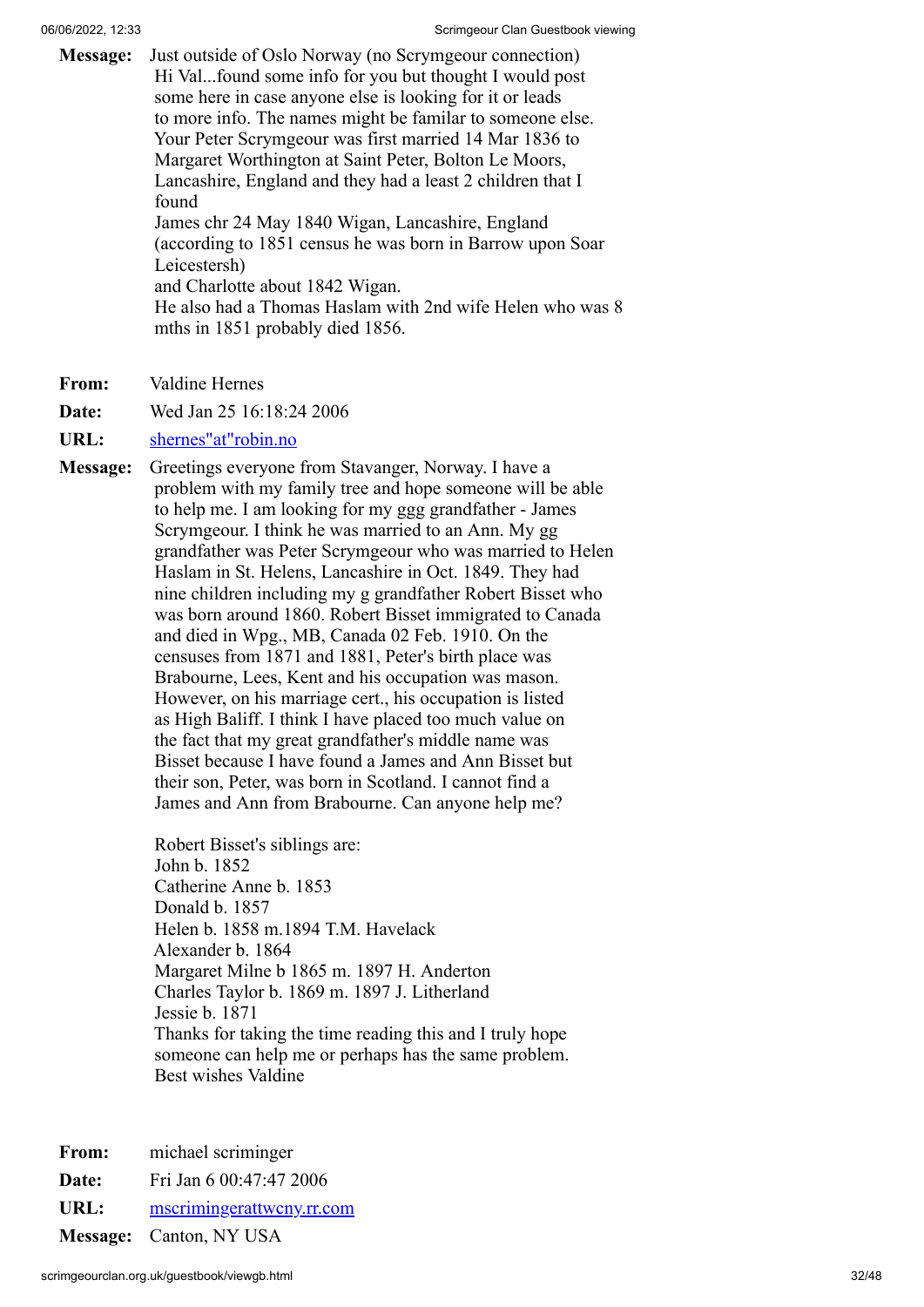my wife and I have been researching our genealogy for about three years and still have yet to trace my greatgrandparents: Mathew John and Matilda Canning Schriminger, we believe they were born around 1827. We have found so many records of their children in the US and their are many variations of spellings used. OF their 7 children (all born in Antrim County Ireland): Maggie, Thomas, George, Archie, Elizabeth, Matthew, and Nellie they spelled thier last name in the following ways: Scrimanger, Schriminger, Scriminger, and Scrimgeor. We thank you for your site it's been helpful as we continue on our search. And we hope to one day close the link between Mathew and the other Scriminger's/Scrimgeor's.

- **From:** keith scrimgeour
- **Date:** Wed Dec 28 17:29:21 2005
- **URL:** keith scrimgeour@yahoo.ca
- **Message:**

Sarnia, ontario.canada.

Just looking for the new tartans,also would like to here from the rest of you.

- **From:** paula scrimgeour
- **Date:** Tue Nov 22 22:26:47 2005
- **URL:** [me"at"hotmail.com](https://web.archive.org/web/20131218204208if_/http://www.users.freenetname.co.uk/cgi-bin/guestbook/me)
- **Message:** i live in Newcastle, England, in a small seaside village called Amble.

i have really liked read over all this new imformation about our history and i very much hope that the rest of you scrimies will email me. hope you all like the site as much as me, hope also to hear from you all. paula xxx. p.s. if any one of you known any web sites which sell any scrimgeour objects etc please can you email me back, thanks.

- **From:** Rischel Scrimgeour Granquist
- **Date:** Wed Nov 16 23:40:19 2005
- **URL:** [ricbiscuits"at"comcast.net](https://web.archive.org/web/20131218204208if_/http://www.users.freenetname.co.uk/cgi-bin/guestbook/ricbiscuits)
- **Message:** Seattle Washington USA

Hello Scrimgeours! I'm the daughter of Lee R. Scrimgeour who is son of James Scrimgeour who came to Seattle from Scotland. Haven't really started the family tree thing yet so that's as much as I know. My husband is interested in whether or not the Scrimgeours support a specific football team in Scotland.

**From:** jeff **Date:** Fri Nov 11 00:51:26 2005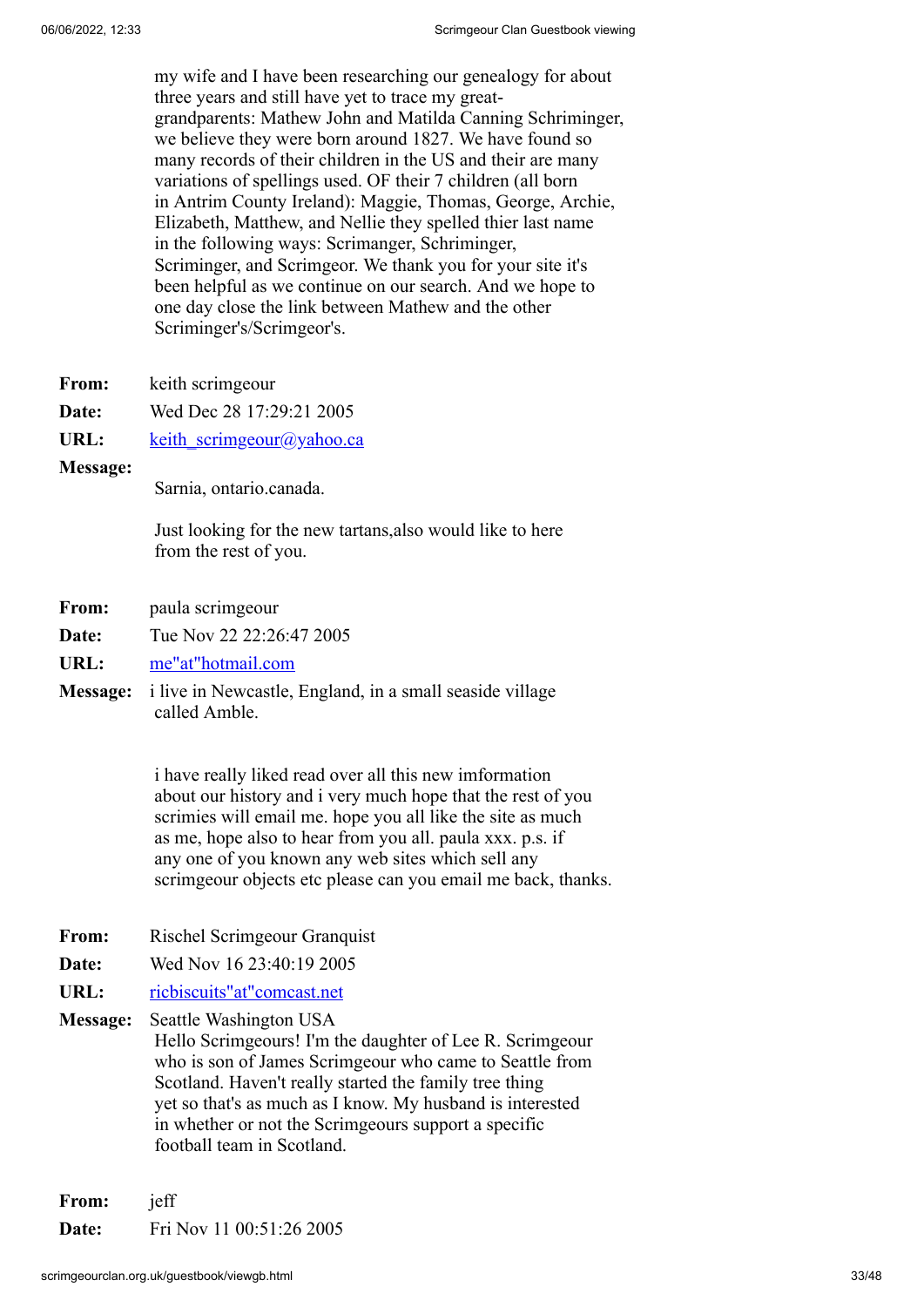URL: **[jpallister at stps.on.ca](https://web.archive.org/web/20131218204208if_/http://www.users.freenetname.co.uk/cgi-bin/guestbook/jpallister%20at%20stps.on.ca)** 

**Message:** St Thomas, ON, CA

I am trying to trace my Scrimgeour roots. My mother is Patricia her father is Roy Lionel whose father was Reginal and they were from the Stratford, ON area. Just wondering if anyone can help with the next step. PS. Great site

- **From:** Sandra Scrimgeour
- **Date:** Fri Nov 4 22:46:09 2005
- **URL:** [sandiechristie"at"blueyonder.co.uk](https://web.archive.org/web/20131218204208if_/http://www.users.freenetname.co.uk/cgi-bin/guestbook/sandiechristie)
- **Message:** Born and Bred Methven,Perthshire, Moved a whopping 6 miles into the Fair City of Perth.
- **From:** James Scrimgeour
- **Date:** Tue Sep 6 09:31:27 2005
- **URL:** [lscrim"at"omninet.net.au](https://web.archive.org/web/20131218204208if_/http://www.users.freenetname.co.uk/cgi-bin/guestbook/lscrim)
- **Message:** Albany, Western Australia

I am 11 years old and have a class project on the history of "Scrimgeours". I am very pleased to have my own website. My mum went to Scotland in 1985 and bought a book about Scrimgeours and some tartan. My pop (Raymond James Scrimgeour)has the book. We will see him in the holidays and I will get to read all about us.

- **From:** David
- **Date:** Thu Aug 25 04:14:47 2005
- **URL:** [dscriminator'at'hotmail.com](https://web.archive.org/web/20131218204208if_/http://www.users.freenetname.co.uk/cgi-bin/guestbook/dscriminator)
- **Message:** New Zealand but currently in CHile on exchange..

Just wanted to sign the book haha.. Quite interested to find out more of the geneology etc. Also found out a few weeks back that theres a Scrimgeour in the new HArry Potter book.. Anyway espero que todos estan bien!!

- **From:** Lisa Scrimmager
- **Date:** Wed Jul 20 08:53:42 2005
- **URL:** [lisa.scrimmager"at"gmail.com](https://web.archive.org/web/20131218204208if_/http://www.users.freenetname.co.uk/cgi-bin/guestbook/lisa.scrimmager)
- **Message:** sydney australia

just noticed some relatives down the page. Hi Rose

and hi john i am Andy (andrew scrimmager's eldest daughter)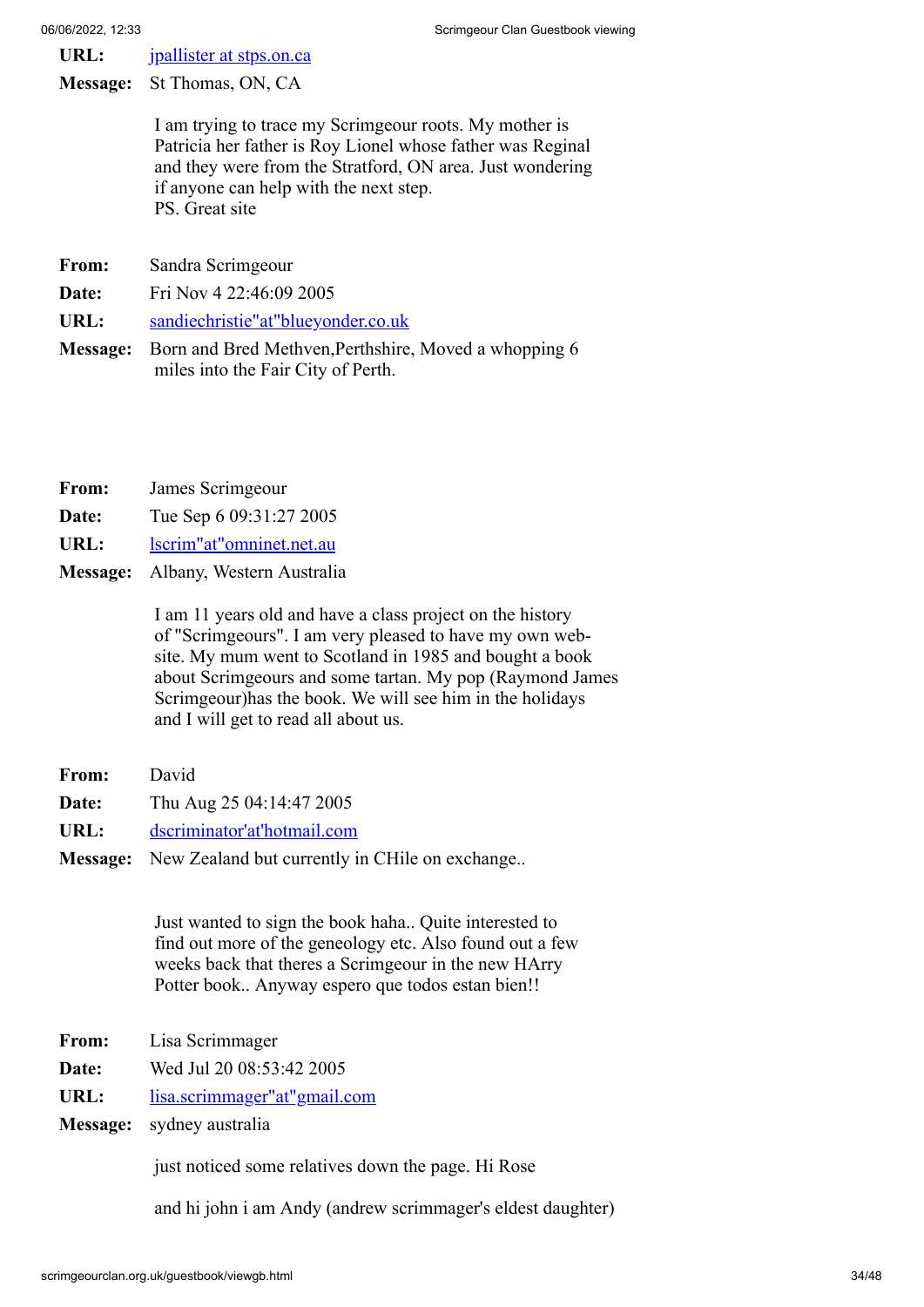- **From:** Lisa Scrimmager
- **Date:** Wed Jul 20 08:49:13 2005
- **URL:** [lisa.scrimmager"at"gmail.com](https://web.archive.org/web/20131218204208if_/http://www.users.freenetname.co.uk/cgi-bin/guestbook/lisa.scrimmager)
- **Message:** Sydney, Australia

Hi i live in sydney australia, and as far as i know there are only 6 Scrimmagers (with that spelling) here. I am interested to know if anyone knows of any others with this spelling.

- **Date:** Sun Jul 17 15:27:04 2005
- URL: [victor123@yahoo.com](https://web.archive.org/web/20131218204208if_/http://www.users.freenetname.co.uk/cgi-bin/guestbook/victor123@yahoo.com)
- **Message:** I found this site by accident, but I'm glad I did. I have been using the Internet for several years and so many sites are confusing, but not yours. Thanks for the chance to sign your guestbook. It's nice to see how many people stopped by and posted a message. http://air.searcheng.com/discount-airfare-australia.html

| From:        | Andreas                                                                                                                                        |
|--------------|------------------------------------------------------------------------------------------------------------------------------------------------|
| <b>Date:</b> | Sat Jul 16 03:38:01 2005                                                                                                                       |
| URL:         |                                                                                                                                                |
|              | <b>Message:</b> Nice little site you got here. I would Imagine that the<br>release of the Half-blood prince will make your hit counter<br>fly. |

- **From:** Steven Gunn-Scrimgeour
- **Date:** Wed Jun 29 09:54:34 2005
- **URL:** [info"at"beadschool.co.za](https://web.archive.org/web/20131218204208if_/http://www.users.freenetname.co.uk/cgi-bin/guestbook/info)
- **Message:** Hi there again, upon further browsing of the site i found the following obituary in the 1999 clan book:

"I have also received the obituary of Mary Scrimgeour, nee Laurie, who was born in Frinton in 1924 and grew up on a farm in Bures. She met her husband Colin in South Africa and they returned to England in 1959. He died in December in Hadleigh, Suffolk.3"

Colin was my Granfather, who was origionally married to my grandmother Mary Scott (now residing in Perth.) He later married Mary Luarie, who became my step-grandmother. Their lives, and the lives of my family are well documented in a book Mary wrote before her death entitled 'Single to Durban.' Anyone who is interested can contact me for copy info.

- **From:** Steven Gunn-Scrimgeour
- **Date:** Wed Jun 29 09:34:15 2005
- **URL:** [info"at"beadschool.co.za](https://web.archive.org/web/20131218204208if_/http://www.users.freenetname.co.uk/cgi-bin/guestbook/info)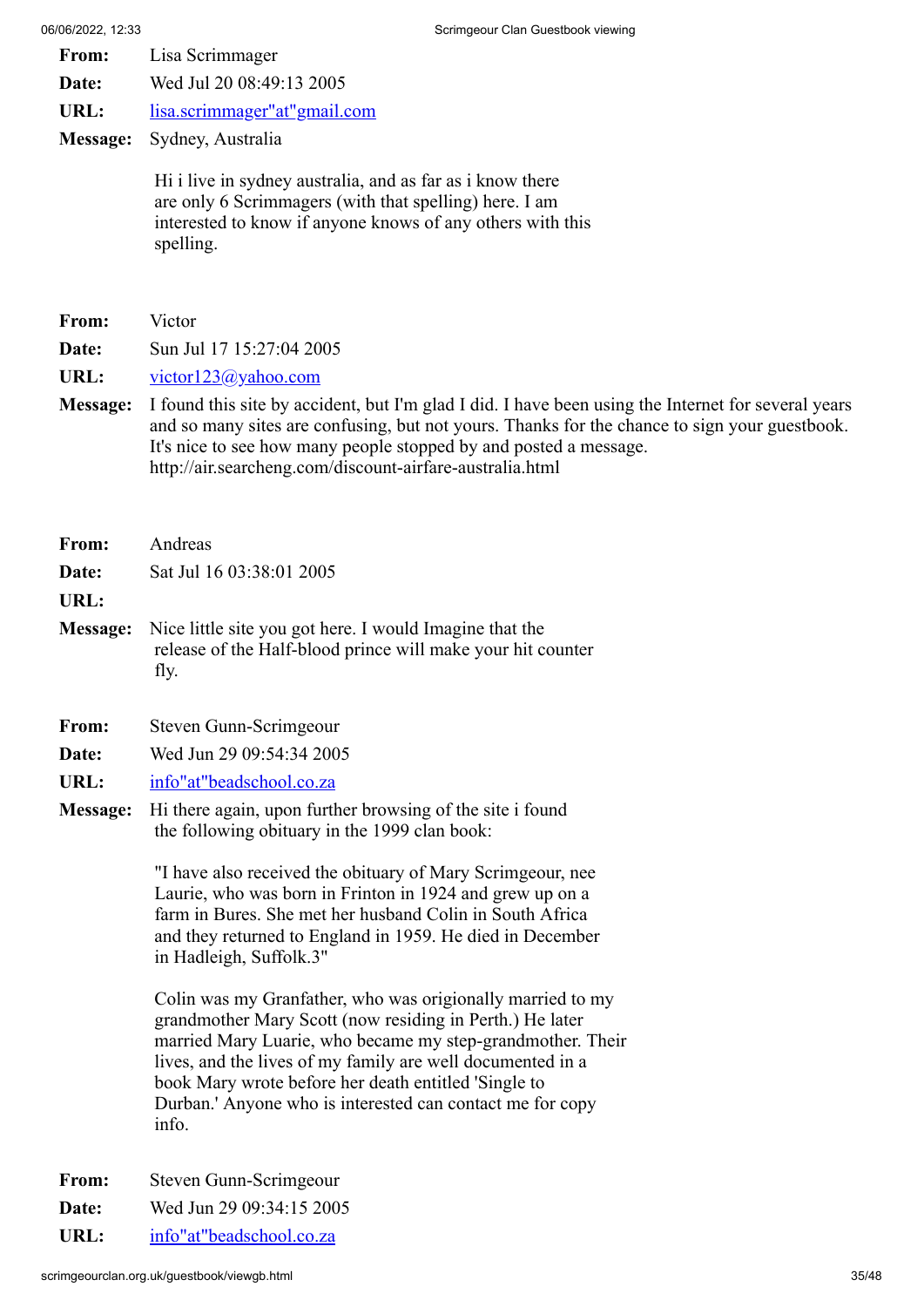**Message:** Currently staying in Johannesburg, South Africa.

| From:    | Sue Schrimsher Vance                                                                                |  |
|----------|-----------------------------------------------------------------------------------------------------|--|
| Date:    | Wed May 18 18:38:12 2005                                                                            |  |
| URL:     | bubbavanceat aol.co,                                                                                |  |
| Message: | Spring, TX, USA                                                                                     |  |
|          | Am visiting UK/Scotland in July and I'm interested in<br>visiting locations related to Scrimgeours. |  |
| From:    | Robert Scrimgeour                                                                                   |  |
| Date:    | Wed Mar 30 22:51:11 2005                                                                            |  |
| URL:     |                                                                                                     |  |
|          | Message: Edinburgh, Scotland                                                                        |  |

Nice Website. The most unique name in Scottish History. "The Standard Bearers for Scotland".

- **From:** Lee Scyrmgeour
- **Date:** Thu Feb 17 23:57:49 2005
- **URL:** [\(nameabove\)at yahoo.co.uk](https://web.archive.org/web/20131218204208if_/http://www.users.freenetname.co.uk/cgi-bin/guestbook/(nameabove)at%20yahoo.co.uk)
- **Message:** scarborough, north yorkshire

Nice site, very useful

- **From:** Laura Scrimgeour
- **Date:** Thu Jan 13 18:38:22 2005
- **URL:** [laura.scrimgeour"at"colorado.edu](https://web.archive.org/web/20131218204208if_/http://www.users.freenetname.co.uk/cgi-bin/guestbook/laura.scrimgeour)
- **Message:** Boulder, CO, USA

This webpage is awesome! Thank you so much for all of the cool information!!!!

- **From:** Ronald
- **Date:** Thu Jan 13 15:07:13 2005
- URL: [ronald"at"pict-photography.com](https://web.archive.org/web/20131218204208if_/http://www.users.freenetname.co.uk/cgi-bin/guestbook/ronald)
- **Message:** Dundee,Scotland Guests and members might be interested in my website of Scottish landscapes www.pict-photography.com FREE wallpapers on site
- **From:** Andrew Schrimscher
- **Date:** Tue Jan 11 02:48:25 2005
- **URL:** [atschrimscher"at"mac.com](https://web.archive.org/web/20131218204208if_/http://www.users.freenetname.co.uk/cgi-bin/guestbook/atschrimscher)
- **Message:** Birmingham, Alabama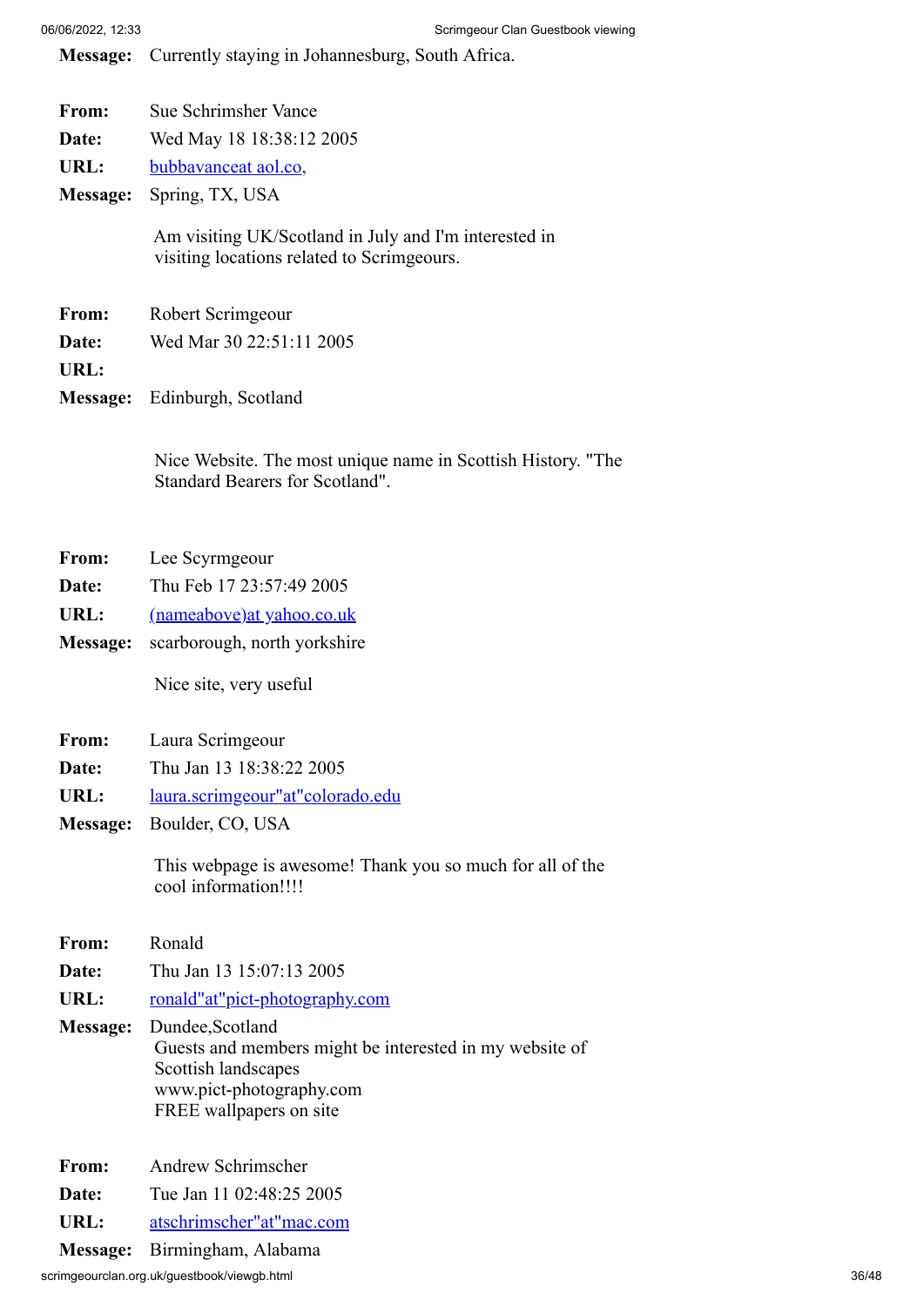This is a very nice site. It provides a lot of insight into geneology, which is very helpful as I trace my family's root.

- **From:** Debra Scrimgeour-Malley
- **Date:** Mon Jan 10 23:28:44 2005
- **URL:** [debi\\_mmmathotmail.com](https://web.archive.org/web/20131218204208if_/http://www.users.freenetname.co.uk/cgi-bin/guestbook/debi_mmmathotmail.com)

**Message:** London

I am searching for relatives of my late father James Scrimgeour Malley born 1955 in Leicester. Son of James Scrimgeour Malley,Grandson of Magaret Scott-Scrimgeour of Dundee. I am trying to put together a family tree.

- **From:** Kimberley Scrimgeour
- **Date:** Thu Dec 23 22:33:58 2004
- **URL:** [scrim19@hotmail.com](https://web.archive.org/web/20131218204208if_/http://www.users.freenetname.co.uk/cgi-bin/guestbook/scrim19@hotmail.com)
- **Message:** I live in Bayfield Ontario, Canada

This is a great site I am glad I found it. Learned alot that I never new before.

- **From:** Hazel Scrimgeour
- **Date:** Wed Nov 17 20:54:53 2004
- URL: [scrimjon@icon.co.za](https://web.archive.org/web/20131218204208if_/http://www.users.freenetname.co.uk/cgi-bin/guestbook/scrimjon@icon.co.za)
- **Message:** Paarl,Cape Town South Africa

I waslooking for a scrimgeour clan And I found one.I found a caryn Scrimgeour who also lives in South Africa Cape Town and we thought we were the only ones How Cool is That. Thanx 4 the web site Hazel ,Ian ,John ,lizabeth and Jean Scrimgeour

- **From:** Liz Lawton
- **Date:** Tue Nov 9 16:32:36 2004
- **URL:** [liz.lawton at ntlworld.com](https://web.archive.org/web/20131218204208if_/http://www.users.freenetname.co.uk/cgi-bin/guestbook/liz.lawton%20at%20ntlworld.com)
- **Message:** Leicester, England

I have some information about A Mr Edwin Scrimgeaour a prohibitionist who defeated Winton Churchil at Dundee in 1922 from a newspaper cuttting. My 2nd Gt Grandfather was a John Scrimgeour. His Daughter Catherine Scrimgeour Married Frederick Lewis (my gt Grand parents) in Dundee in 1878. The sam family had a grocers shop on the high street arount 1900 in Dundee and there is a photograph on the dundeecity.gov website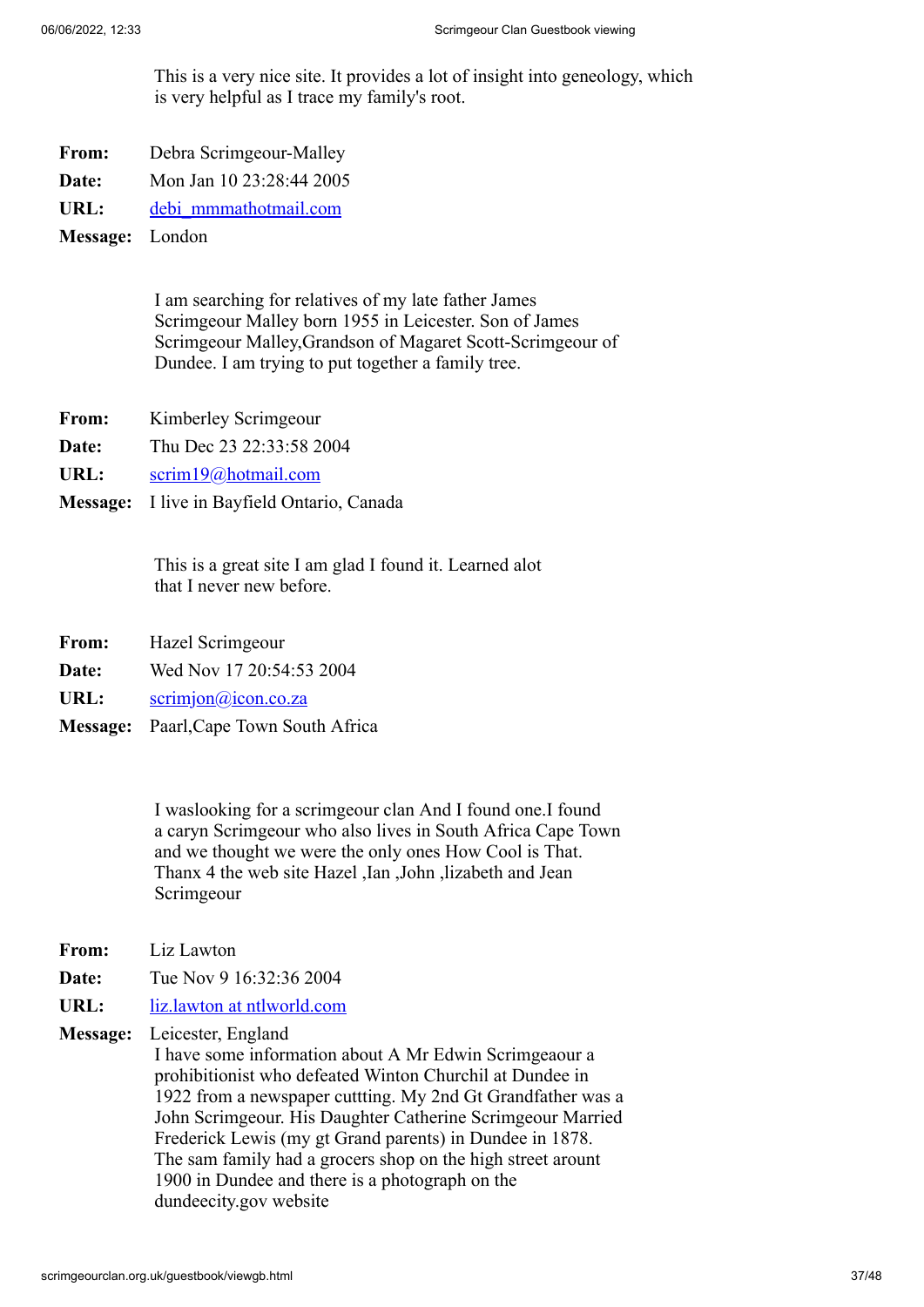- **From:** Tricia Barnett
- **Date:** Fri Sep 24 22:38:09 2004
- URL: [tricia.barnett@btinternet.com](https://web.archive.org/web/20131218204208if_/http://www.users.freenetname.co.uk/cgi-bin/guestbook/tricia.barnett@btinternet.com)
- **Message:** Banbury England UK

My ggg grandmother was Margaret Scrymgeour who married Charles Johnston in Canongate Edinburgh 1810. Charles was in the 10th North British Militia as was Margaret's father. Does anyone have links to this Margaret or indeed to a Janet Scrimgeour married to William Johnston who had a son Charles who died in 1857 Dunoon and Kilmun Scotland. Any help appreciated. Tricia

- **From:** Nardia Scrimgeour
- **Date:** Wed Sep 15 01:43:54 2004
- **URL:** [nardiascrimgeour"at"yahoo.co.nz](https://web.archive.org/web/20131218204208if_/http://www.users.freenetname.co.uk/cgi-bin/guestbook/nardiascrimgeour)
- **Message:** Taupo, New Zealand

Looking for James Frances Scrimgeour 1st family tree and also for other family members in New Zealand

- **From:** Nardia Scrimgeour
- **Date:** Wed Sep 15 02:50:13 2004
- URL: [nardiascrimgeour"at"yahoo.co.nz](https://web.archive.org/web/20131218204208if_/http://www.users.freenetname.co.uk/cgi-bin/guestbook/nardiascrimgeour)
- **Message:** New Zealand
- **From:** Paul Fawcett
- **Date:** Sun Aug 29 16:07:49 2004
- URL: [paulsue@clerken-well.freeserve.co.uk](https://web.archive.org/web/20131218204208if_/http://www.users.freenetname.co.uk/cgi-bin/guestbook/paulsue@clerken-well.freeserve.co.uk)
- **Message:** Cambridgeshire, England

I am trying to trace Alastair D K Scrimgeour who was born in London in 1958 with a sister Clair born in 1960 and whose mother was Anne Fawcett. Please email if you can help.

- **From:** Ann Helen Andersson Lindroos
- **Date:** Wed Aug 25 07:23:06 2004
- **URL:** [ann-helen.lindroos"at"kfz.se](https://web.archive.org/web/20131218204208if_/http://www.users.freenetname.co.uk/cgi-bin/guestbook/ann-helen.lindroos)
- **Message:** I live at Wamsta Farm, region of Jaemtland, Sweden.

I cannot call myself a Scrymgeour, but I have ancestors from the following clans in the 17th Century: Scrymgeour, Wedderburn, Erskine, Duncan. Does anyone have information about Helena Scrymgeour of Diddop? She was married to Robert Clerck and had a son, Andreas Clerck, born in about 1570. Thankful for any information! Best greetings fron a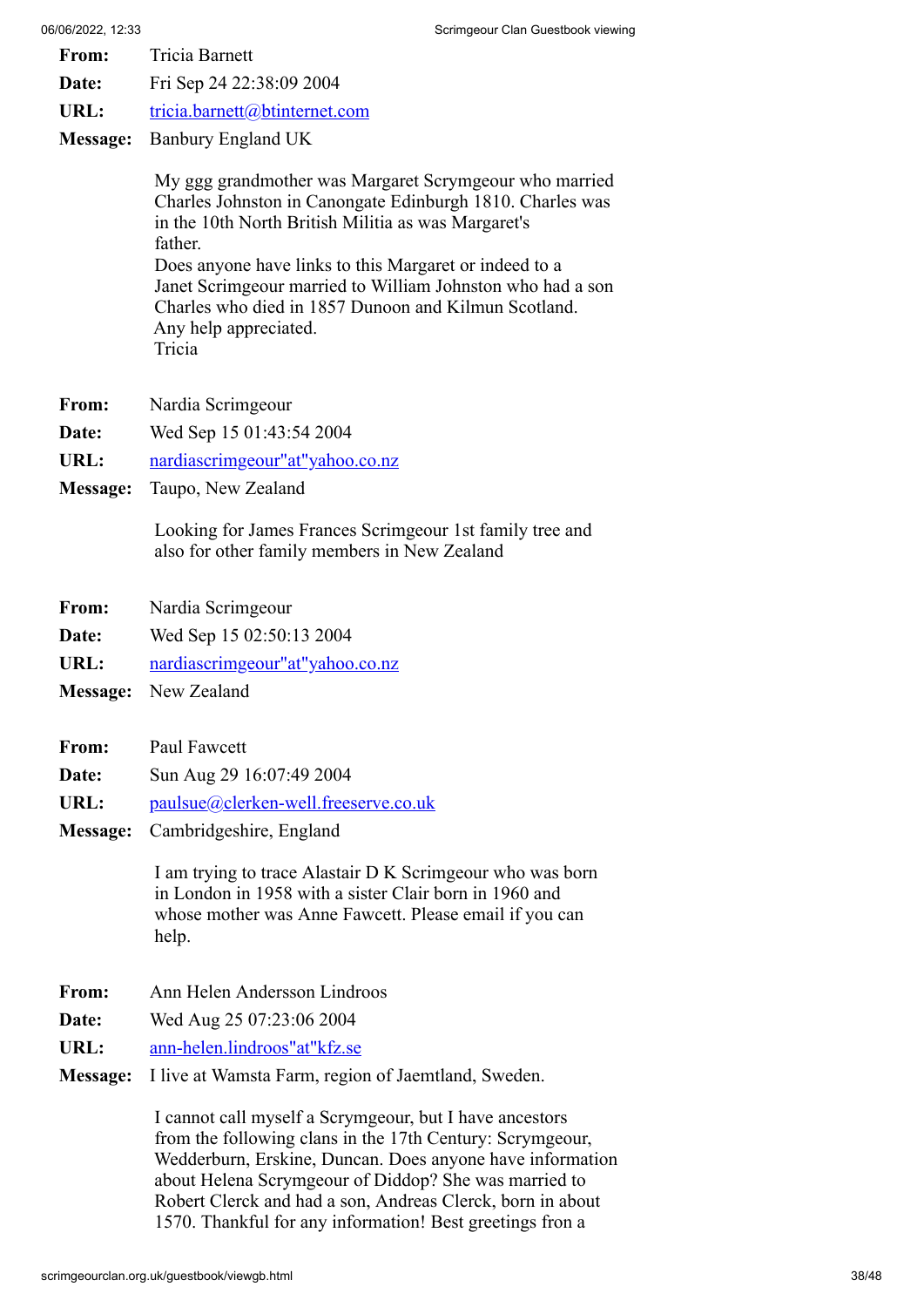sunny and warm Jaemtland to all Scrymgeours - even if we are related in a very distant way!

- **From:** Jordan Scrimsher
- **Date:** Mon Aug 23 22:27:54 2004
- **URL:** [ZOEGIRL4@bellsouth.net](https://web.archive.org/web/20131218204208if_/http://www.users.freenetname.co.uk/cgi-bin/guestbook/ZOEGIRL4@bellsouth.net)
- **Message:** I live in Tennessee in the U.S.

I have recently learned that of one of my ancestors, a Sir Arthur Skremgeour. However, I haven't been able to find anything out about him other than that he had two sons whose names were John and Hezekiah Skremgeour. If anyone has any information please let me know. Thank you very much!!!

- **From:** atholl scrimgeour
- **Date:** Tue Aug 17 00:14:34 2004
- URL: [scrimy@sympatico.ca](https://web.archive.org/web/20131218204208if_/http://www.users.freenetname.co.uk/cgi-bin/guestbook/scrimy@sympatico.ca)
- **Message:** brampton ontario canada I WAS BROUGHT UP IN ERROL PERTHSHIRE SCOTLAND AND MOVED TO CANADA IN 1966. IF ANY OF MY OLD FRIENDS REAR THIS PLEASE GET IN TOUCH
- **From:** caryn scrimgeour
- **Date:** Sat Aug 14 09:47:00 2004
- URL: [caryn"at"hotmail.com](https://web.archive.org/web/20131218204208if_/http://www.users.freenetname.co.uk/cgi-bin/guestbook/caryn)
- **Message:** Cape Town, South Africa

I will be visiting Scotland for the first time in September and can't wait to be in a place where my surname will actually be pronounceable to at least some people! Any tips on what to look out for and where I could find relevant objects of interest would be much appreciated.

- **From:** Bill Scrimgeour
- **Date:** Sat Jul 24 03:33:01 2004
- **URL:** [billscrimgeour"at"yahoo.com](https://web.archive.org/web/20131218204208if_/http://www.users.freenetname.co.uk/cgi-bin/guestbook/billscrimgeour)
- **Message:**

#### Singapore

For those Scrimgeour's not aware, and researching their anscestors, an interesting array of names is now appearing in www.genesreunited.co.uk. Registration is free - simply your email address and password. If you wish to link family trees or review other names there is a small annual on-line charge of GBP 7.50 Genesreunited is connected to Friendsreunited and threatens to take off in much the same way. The more the Scrimgeours make use of the facility the better it will be.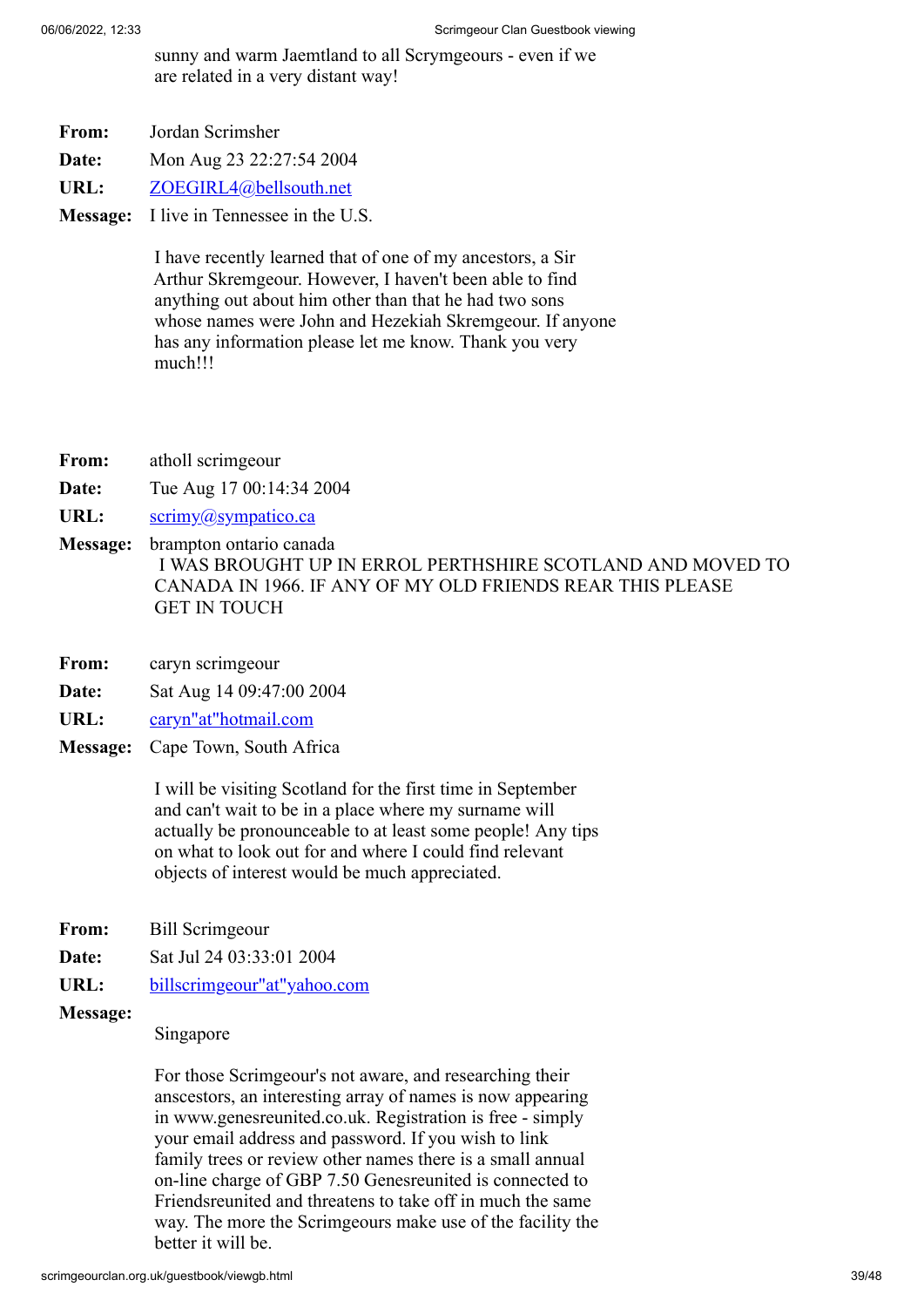Any other interesting sites anyone else knows about?

Happy hunting!

**From:** leslie mcguire/scrimger

**Date:** Fri Jul 2 19:18:38 2004

**URL:**

**Message:** Ann Arbor, Michigan, USA

maternal grandmother was Pansey Scrimger, Clare Co., Michigan

- **From:** Brenda Cooper
- **Date:** Thu Apr 15 13:06:38 2004
- URL: [Brenda\\_cooperatyahoo.com.au](https://web.archive.org/web/20131218204208if_/http://www.users.freenetname.co.uk/cgi-bin/guestbook/Brenda_cooperatyahoo.com.au)
- **Message:** Sydney, Australia

Scrimgeour was my maiden name. My father was Robert Scrimgeour, he died in Sydney in 1986 aged 85. His father also Robert came from Dundee with his brother David from Scotland as young boys on the tall sailing ships and settled in Sydney. Robert Snr married Lydia and they had 3 children. I have an old photo album that was given to me by my father containing lots of photos taken in Dundee but unfortunately there are no names attached to any of the people. My father visited Dundee during the War and met up with a cousin of his who was blind. Does anyone know of him? What a great website. There has been so much work put into it.

- **From:** Peter Robert Wedderburn Nicol
- **Date:** Sat Apr 3 14:23:38 2004
- **URL:** [wedcol"at"bigpond.com](https://web.archive.org/web/20131218204208if_/http://www.users.freenetname.co.uk/cgi-bin/guestbook/wedcol)

**Message:** Queensland, Australia.

With Wedderburn and Scrymgeour ancestors, I have a double interest. Margaret Wedderburn married "George Nicol of Arthurstone and Camno" in the late 1700's and James Nicol married Barbara Scrimgeour at Inchture in 1676. Peter James Nicol (a son of George & Margaret) came to Moreton Bay (Brisbane) to be druggist and admin. of the Military Hospital in 1840. Late he and his brother (Henry) fornded a sheep run of 25,000 acres and called it "Ballindean" after the Wedderburn estate at Inchture. I have been trying to attend the AGM for about ten years, but something always seems to pop up and prevent it. But I shall suprise one and all one year, as it will happen! Regards to all. Peter R W Nicol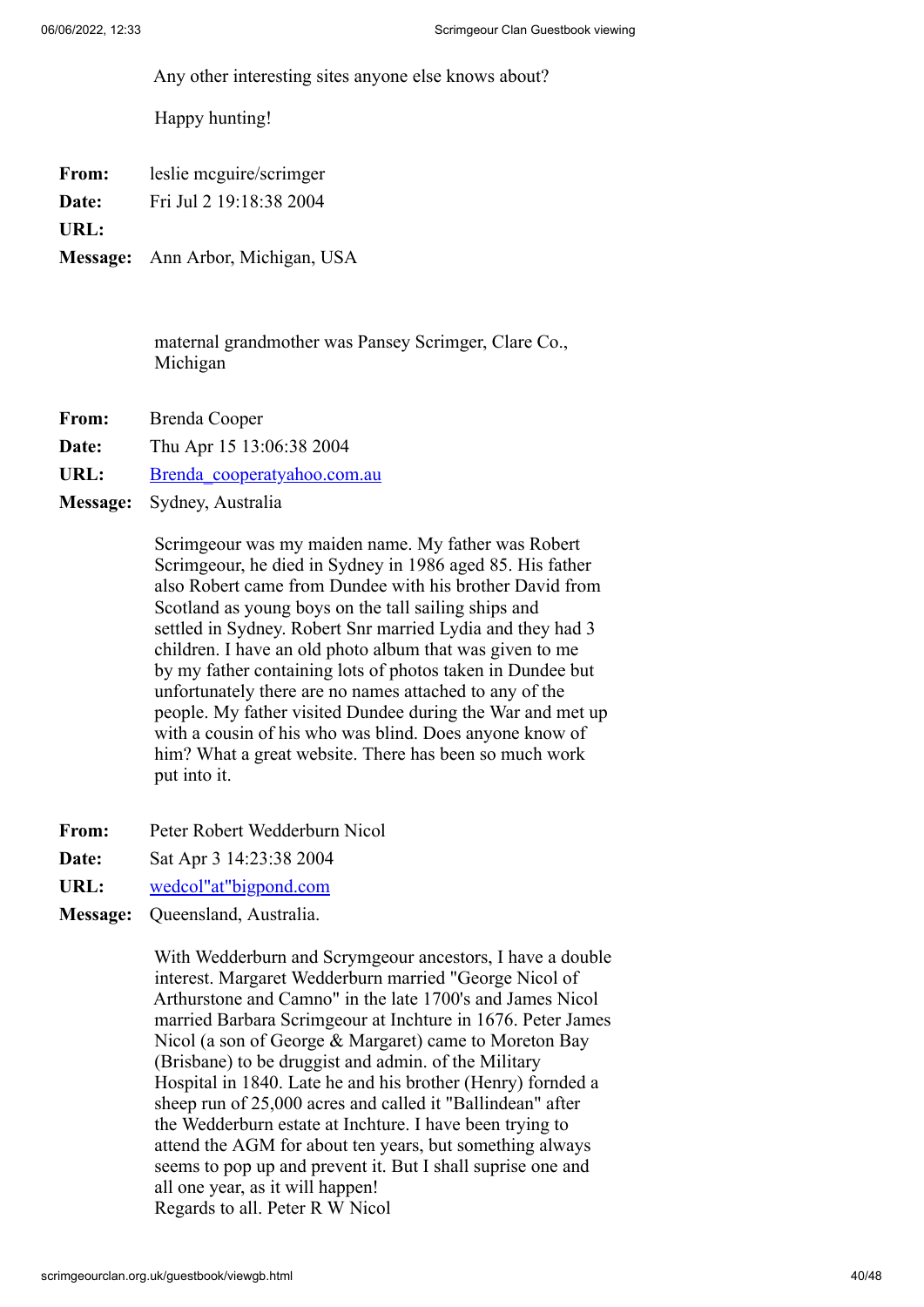- **From:** William (Bill) H. Scrymgeour
- **Date:** Sun Mar 28 02:38:52 2004
- **URL:** [whs"at" Allstream.net.](https://web.archive.org/web/20131218204208if_/http://www.users.freenetname.co.uk/cgi-bin/guestbook/whs)
- **Message:** I am 74 yrs old still self employed. But never knew too much about my father - William Anderson Scrymgeour. He and his brother James came from Scotland early 1900"s to join Royal Canadian Navy. Maybe some old navy vets know of this Scotty Cook/chef. Would be pleased to correspond with any Scrymgeour/Scrimgers, etc. etc.
- **From:** Tricia
- **Date:** Thu Mar 18 15:59:18 2004
- **URL:** [tricia\\_barnett"at"btinternet.com](https://web.archive.org/web/20131218204208if_/http://www.users.freenetname.co.uk/cgi-bin/guestbook/tricia_barnett)
- **Message:** Scottish but living in England

Searching for anyone with info on Marriages of Scrimgeour to Johnston late 1700s. Areas Argyll Greenock and Edinburgh Scotland

- **From:** Alex Scrimgeour
- **Date:** Mon Mar 8 14:33:51 2004
- **URL:** [doggmanexataol.com](https://web.archive.org/web/20131218204208if_/http://www.users.freenetname.co.uk/cgi-bin/guestbook/doggmanexataol.com)
- **Message:** Perth Scotland h i came across this ste when i typed "scrimgeor" into the google search engine im 21 from scotland and id love to hear from any pther scimgeours out ther so dont hesitate to get in touch
- **From:** Valdine Hernes
- **Date:** Sat Mar 6 18:10:54 2004
- **URL:** [shernes"at"robin.no](https://web.archive.org/web/20131218204208if_/http://www.users.freenetname.co.uk/cgi-bin/guestbook/shernes)
- **Message:** Stavanger, Norway

Greetings from the only clan member in Norway. Exciting to read messages from so many other clan members. I was born in Wpg., Canada and met a Norwegian pilot doing his training at Gimli, MB. So, here I am, in Norway. Have always been proud of being a Scrymgeour.

- **From:** james scrimgeour
- **Date:** Wed Feb 11 22:24:15 2004
- URL: [@btopenworld.com](https://web.archive.org/web/20131218204208if_/http://www.users.freenetname.co.uk/cgi-bin/guestbook/@btopenworld.com)
- **Message:** 14st thomas court,the butts,coventry,cv1 3gh,united kingdom. this is my first time on this site,my relatives come from dundee it would be great if someone new any of them,donald is my dad his brothers are john,alec,angus,they lived on albert st above the albert pub,hope to hear from someone in the near future jimmy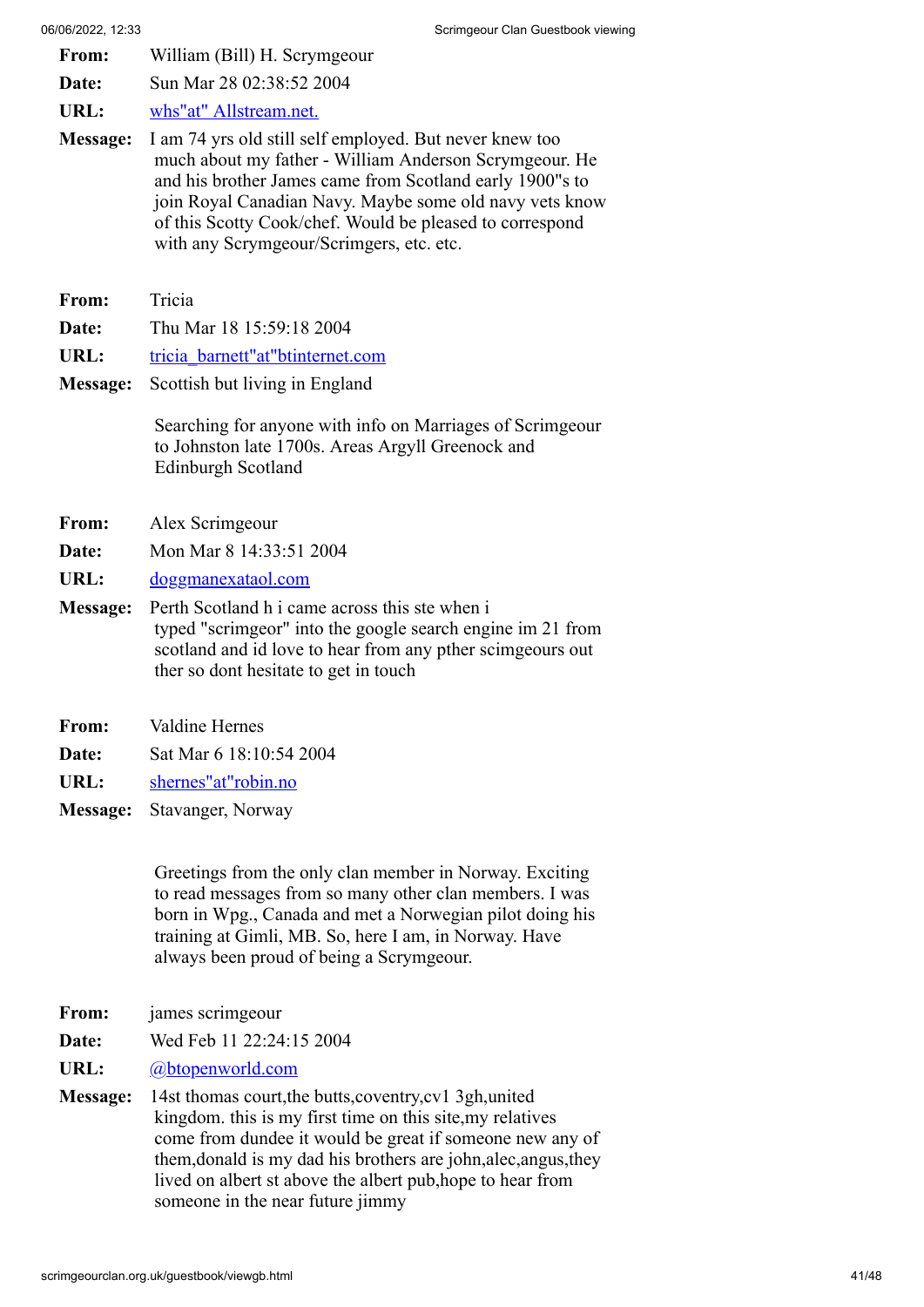| From: | Mark Scrimgeour                |
|-------|--------------------------------|
| Date: | Wed Feb 11 00:43:25 2004       |
| URL:  | mark scrimgeour@hotmail.com    |
|       | Message: London Ontario Canada |

Hi there fellow Scrimgeours glad to sign the guest book.

- **From:** Amanda Ashley Scrimgeour
- **Date:** Mon Feb 9 19:14:39 2004
- **URL:** [amandascrimgeour"at"hotmail.com](https://web.archive.org/web/20131218204208if_/http://www.users.freenetname.co.uk/cgi-bin/guestbook/amandascrimgeour)
- **Message:** Maugerville, New Brunswick, Canada

Hey, this is a sweet site, very interesting to see that there are so many Scrimgeour's (spelt in many different ways) I was catching for my team at a softball tournament I was competing in and the announcer said "Up to bad now, Jennifer Scrymgeour from Ontario" it totally shocked me 4 years ago, I had no idea - since then we have run into each other at 3 seperate tournaments across Canada. Great site very interesting!

- **From:** Cherylle Thurling
- **Date:** Wed Jan 28 06:05:23 2004
- **URL:** [me at hotmail](https://web.archive.org/web/20131218204208if_/http://www.users.freenetname.co.uk/cgi-bin/guestbook/me%20at%20hotmail)

**Message:** Queensland Australia.

I am the Great by 2 granddaughter of Alexander (b.1822/3) Scrimgeour and Henrietta Ann Sophia Dow (b.1825) Morrison (their parents being John Scrimgeour and Janet McGregor and William Morrison and Christian Ried) Henrietta and Alexander were married in Monzie Scotland, and left for Australia with two children Janet and William (2 others died in Scotland)in the 1850's. Any connection to siblings woould be gratly appreciated.

An excellent sight, come across by accident. Keep up the good work.

- **From:** Marina Keeping
- **Date:** Sat Jan 3 16:04:43 2004
- URL: [j.keeping@ns.sympatico.ca](https://web.archive.org/web/20131218204208if_/http://www.users.freenetname.co.uk/cgi-bin/guestbook/j.keeping@ns.sympatico.ca)
- **Message:** Currently I live in Nova Scotia. Originally I'm from Prince Edward Island.

My great-aunt, Georgie Scrimgeour is the wife of Stuart Scrimgeour. Uncle Stuart died in May, 1961 while living in Charlottetown, PEI Canada. I would be interested in making a connection to his family to share with my aunt who will be 100 years old in March 2004. Any help would be much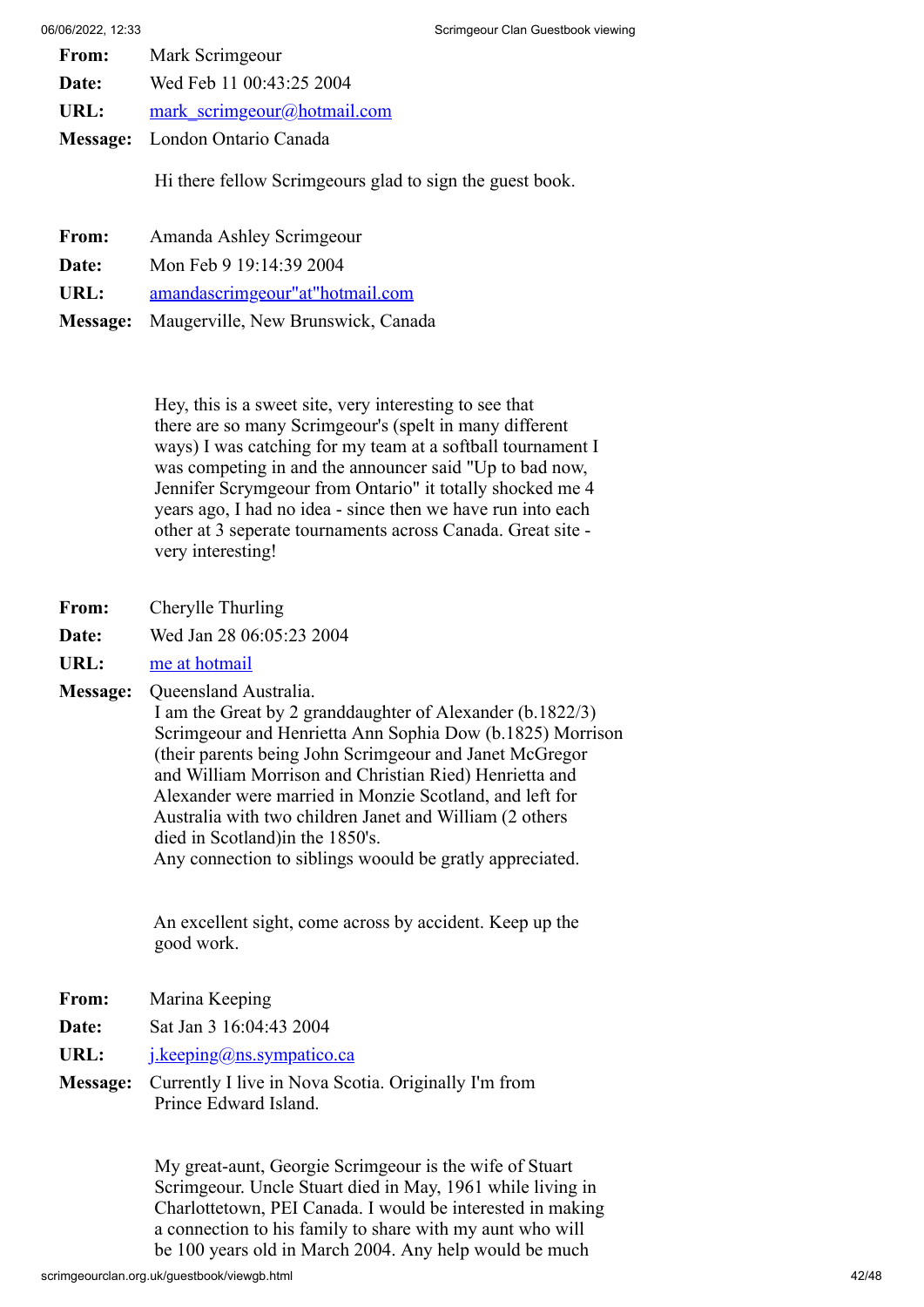appreciated.

- Thanks! Marina
- **From:** d scrimgeour

**Date:** Wed Dec 31 17:20:42 2003

**URL:**

## **Message:** highland perthshire

i am the granddaughter of Donald (Donny) and the late Elizabeth (Letty) Scrimgeour. My Grandmother and grandfather between them had seven children contributing to a grand total of 19 grandchildren. So we are still trying to maintain the quantity of our name in these parts!!!!! i'd just like to say that its really quite amazing how many scrimgeours there are all over the world, i didnt realise just how wide spread we are!!!

- **From:** Catherine Geddes
- **Date:** Sun Dec 7 09:37:49 2003
- URL: [cath\\_geddes@hotmail.com](https://web.archive.org/web/20131218204208if_/http://www.users.freenetname.co.uk/cgi-bin/guestbook/cath_geddes@hotmail.com)
- **Message:** Dunedin, New Zealand.

I'm the Granddaughter of Harry and Claire Scrimgeour and the Sister of Scott Scrimgeour. (Posted a message here too) Had to smile when I read his message, as it is nice to know that he is still around. (No news is good news with him lol.)

- **From:** Brent Scrimgeour
- **Date:** Sat Nov 15 18:45:09 2003
- URL: [bscrimgeour@wightman.ca](https://web.archive.org/web/20131218204208if_/http://www.users.freenetname.co.uk/cgi-bin/guestbook/bscrimgeour@wightman.ca)
- **Message:** Blyth,Ontario CANADA

I am the son of Don Scrimgeour and grandson of Everett Scrimgeour. Everett is the son of Lorne and Emma Scrimgeour.

Don has been in the grocery business for 30 years and I am hoping to keep it in the family for another 30. Anyone who has a chance to visit us be sure to drop in. PROUD TO BE A SCRIMGEOUR! see ya!

- **From:** MCPO Gordon W. Farrell USN (Ret.)
- **Date:** Fri Nov 14 15:41:54 2003

URL: [litebrigade@gamewood.net](https://web.archive.org/web/20131218204208if_/http://www.users.freenetname.co.uk/cgi-bin/guestbook/litebrigade@gamewood.net)

**Message:** Gretna, Virginia, USA

I am the Grandson of Collin Wallace Scrymgeour. He lived in up-state New York and also spent time on a farm in Ontario, Canada. I am not sure where he was born. His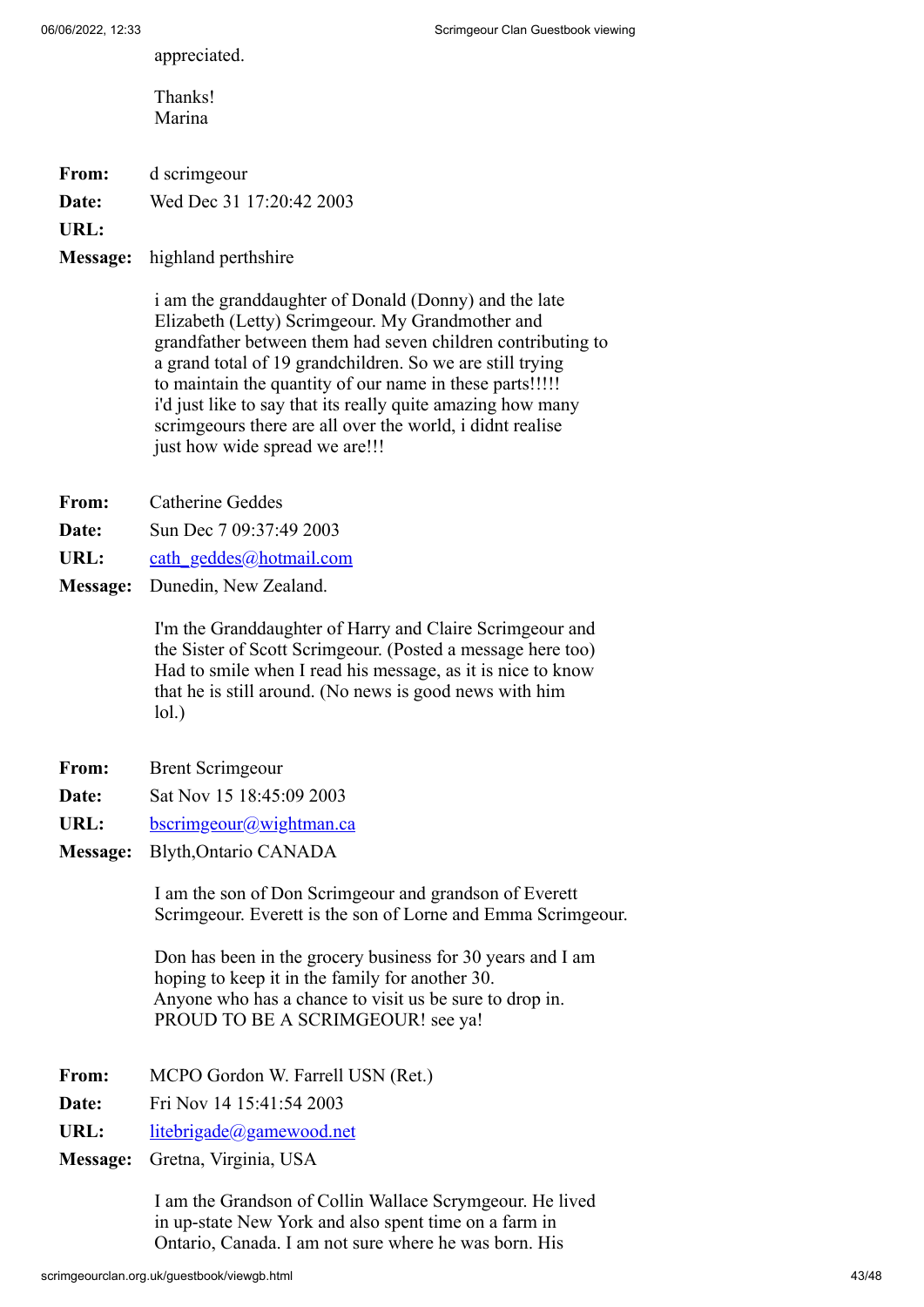Daughter was Doris Arla Scrymgeour (farrell) My Mum. I know very little about my Grandfather or his immediate family. If anyone can shed some light on this mystery, please get in touch. I can also be reached at work; "farrellg@hargrave.edu" Ya'll have a fined day. MCPO/gwf

- **From:** dominic sccrimger
- **Date:** Fri Nov 14 11:32:14 2003

URL: [dscrimger@hotmail.com](https://web.archive.org/web/20131218204208if_/http://www.users.freenetname.co.uk/cgi-bin/guestbook/dscrimger@hotmail.com)

- **Message:** washington england. nice site just what i was looking for
- **From:** Rebecca Jean Scrymgeour
- **Date:** Thu Oct 23 23:04:23 2003
- **URL:** [frankrlarsen@comcast.net](https://web.archive.org/web/20131218204208if_/http://www.users.freenetname.co.uk/cgi-bin/guestbook/frankrlarsen@comcast.net)
- **Message:** I live in Washington State.

I have been doing genealogy for a while but am stuck on how to find out when my ancestors immigrated from Scotland to America. My grandfather is Colin Wallace Scrymgeour born in upstate New York or Canada in 1893. His father is William A. (Albert??) Scrymgeour, the 1880 New York census records indicate he was from Canada or Scotland (don't know which for sure - that's where I get stuck.) I have not had any luck so far getting any other records. Can anyone help me?

- **From:** Arlene Lyon Scrimgeour
- **Date:** Sun Oct 19 20:41:11 2003
- **URL:** [Katz 306408097@aol.com](https://web.archive.org/web/20131218204208if_/http://www.users.freenetname.co.uk/cgi-bin/guestbook/Katz%20306408097@aol.com)
- **Message:** Irvine,Ayrshire,Scotland

Would like to find out more of my families history this is my maiden name and having an unusual name would like to find out more about it. thank you to whomever reads this message

- **From:** ian scrimgeour
- **Date:** Sat Oct 18 16:31:41 2003

**URL:** [http://uk.geocities.com/ianscrimgeour/index.html](https://web.archive.org/web/20131218204208/http://uk.geocities.com/ianscrimgeour/index.html)

**Message:** Dundee, Scotland

hi to all, looking for any information on ann kreuzberger neescrimgeour who married john j kreuzberger and moved to louisanna in the late 60's early 7o's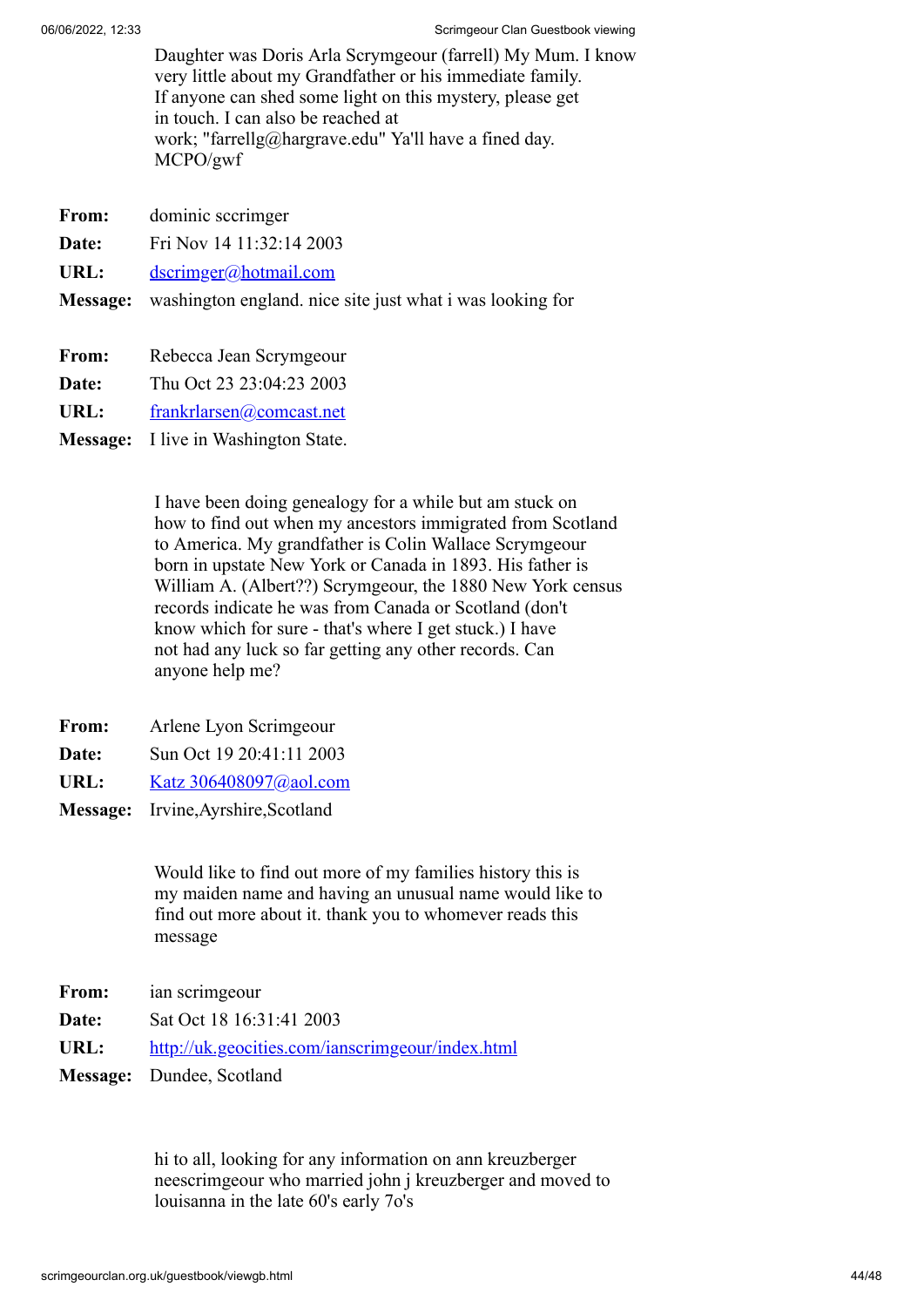| From: | Gavin scrimgeour        |
|-------|-------------------------|
| Date: | Tue Oct 7 03:36:45 2003 |
| URL:  | scrim974@shaw.com       |

- **Message:** Edmonton Alberta Canada. Hi to all Scrimgeours out there.
- **From:** Hayden Young
- **Date:** Sat Sep 13 05:30:15 2003
- URL: hades down under@hotmail.com
- **Message:** Dunedin New Zealand

Just waisting time online and amazed to find so much about my ancestry (mothers side) I am the Grandson of Dennis and Annie Scrimgore, they moved to NZ from England.

- **From:** brian scrimgeour
- **Date:** Wed Sep 10 00:45:22 2003
- URL: [Briscrim@aol.com](https://web.archive.org/web/20131218204208if_/http://www.users.freenetname.co.uk/cgi-bin/guestbook/Briscrim@aol.com)
- **Message:** cottingham,east riding of yorkshire
- **From:** James Scrimgeour
- **Date:** Tue Sep 2 00:19:48 2003
- URL: [scrim1977@hotmail.com](https://web.archive.org/web/20131218204208if_/http://www.users.freenetname.co.uk/cgi-bin/guestbook/scrim1977@hotmail.com)
- **Message:** Blackpool England

Searching on google under scrimgeour and found this web site. Interesting web site. Will keep browsing!

- **From:** robert scrimgeour
- **Date:** Mon Sep 1 06:44:13 2003
- URL: [scrimyrules@yahoo.co.uk](https://web.archive.org/web/20131218204208if_/http://www.users.freenetname.co.uk/cgi-bin/guestbook/scrimyrules@yahoo.co.uk)
- **Message:** scackleton,n.yorks,england.currently queenstown ,n.z.

 hi there, was just checking this site. i am travelling around n.z and meeting a few scrimgeours. this site is cool, was looking at the photo gallery saw picture of me in 1984!!!.

- **From:** John Scrimmager
- **Date:** Sat Aug 16 04:38:48 2003
- URL: [pfam@infogen.net.nz](https://web.archive.org/web/20131218204208if_/http://www.users.freenetname.co.uk/cgi-bin/guestbook/pfam@infogen.net.nz)
- **Message:** New Zealand. My parents names were Andrew Scrimmager and Mary Ellen Scrimmager(Ne Dulop) they moved to NZ from Ireland in 1911 but both thier familys were originaly from Scotland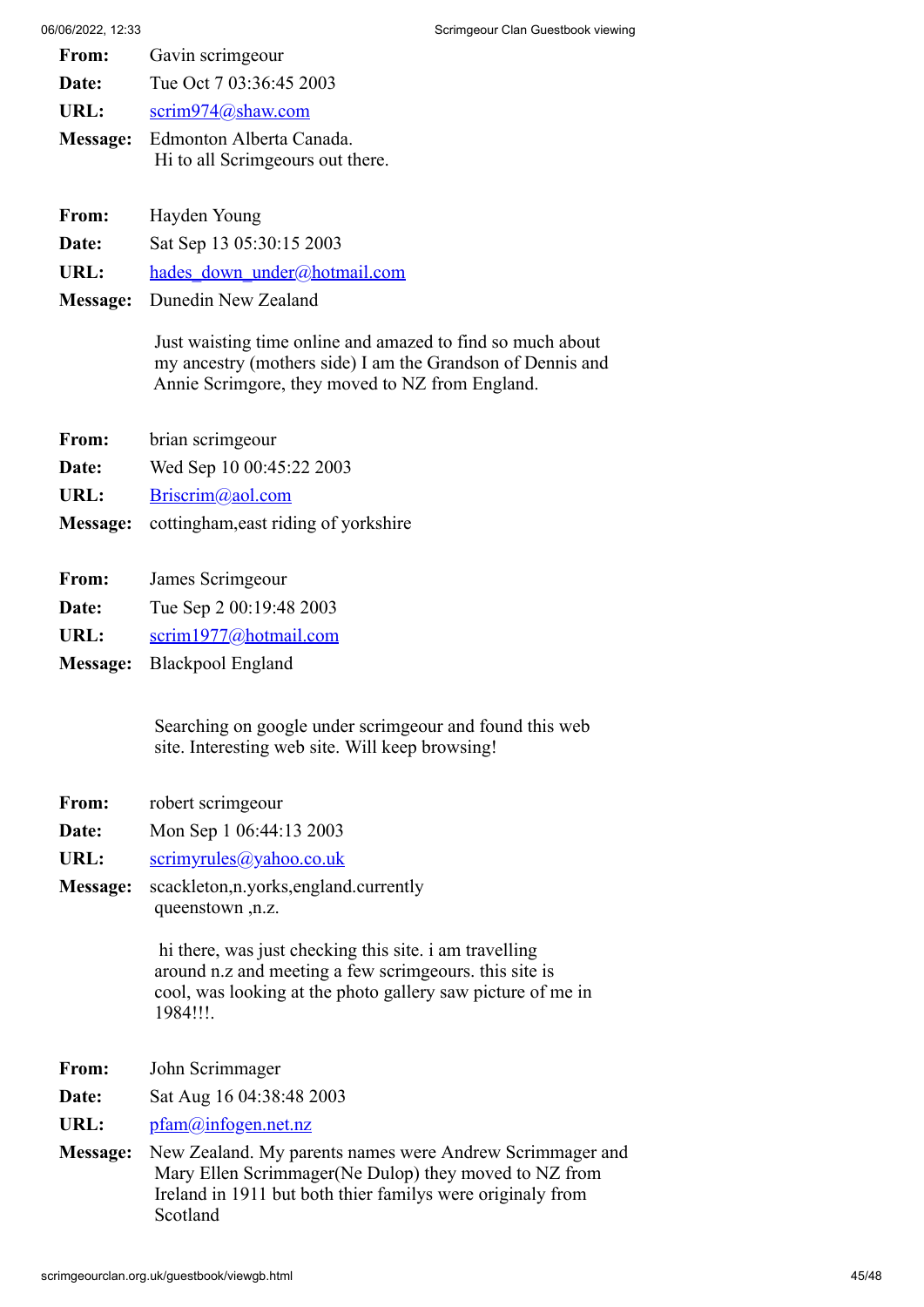- **From:** Lynda Buxton
- **Date:** Mon Aug 4 22:04:26 2003
- **URL:** [llyndanz@hotmail.com](https://web.archive.org/web/20131218204208if_/http://www.users.freenetname.co.uk/cgi-bin/guestbook/llyndanz@hotmail.com)
- **Message:** New Zealand

My cousin pointed me towards this website. Her father and my grandmother are Scrimmagers/Scrimgeours. Great site!

- **From:** Eddie A. Glaster III
- **Date:** Fri Jun 20 19:44:57 2003
- URL: [e.glaster@t-online.de](https://web.archive.org/web/20131218204208if_/http://www.users.freenetname.co.uk/cgi-bin/guestbook/e.glaster@t-online.de)
- **Message:** American living in Germany.

I came across your site while searching for geneology information. I would like to learn more about the connection between the Scrimgeour Clan and Glaster. The site is really fanatastic.

Eddie

- **From:** Kathie Scrimgeour
- **Date:** Wed Jun 11 18:26:55 2003
- **URL:** [kjscrim@attbi.com](https://web.archive.org/web/20131218204208if_/http://www.users.freenetname.co.uk/cgi-bin/guestbook/kjscrim@attbi.com)
- **Message:** For anyone who is interested in a listserve for the Scrimgeour Clan, I have set one up and you can visit it at:http://groups.yahoo.com/group/ScrimgeourClan This is a listserve that people can post messages that will go out to all members who have signed on. I hope everyone can sign on, the more the merrier! This will give those doing genealogy, or planning parties, to contact everyone live! If you have questions please contact me at kjscrim@attbi.com
- **From:** Emory Ediger
- **Date:** Fri May 2 22:37:14 2003
- **URL:** [ediger333@hotmail.com](https://web.archive.org/web/20131218204208if_/http://www.users.freenetname.co.uk/cgi-bin/guestbook/ediger333@hotmail.com)
- **Message:** I am looking for one or all of three brothers who lived as teenagers in the Salem, Oregon area. The three brothers' names are Andrew, Paul and Phillip. I would like very much to contact them since they were by boyhood buddies. Thank you
- **From:** Scott Scrimgeour
- **Date:** Fri May 2 13:42:39 2003
- URL: [scptt\\_scrimgeour@hotmail.com](https://web.archive.org/web/20131218204208if_/http://www.users.freenetname.co.uk/cgi-bin/guestbook/scptt_scrimgeour@hotmail.com)
- **Message:** Born in Christchuch New Zealand (grandson of Harry Scrimgeour). Currently living in London - doing the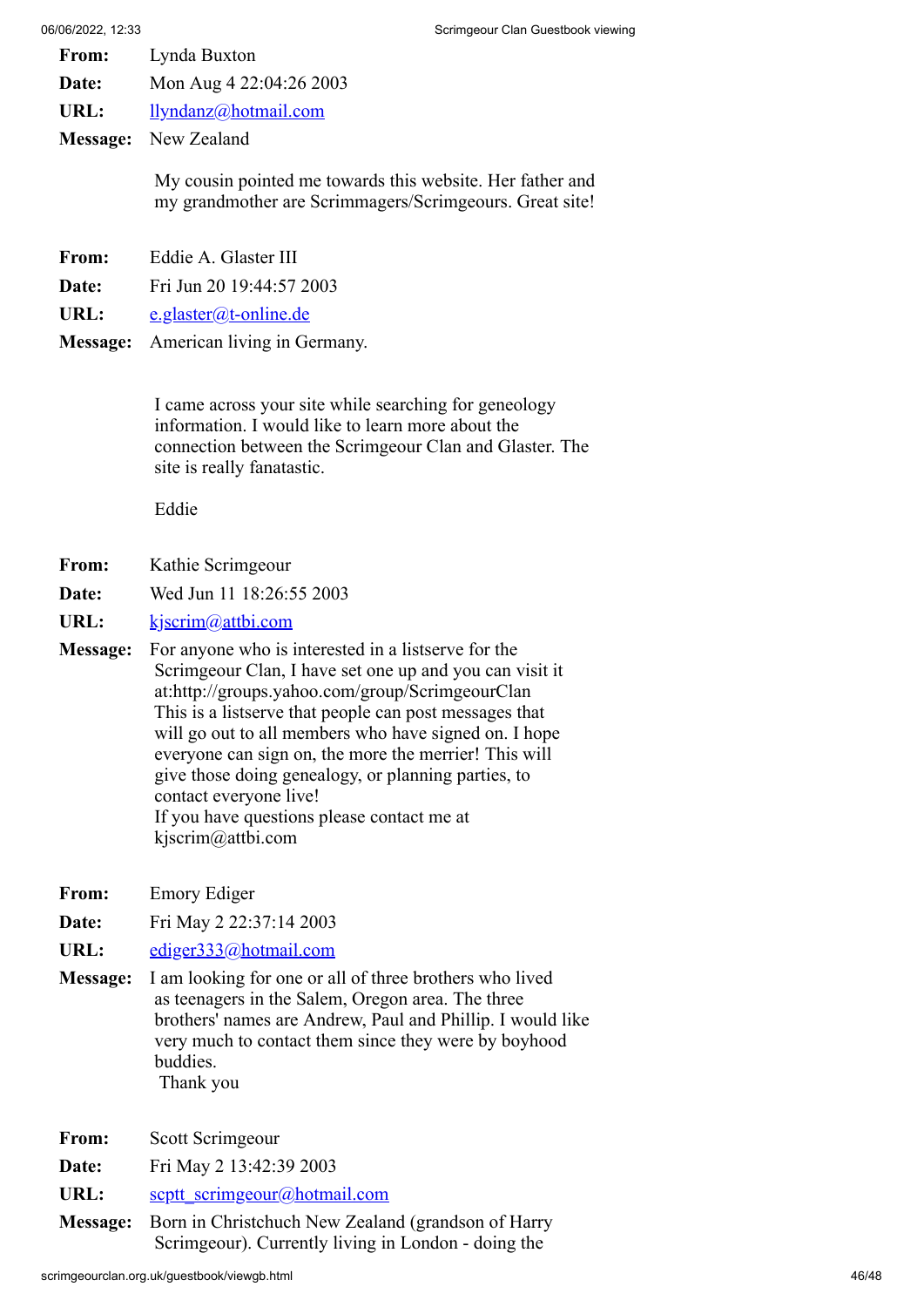traditional OE.

Interesting website - great for someone who's keen to learn.

| From:           | Ian Scrimgeour                                                                                                                                                                                                                                                                                                                                     |  |
|-----------------|----------------------------------------------------------------------------------------------------------------------------------------------------------------------------------------------------------------------------------------------------------------------------------------------------------------------------------------------------|--|
| Date:           | Thu Apr 17 20:38:02 2003                                                                                                                                                                                                                                                                                                                           |  |
| URL:            | http://ianscrimgeour.coms.ph                                                                                                                                                                                                                                                                                                                       |  |
| <b>Message:</b> | I have recently moved from Florida back to Sarnia, I hope<br>everyone is doing well. Enjoyed the pics                                                                                                                                                                                                                                              |  |
| From:           | Lisa Scrimmager                                                                                                                                                                                                                                                                                                                                    |  |
| Date:           | Sun Mar 2 22:04:36 2003                                                                                                                                                                                                                                                                                                                            |  |
| URL:            |                                                                                                                                                                                                                                                                                                                                                    |  |
|                 | Message: Sydney, Australia                                                                                                                                                                                                                                                                                                                         |  |
|                 | Sorry, last message did not work. I am interested                                                                                                                                                                                                                                                                                                  |  |
| From:           | Rosemary Scrimmager                                                                                                                                                                                                                                                                                                                                |  |
| Date:           | Sun Mar 2 09:42:02 2003                                                                                                                                                                                                                                                                                                                            |  |
| URL:            | Roseallmary@yahoo.com                                                                                                                                                                                                                                                                                                                              |  |
| <b>Message:</b> | New Zealand<br>This is a great place!, MY father over the years has<br>mentioned things about our ancestory, he is very proud of<br>the family name, sadly now I am ready to listen (older and<br>wiser)he has had a stroke and cant talk.<br>I am pleased to pass this on to my own children. Its<br>exciting, like coming home learning all this |  |

- **From:** Nina Danielsson
- **Date:** Tue Feb 11 17:15:30 2003
- **URL:** [n84n@hotmail.com](https://web.archive.org/web/20131218204208if_/http://www.users.freenetname.co.uk/cgi-bin/guestbook/n84n@hotmail.com)
- **Message:** I live in sweden, stockholm.

Helena Scrimgeour is a relative to me, she lived in the beginning of 1500 century.

- **From:** David John Scrimgeour
- **Date:** Wed Feb 5 12:54:52 2003
- URL: [david.scrimgeour@wspgroup.com](https://web.archive.org/web/20131218204208if_/http://www.users.freenetname.co.uk/cgi-bin/guestbook/david.scrimgeour@wspgroup.com)
- **Message:** I live in Fenham, 1 mile outside Newcastle upon Tyne